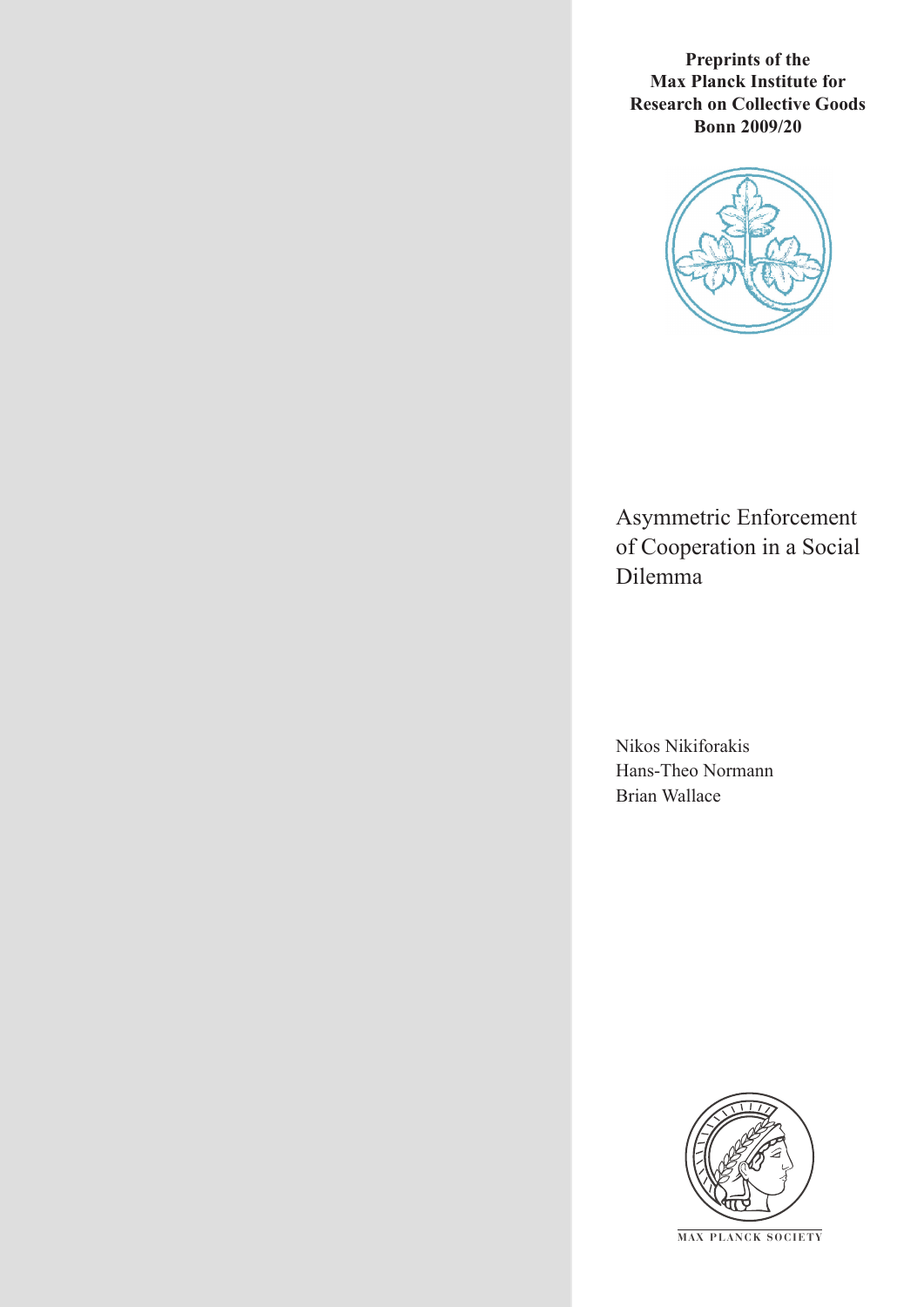

# **Asymmetric Enforcement of Cooperation in a Social Dilemma**

Nikos Nikiforakis / Hans-Theo Normann / Brian Wallace

June 2009

Max Planck Institute for Research on Collective Goods, Kurt-Schumacher-Str. 10, D-53113 Bonn http://www.coll.mpg.de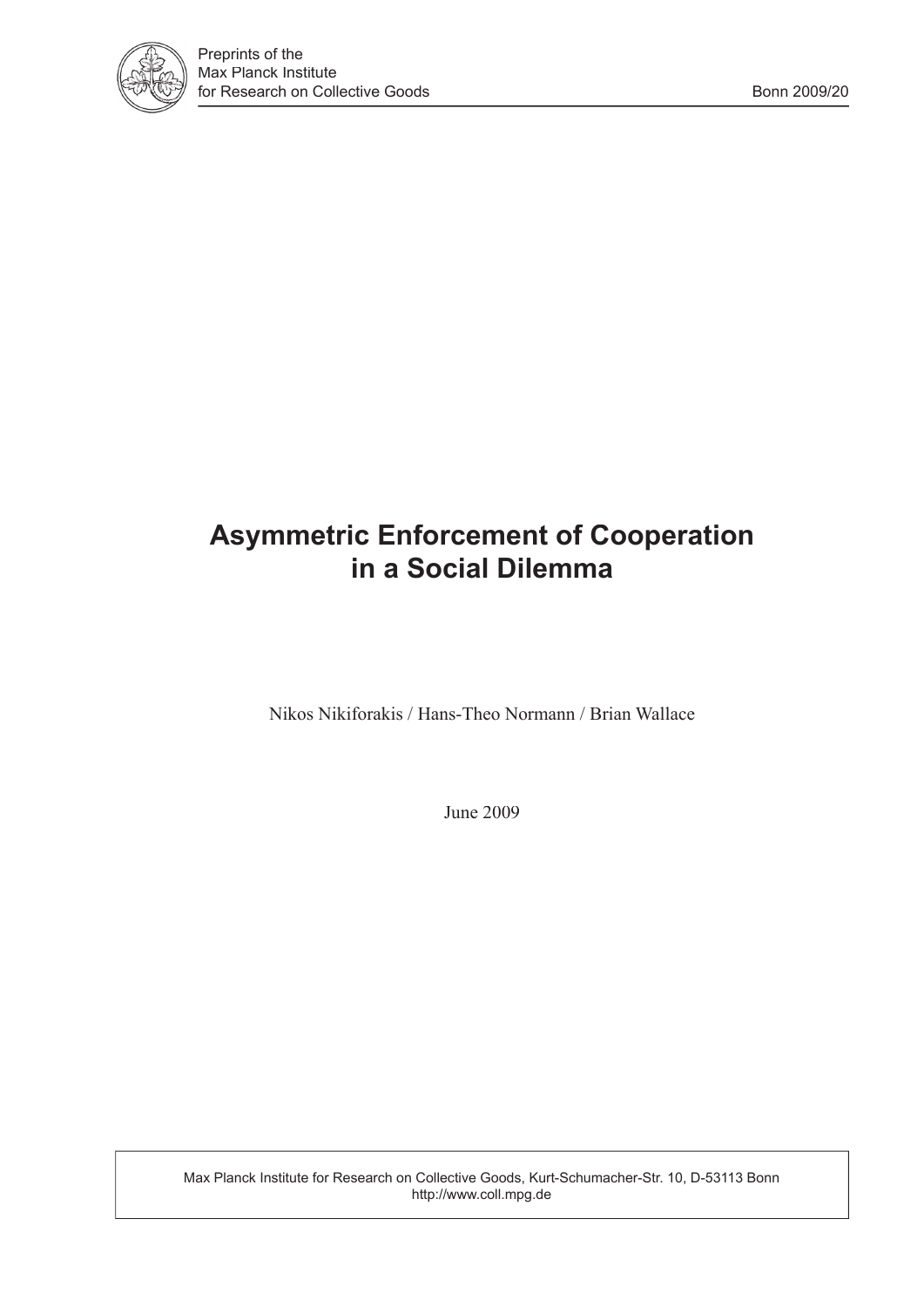# Asymmetric Enforcement of Cooperation in a Social Dilemma<sup>∗</sup>

Nikos Nikiforakis,† Hans-Theo Normann,‡ and Brian Wallace§

June 2009

<sup>∗</sup>The authors gratefully acknowledge funding from ESRC (project RES-000-22-0948). We would like to thank the editor, Laura Razzolini, two anonymous referees, Christoph Engel, Dirk Engelmann, Simon Gchter, Steffen Huck, and Andreas Nicklisch for their helpful comments as well as seminar participants at La Trobe University, Max Planck Institute Bonn, Royal Holloway (University of London), University College London, University of Melbourne, and participants at the American Meetings of the Economic Science Association in Tucson in 2005, the European Meetings of the Economic Science Association in Alessandria in 2005 and Nottingham in 2006.

<sup>†</sup>Department of Economics, The University of Melbourne, Victoria 3010, Australia, tel: +61 383449717, fax: +61 38344 5104, email: n.nikiforakis@unimelb.edu.au

<sup>‡</sup>Department of Economics, Goethe University Frankfurt, 60329 Frankfurt, Germany, and Max-Planck Institute for Research on Collective Goods, 53113 Bonn, Germany, email: normann@econ.uni-frankfurt.de

<sup>§</sup>Department of Economics & ELSE, University College London, Gower Street, London, WC1E 6BT, U.K., email: brian.wallace@ucl.ac.uk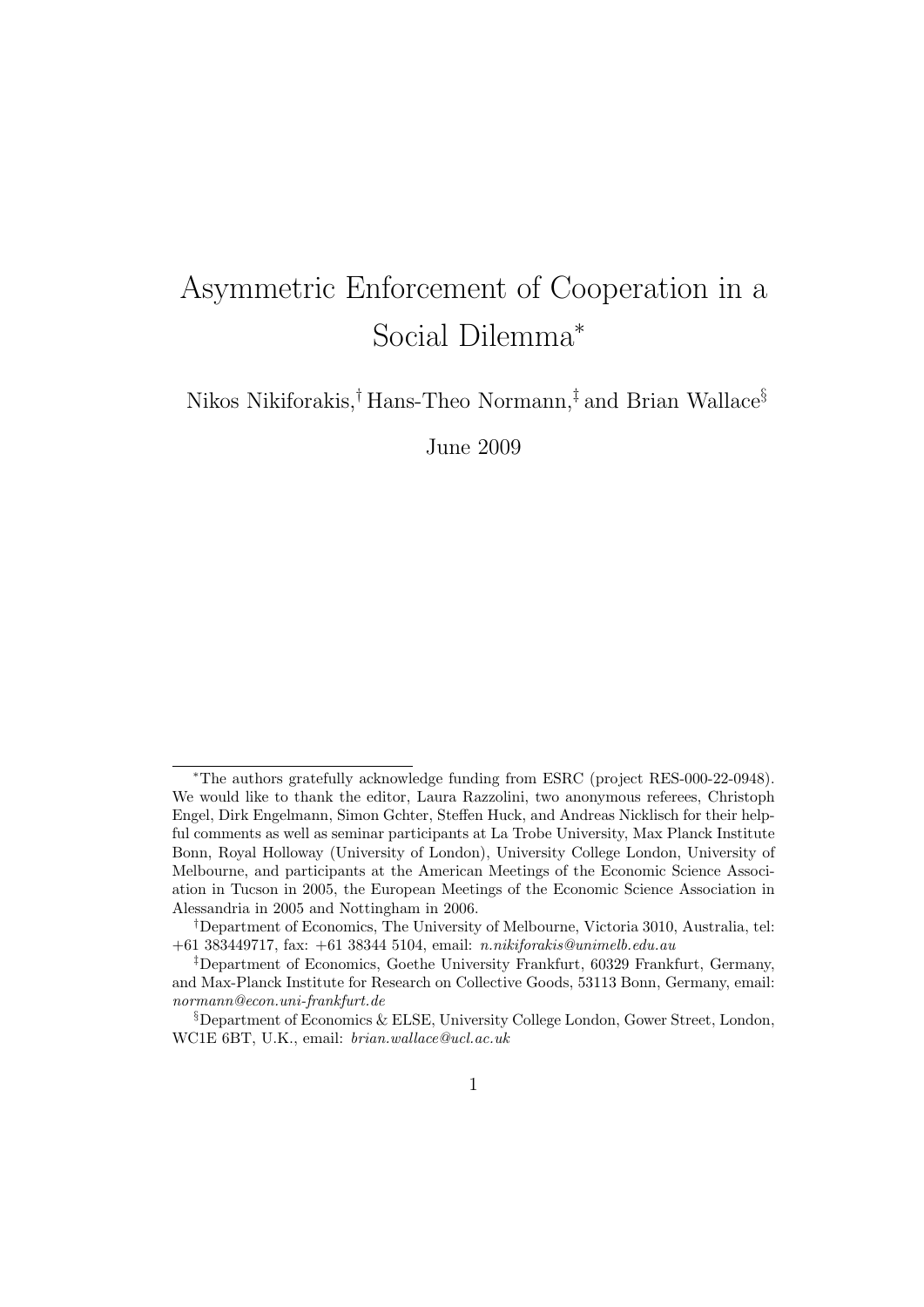## Asymmetric Enforcement of Cooperation in a Social Dilemma

### Abstract

We use a public-good experiment to analyze behavior in a decentralized asymmetric punishment institution. The institution is asymmetric in the sense that players differ in the effectiveness of their punishment. At the aggregate level, we observe remarkable similarities between outcomes in asymmetric and symmetric punishment institutions. Controlling for the average punishment effectiveness of the institutions, we find that asymmetric punishment institutions are as effective in fostering cooperation and as efficient as symmetric institutions. At the individual level, we find that players with higher punishment effectiveness contribute similar amounts to the public account, but have higher earnings and punish more than their weak counterparts.

JEL Classification: C92, D70, H41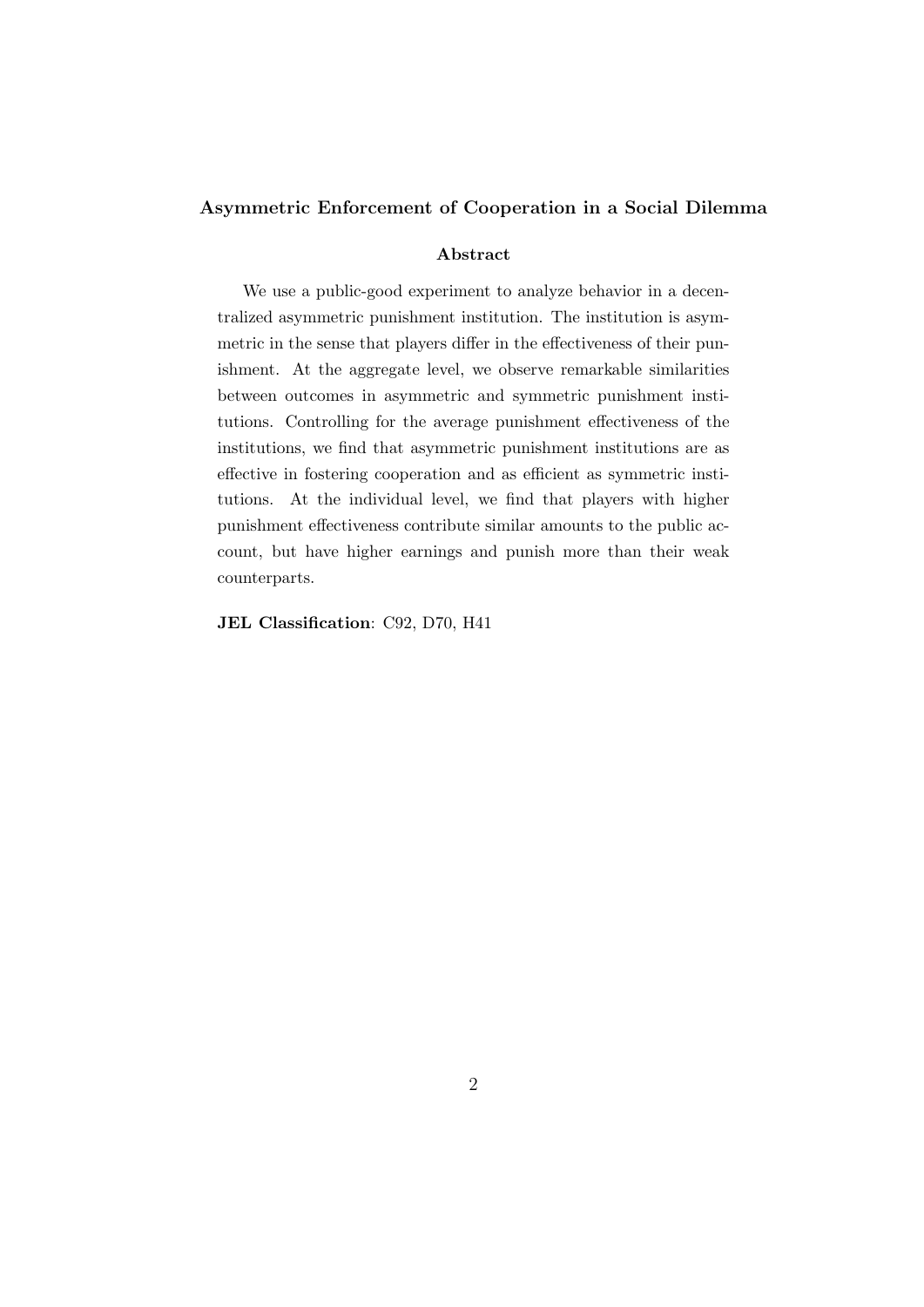[I]f only a few very powerful actors want to promote a certain pattern of behavior, their punishments alone can often be sufficient to establish it, even if the others are not vengeful against defections. (Axelrod 1997; p.63)

# 1 Introduction

A number of daily decisions involve making a choice between the private and the public interest. In these cases, following the private interest reduces efficiency and imposes a negative externality on others. A common way of dealing with negative externalities is the imposition of sanctions on parties that deviate from a widely accepted norm of behavior (Ostrom 1990). Given that the purpose of such sanctions is to lower the return from acting against the social interest, the efficacy of sanctions in enforcing cooperation will depend critically on the punishment power of the sanctioning party. The greater the power of the party abiding to a given norm, the less appealing a deviation from that norm will be for other parties.

This paper presents the results from a laboratory experiment investigating the efficacy of decentralized sanctions in fostering cooperation when negative externalities exist and players are asymmetric in their punishment effectiveness. The use of a laboratory experiment permits us to control a number of factors in a way that is difficult to do in the field (e.g. endowments, returns to cooperation, information), and focus on variables of interest such as the players' punishment power and the extent of the asymmetry in their power.

To the best of our knowledge, this is the first study to investigate behavior in *asymmetric* punishment institutions. However, there have been numerous social dilemma experiments in which players have the same punishment power (see below). Our goal is to examine how the asymmetry in the players' punishment power affects cooperation rates and efficiency, as well as how behavioral regularities observed in symmetric institutions, such as the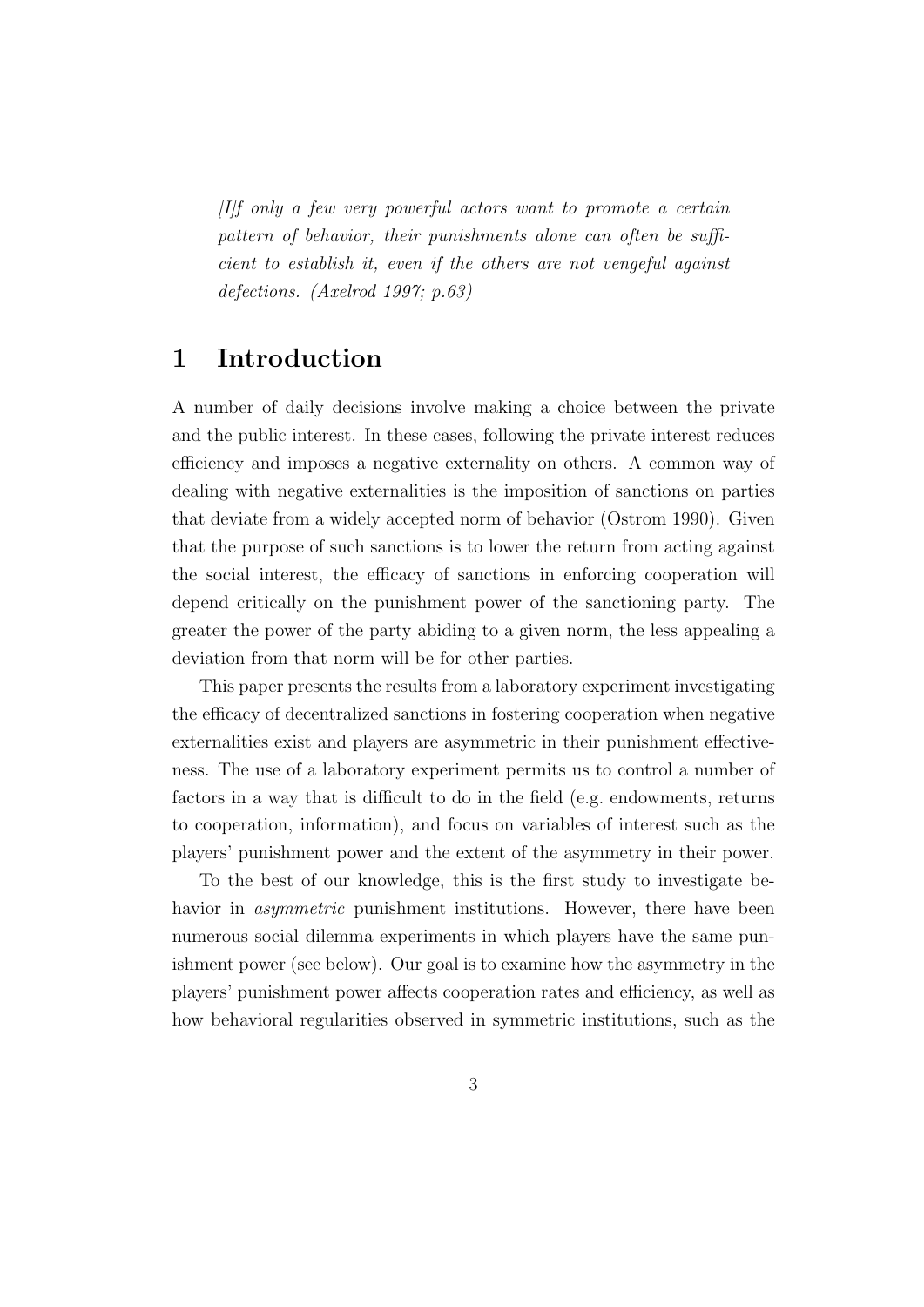determinants of punishment, carry over to asymmetric institutions.

For our study, we use the two-stage public-good game that was introduced by Fehr and Gächter (2002). The game is as follows. In the first stage, each individual is given an endowment in experimental currency units (ECU). Individuals have to decide how much of their endowment they wish to contribute to a public account. The higher the contributions to the public account, the higher the group earnings. However, every individual has also an incentive to free-ride and not contribute. In the second stage, individuals are informed of each group member's contribution to the public account and can reduce their earnings by assigning costly punishment points. Each punishment point costs the punisher one ECU and reduces the earnings of the punishment recipient by a factor larger than one. We refer to this factor as punishment effectiveness and use the term interchangeably with punishmentand sanctioning power.

To evaluate the impact of asymmetries in the players' punishment effectiveness we compare behavior in symmetric and asymmetric punishment institutions. In the symmetric case, as studied in previous papers, group members are given the same punishment effectiveness. That is, they are all equally effective in punishing each other. By contrast, in asymmetric punishment institutions, players differ in their punishment effectiveness: one player has higher punishment effectiveness than the other three players who all have the same power. To ensure the robustness of our findings, we examine behavior in two symmetric institutions that differ in the players' average punishment effectiveness and four asymmetric punishment institutions. The asymmetric institutions differ in the extent of the asymmetry between strong and weak players.

Experimental economists have repeatedly used the two-stage public-good game to analyze the resolution of the tension between social good and self interest in symmetric punishment institutions (Anderson and Putterman 2006; Bochet, Page, and Putterman 2006; Carpenter 2007a, 2007b, 2008; Egas and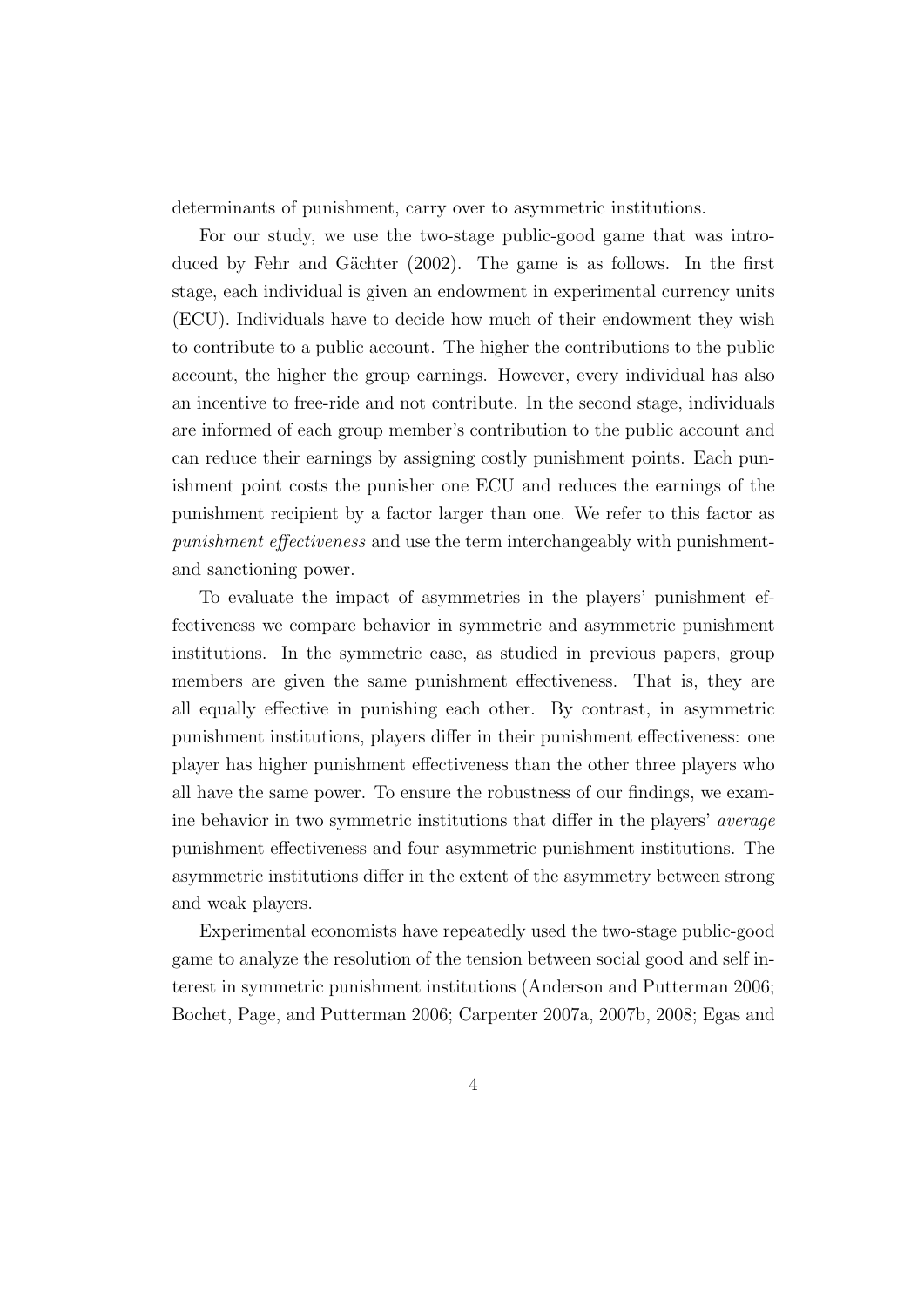Riedl 2008; Fehr and Gächter 2000, 2002; Masclet, Noussair, Tucker, and Villeval 2003; Nikiforakis and Normann 2008; Noussair and Tucker 2005; Page, Putterman, and Unel 2005; Sefton, Shupp, and Walker 2007). The two main goals of this literature have been to understand what triggers punishment and whether the threat of punishment can promote cooperation.

With respect to the motivation behind punishment, the experimental results show that individuals tend to punish those who free ride by contributing less than the group average even in one-shot interactions (e.g. Fehr and Gächter,  $2002$ ). This suggests that punishment does not serve the exclusive purpose of increasing one's earnings by raising future contributions to the public account (Falk, Fehr, and Fischbacher 2005). However, despite the non-strategic use of sanctions, punishment is sensitive to economic incentives. Anderson and Putterman (2006), Carpenter (2007a), Egas and Riedl (2008) and Nikiforakis and Normann (2008) find that, the higher the cost of punishment is (which is the inverse of punishment effectiveness), the less is the punishment inflicted on free riders and the disciplinary power of decentralized punishment.<sup>1</sup>

With respect to the efficacy of punishment in fostering cooperation, the evidence shows that when individuals interact repeatedly with the same people throughout the experiment (fixed matching), decentralized punishment leads to high cooperation rates as free riders react to punishment by raising their contribution in subsequent periods. When individuals interact with different people in every period (random matching), cooperation rates are higher than they are in the absence of a punishment institution, but lower than under fixed matching. However, the efficacy of punishment depends critically on its effectiveness. Nikiforakis and Normann (2008) find a monotonic relation between punishment effectiveness, cooperation rates and efficiency.

<sup>1</sup>Similarly, Denant-Boemont, Masclet, and Noussair (2007), Nikiforakis (2008a) and Nikiforakis and Engelmann (2008) observe that, if counter-punishment is possible, individuals are less willing to punish free riders. This behavior reflects an increase in the expected cost of enforcing cooperation.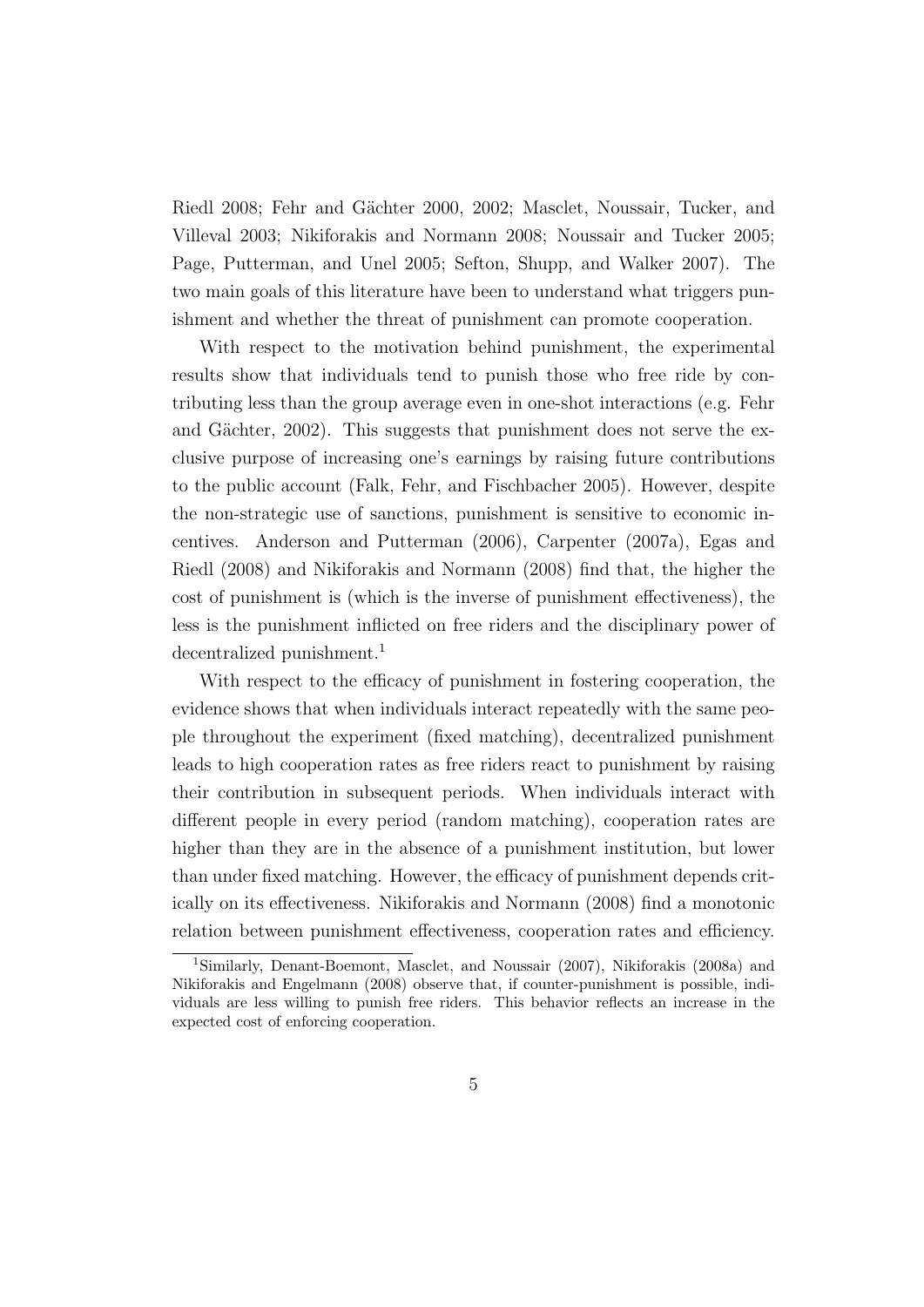Unless punishment is sufficiently effective, cooperation unravels.<sup>2</sup>

The main reason for studying behavior in asymmetric punishment institutions is the empirical relevance of such institutions. In most naturally occurring situations, asymmetric players are the norm rather than the exception.<sup>3</sup> Individuals differ in their physical ability to enforce cooperation just as countries differ in their military budgets and technology. Given the documented willingness to punish free riders even in one-shot interactions and the efficacy of symmetric punishment institutions in promoting cooperation, we believe it is interesting to investigate whether asymmetric institutions are as effective in mitigating free riding.

Another reason for studying the performance of asymmetric punishment institutions is that it seems challenging to predict the impact these asymmetries will have on cooperation. This is because, for our setting, arguments can be made in either direction. On the one hand, an asymmetric institution might have a positive effect on cooperation. Firstly, experimental evidence suggests that higher punishment effectiveness increases the demand for punishment (Anderson and Putterman 2006; Carpenter 2007a; Egas and Riedl 2008; Nikiforakis and Normann 2008). The high punishment effectiveness of strong players suggests that they might be able to unilaterally enforce cooperation. In contrast, in a symmetric punishment institution, more than one individual might be required to discipline free riders (controlling for average punishment effectiveness). This is essentially the reason Axelrod (1997) argues that a "dominant power" will have a positive effect on cooperation. Secondly, punishment of free riders is (partly) a public good: all

<sup>2</sup>Nikiforakis (2008b) finds that the efficacy of decentralized punishment also depends critically on the information available to subjects. If subjects receive information about individual earnings (rather than individual contributions), the threat of punishment cannot prevent the breakdown of cooperation.

<sup>3</sup>Of course, in field settings, players may well differ not only in their punishment effectiveness but also in their endowments, the returns from cooperation, and so on. In this paper, we focus on the impact of asymmetric punishment effectiveness on behavior while maintaining symmetry elsewhere.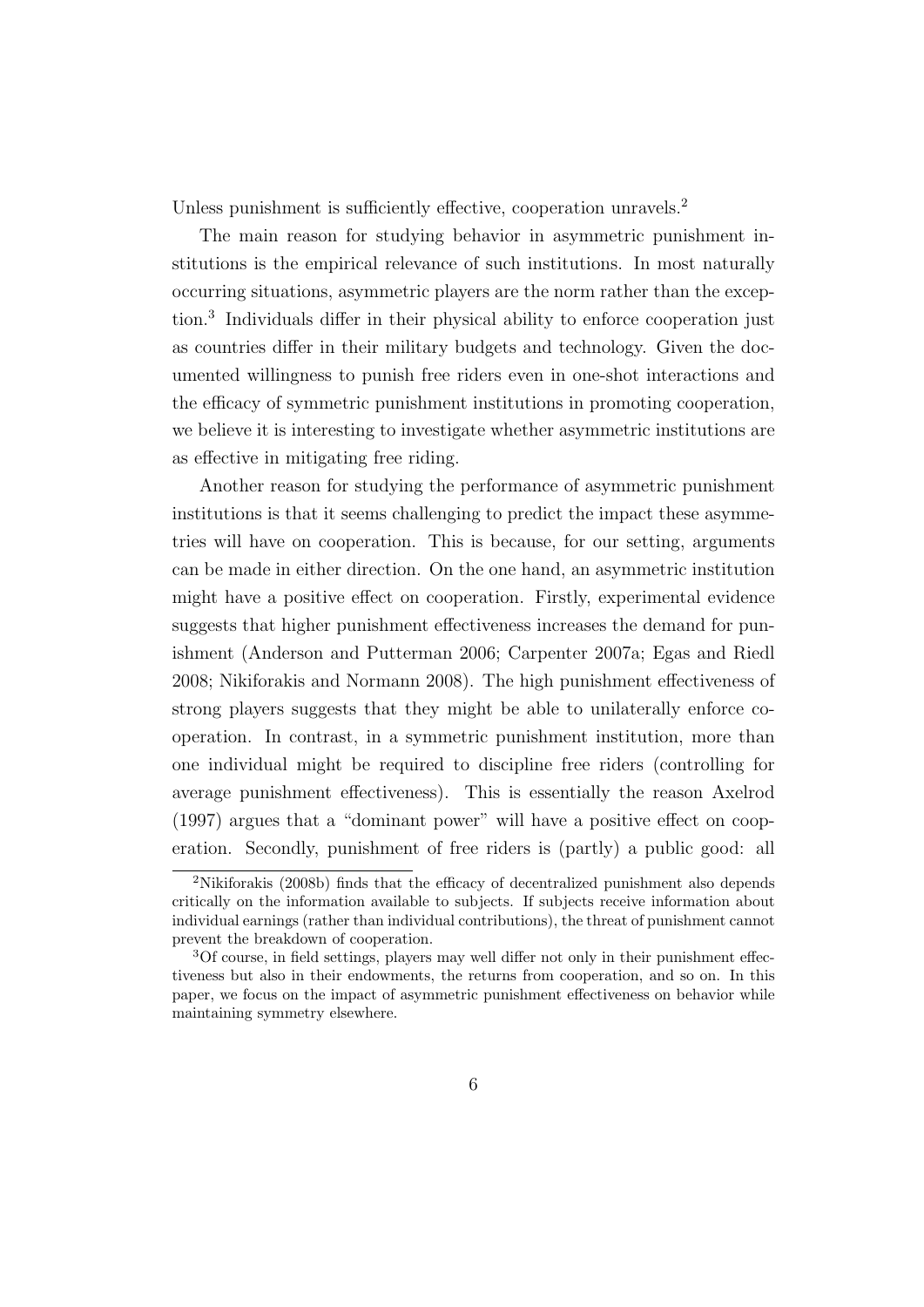group members benefit from the increase in cooperation due to punishment, but all have an incentive to let others carry the cost of punishment.<sup>4</sup> By giving more power to one player, the free-rider problem at the punishment stage may be alleviated. Similarly, endowing a single player with more punishment power provides a natural focal point and may help alleviate any coordination problems in punishment.

On the other hand, the asymmetric nature of the institution might impact negatively on cooperation. This can happen through two different channels. First, strong players face a reduced threat relative to players in symmetric institutions since we control for average punishment effectiveness in our experiments. Therefore, they will be more likely to free ride, ceteris paribus, if they are self-regarding. In turn, this jeopardizes the cooperative performance of the whole group since their behavior is likely to be imitated by reciprocal group members (Fischbacher, G¨achter, and Fehr 2001). Second, the reliance on fewer individuals to enforce cooperation (or, in our case, the reliance on a single strong player) might make cooperation more fragile compared to a symmetric situation as the outcome depends on the preferences of the strong player who might not wish to enforce cooperation.

The impact of asymmetries in public-good games has been previously studied almost exclusively in the absence of punishment opportunities. In general, there seems to be no consensus about the effect of asymmetries on cooperation (see Varughese and Ostrom 2001; Anderson, Mellor, and Milyo 2008). Isaac, McCue and Plott (1985) were the first to study behavior in a public-good game when agents have asymmetric endowments from which to contribute. The authors argue that the asymmetric environment gives the game-theoretic prediction of zero contributions to the public account its

<sup>&</sup>lt;sup>4</sup>The fact that individuals punish even in one-shot interactions suggests that punishment has private returns. However, it is unclear whether these returns come from punishing—a type of cold prickle (Andreoni 1995)—or from knowing that the free rider has been punished, in which case punishment is a pure public good. On the notion of punishment as a second-order public good, see Yamagishi (1986) and Heckathorn (1989).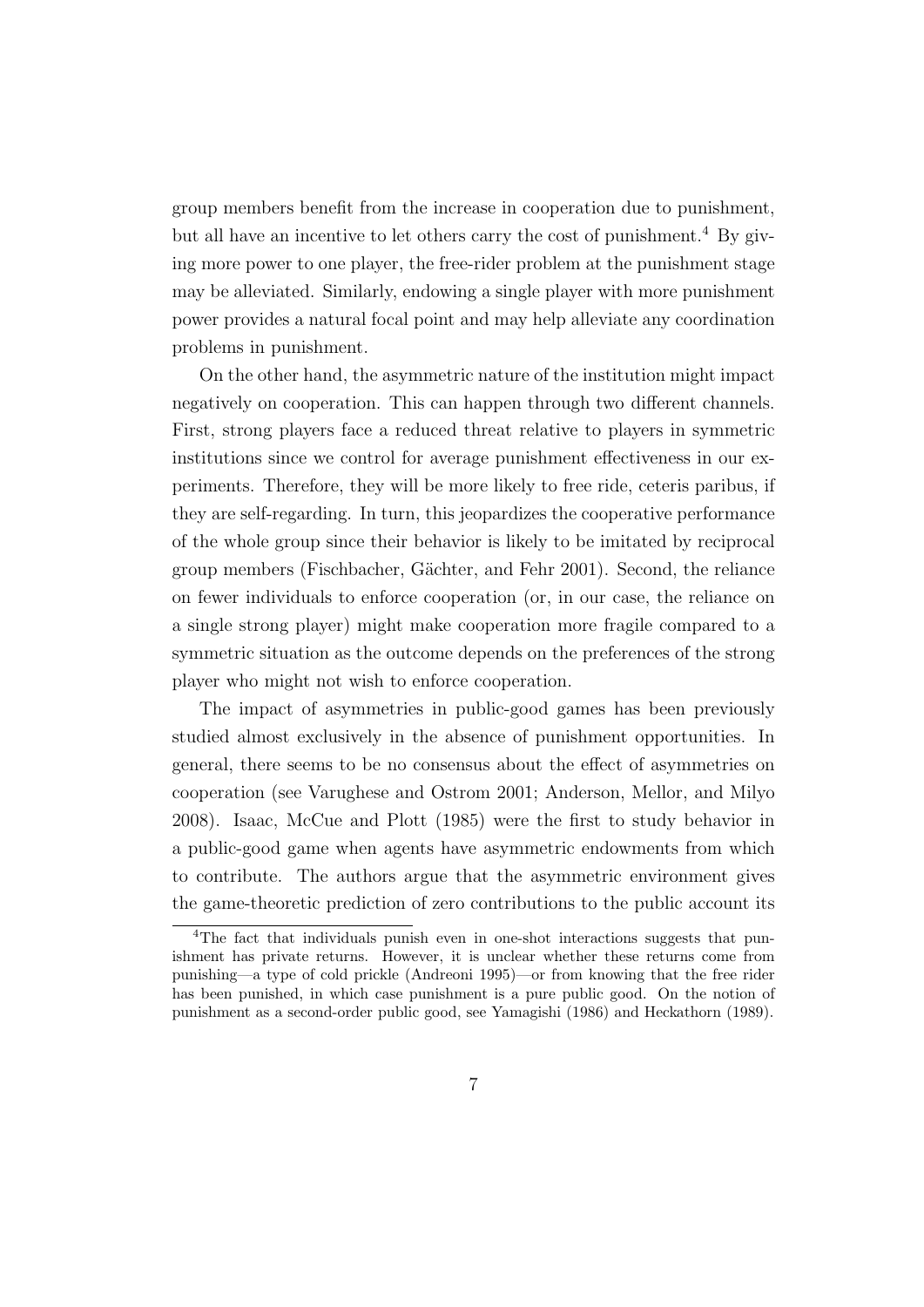best chance. Cherry, Kroll, and Shogren (2005) provide evidence supporting this conjecture by comparing treatments with symmetric and asymmetric endowments. Another study finding evidence that asymmetries have a negative impact on cooperation is Anderson et al. (2008) who examine a public-good game in which participants receive different show-up fees. When this is made salient through a public announcement, cooperation levels are negatively affected. In contrast, Fisher, Isaac, Schatzberg, and Walker (1995) investigate the effect of asymmetric returns to cooperation (that is, unequal marginal per capita returns) and find that they do not affect cooperation rates. Similarly, Visser and Burns (2008) study a linear public-good experiment with South African fishermen and find that heterogeneous endowments do not affect the effectiveness of a symmetric punishment institution in promoting cooperation.

The main results from our experiment are as follows. At the aggregate level, asymmetric institutions are not only equally successful in fostering cooperation as symmetric institutions, but they are also equally efficient. At the individual level, we find that all of the behavioral regularities observed in symmetric institutions carry over to asymmetric institutions. Interestingly, we find that strong players do not take advantage of their privileged position; they contribute similar amounts to the public account to those of their weak counterparts. However, strong players punish more than others and enjoy higher earnings than weak players.

The rest of the paper is organized as follows. Section 2 presents the experimental design and the procedures. Section 3 presents the experimental results and section 4 concludes.

# 2 The Experiment

The experiment is based on the design of Fehr and Gächter (2002) who use the public-good game with  $n$  players. In each period, all participants are given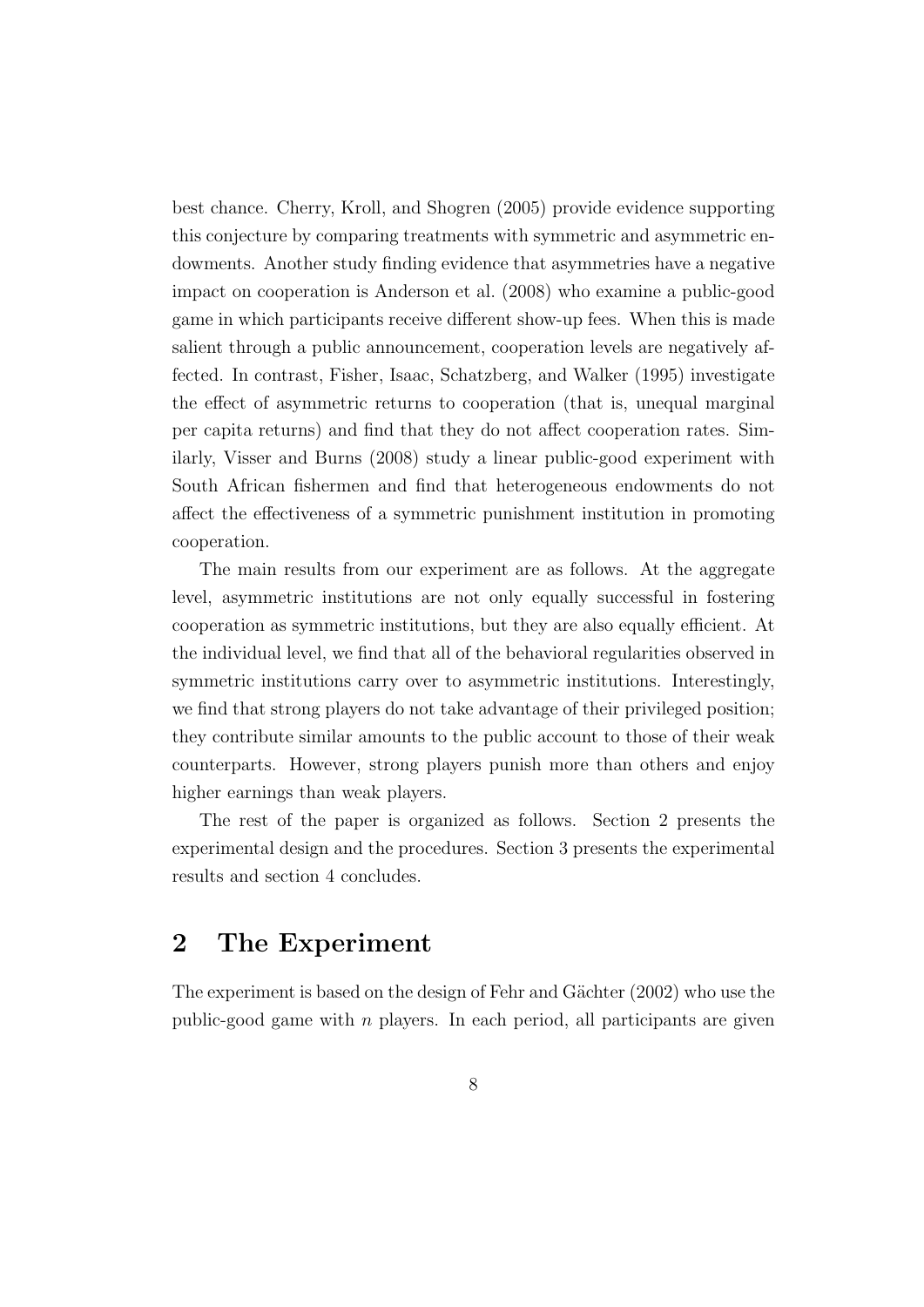an endowment y. Players then decide simultaneously and without communication how much of the endowment to contribute to a public account,  $c_i$ , where  $0 \leq c_i \leq y$ . The rest  $(y - c_i)$  remains in the player's own account. In addition to the money player  $i$  keeps,  $i$  receives a fixed proportion of the group's total contribution to the public account,  $\alpha$ , where  $1/n < \alpha < 1$ . The earnings of player  $i$  in the first stage of a period are

$$
\pi_i^1 = y - c_i + \alpha \sum_{i=1}^n c_i.
$$
 (1)

In the second stage of a period, participants are informed about how much the other individuals in their group contributed. They can then, if they wish, purchase punishment points to reduce the earnings of one or more other participants. Punishment is costly for the punisher. The price for each punishment point is 1 ECU (experimental currency unit). Let  $p_{ij}$  denote the number of punishment points that player i assigns to j (where  $i, j=1, \ldots,$  $n; j \neq i$ , and  $e_i$  denote i's punishment effectiveness, that is, the reduction in earnings that one punishment point from player i causes to its recipient. Punishment effectiveness is the inverse of the cost of punishment (that is, the cost of reducing the earnings of player  $j$  by 1 ECU). Player  $i$ 's earnings at the end of a period are accordingly

$$
\pi_i^2 = y - c_i + \alpha \sum_{i=1}^n c_i - \sum_{j \neq i} p_{ij} - \sum_{j \neq i} e_j p_{ji}.
$$
 (2)

The maximum number of points a participant can distribute to others is equal to his earnings from the first stage, that is,  $\sum_{j\neq i} p_{ij} \leq y - c_i + \alpha \sum_{i=1}^n c_i$ . As in stage one, punishment decisions are made simultaneously and without communication.

Table 1 describes the treatments in the experiment. The treatments can be divided into two categories: symmetric treatments where  $e_j$  is the same for all players, and asymmetric treatments with one "strong" and three "weak"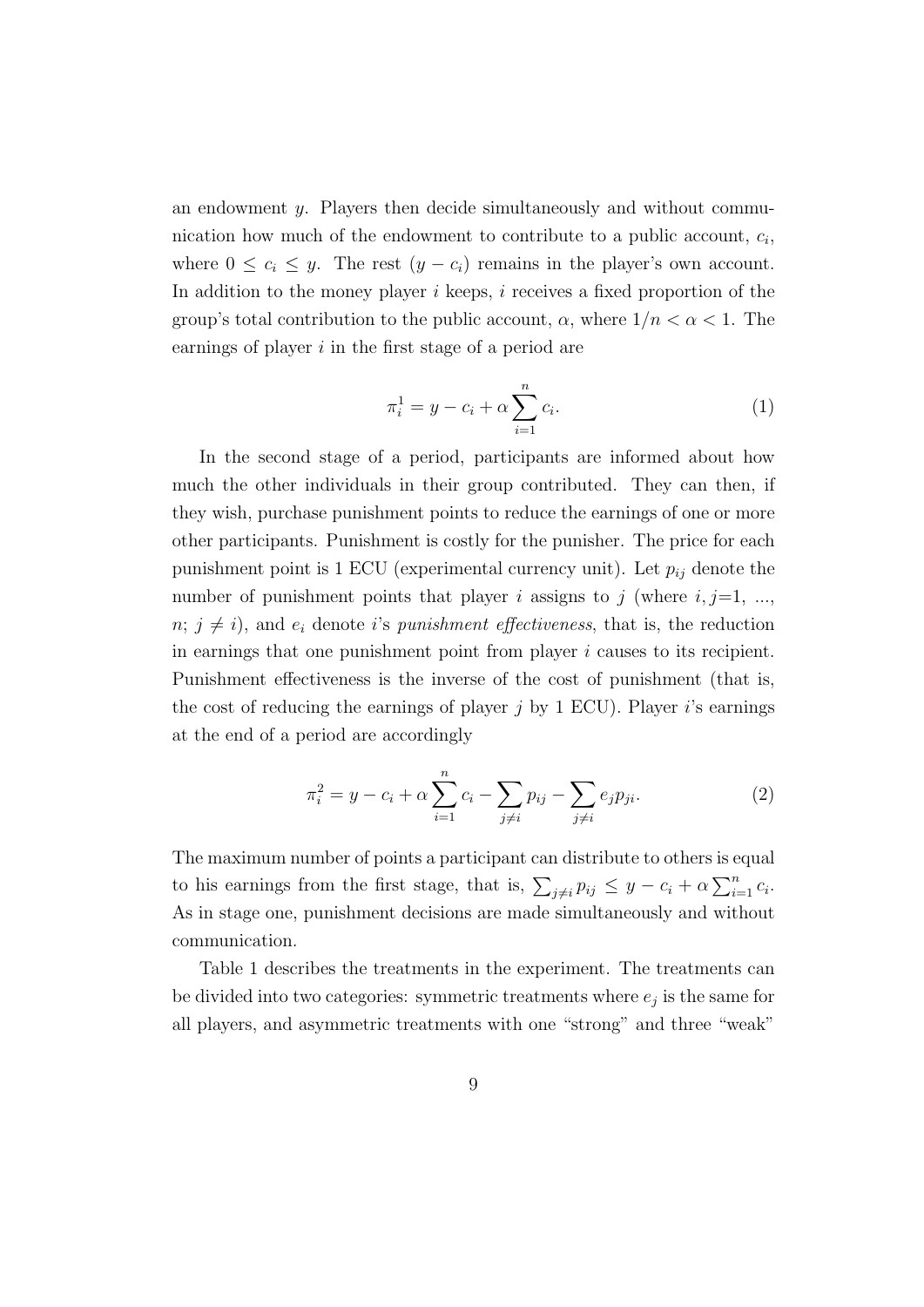players. In the asymmetric treatments, the punishment effectiveness of the strong player,  $e_s$ , is larger than the effectiveness of the weak players,  $e_w$ . In all treatments, it is common knowledge that  $y=20$ ,  $n=4$  and  $\alpha=0.4$ . The treatment labels read " $e_s e_w$ ", such that the number on the left indicates the effectiveness of the strong player and the number on the right the effectiveness of the weak players. So, for example, in treatment "5 1", one punishment point from the strong player reduces the earnings of its recipient by 5 ECU, while one punishment point from the weak players reduces the earnings of its recipient by 1 ECU. In the instructions, strong players were referred to as "type A" and weak players as "type B".<sup>5</sup>

The treatments differ in two dimensions: First, *average effectiveness*,  $\bar{e}$ , is the average punishment effectiveness of the group members,  $\bar{e} \equiv (e_s + 3e_w)/4$ . We ran treatments with  $\bar{e} = 2$  and  $\bar{e} = 3$ . This permits us to test the robustness of our findings with respect to the impact of asymmetric punishment institutions. Based on the findings of Nikiforakis and Normann (2008), we anticipated that the higher the level of average punishment effectiveness the higher the level of cooperation. Second, the *asymmetry level* indicates the relative strength of the strong player's punishment and is denoted by  $l \equiv e_s/e_w$ . For both  $\bar{e} = 2$  and  $\bar{e} = 3$ , we conducted sessions with  $l = 3$  in addition to the symmetric control sessions with  $l = 1$ . We also ran a treatment with  $\bar{e} = 2$ and  $l = 5$  ("5.1"). However, we were concerned that a treatment where  $\bar{e} = 3$ and  $l = 5$  (e.g., "7.5.1.5") would be risking losses for the weak players due to the magnitude of the strong players' punishment effectiveness in this case. This could have caused frustration and have led to erratic behavior. Instead, we decided to conduct treatment "4.2.6" with  $\bar{e} = 3$  and  $l = 1.5$ .<sup>6</sup>

<sup>5</sup>Neutral language was used throughout the instructions. Punishment points were termed as "points that reduce another player's income". The instructions can be downloaded at www.economics. unimelb.edu.au/nnikiforakis/research.htm.

<sup>&</sup>lt;sup>6</sup>We decided not to use treatments with  $\bar{e} = 1$  as this would require  $e_w < 1$  in the asymmetric treatments. If  $e_w < 1$ , a punishment carried out by the weak players increases payoff inequality between the victim and the punisher. This would prevent a ceteris paribus comparison with treatments where  $\bar{e} = 2$  and  $\bar{e} = 3$  as in these cases punishment reduces inequality. Similarly, we chose not to study treatments with  $e_w = 0$ , (e.g., "8.0" or "12.0"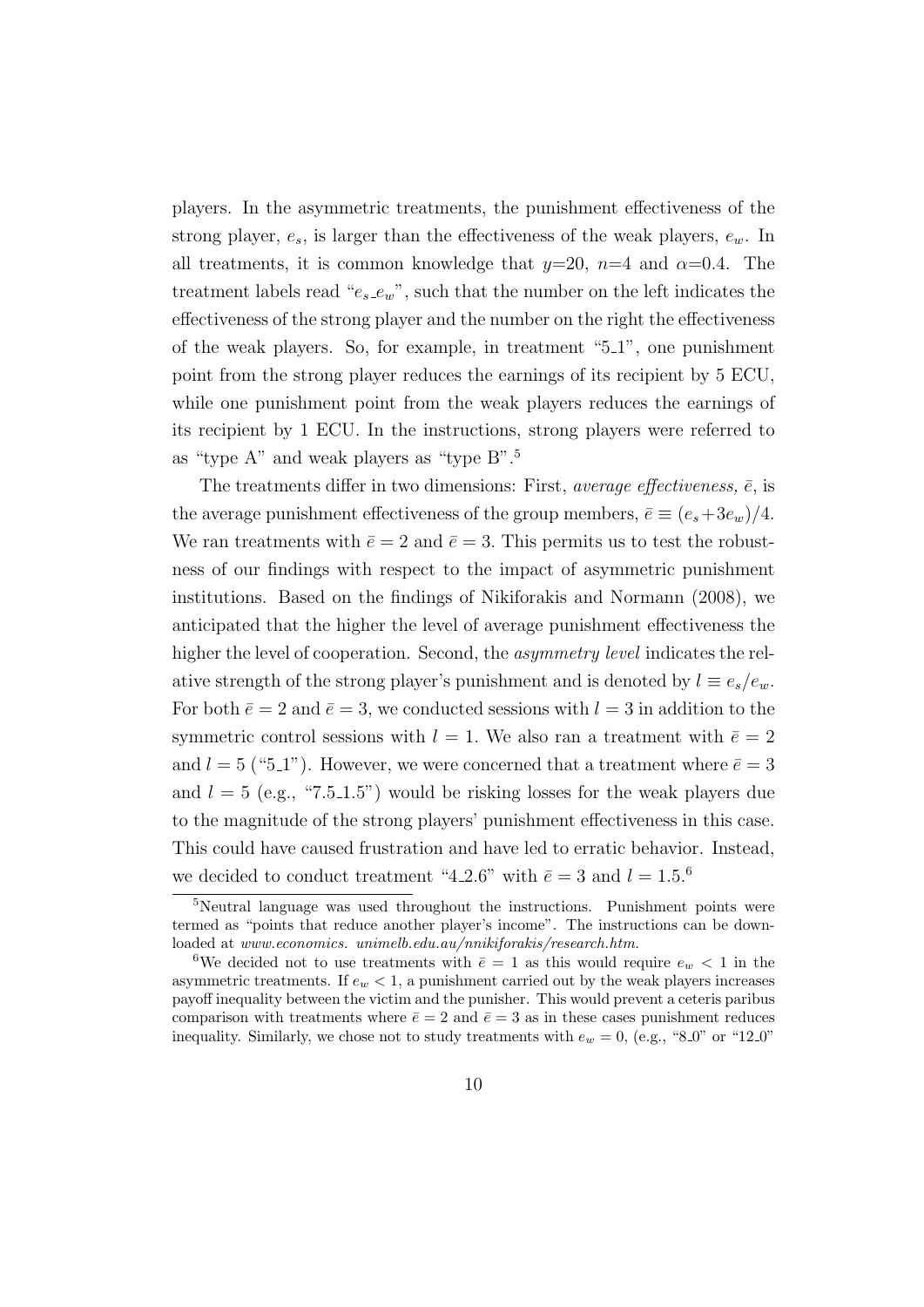### insert Table 1 about here

Information feedback is as follows. At the beginning of each experimental session, subjects are informed whether they are assigned the role of a strong (type A) or a weak player (type B). These roles remained fixed for the duration of the experiment. At the beginning of each period every player is randomly given a number between 1 and 4 to distinguish their actions from those of the others in that period. To prevent the formation of individual reputation, the numbers are randomly reallocated in the beginning of every period. Participants are aware of this. Such a mechanism ensures that, even though the group members remain the same, the participants cannot link the actions of the other subjects across the periods.

Once participants have completed stage one, they are informed about their group's total contribution to the public account, individual contributions and their earnings from the period as given by equation (1). At the end of each period, participants are informed about the total number of punishment points they received from their peers, the associated earnings reduction and their earnings from the period as given by equation (2). Subjects are not informed about the individual punishment decisions of the other players. That is, subjects know neither which of their peers punished them nor whether other group members were punished. Participants only know how many points they assigned to the other group members, and, thus, targeted counter-punishment as in Denant-Boemont et al. (2007) and Nikiforakis  $(2008a)$  is not possible.<sup>7</sup>

such that  $l = \infty$ ), as these treatments would not only risk losses for weak players but also differ along two dimensions relative to the other treatments: the level of asymmetry and the fact that weak players cannot punish at all.

<sup>7</sup>As one of our referees points out, while targeted counter-punishment is not possible in our experiment, it is possible that a free rider anticipating being be punished (for example, because he has contributed substantially less than his peers) uses pre-emptive "counter-punishment." Indeed, there is evidence that cooperators often get punished (e.g., Anderson and Putterman 2006; Cinyabuguma, Page, and Putterman 2006; Hermann,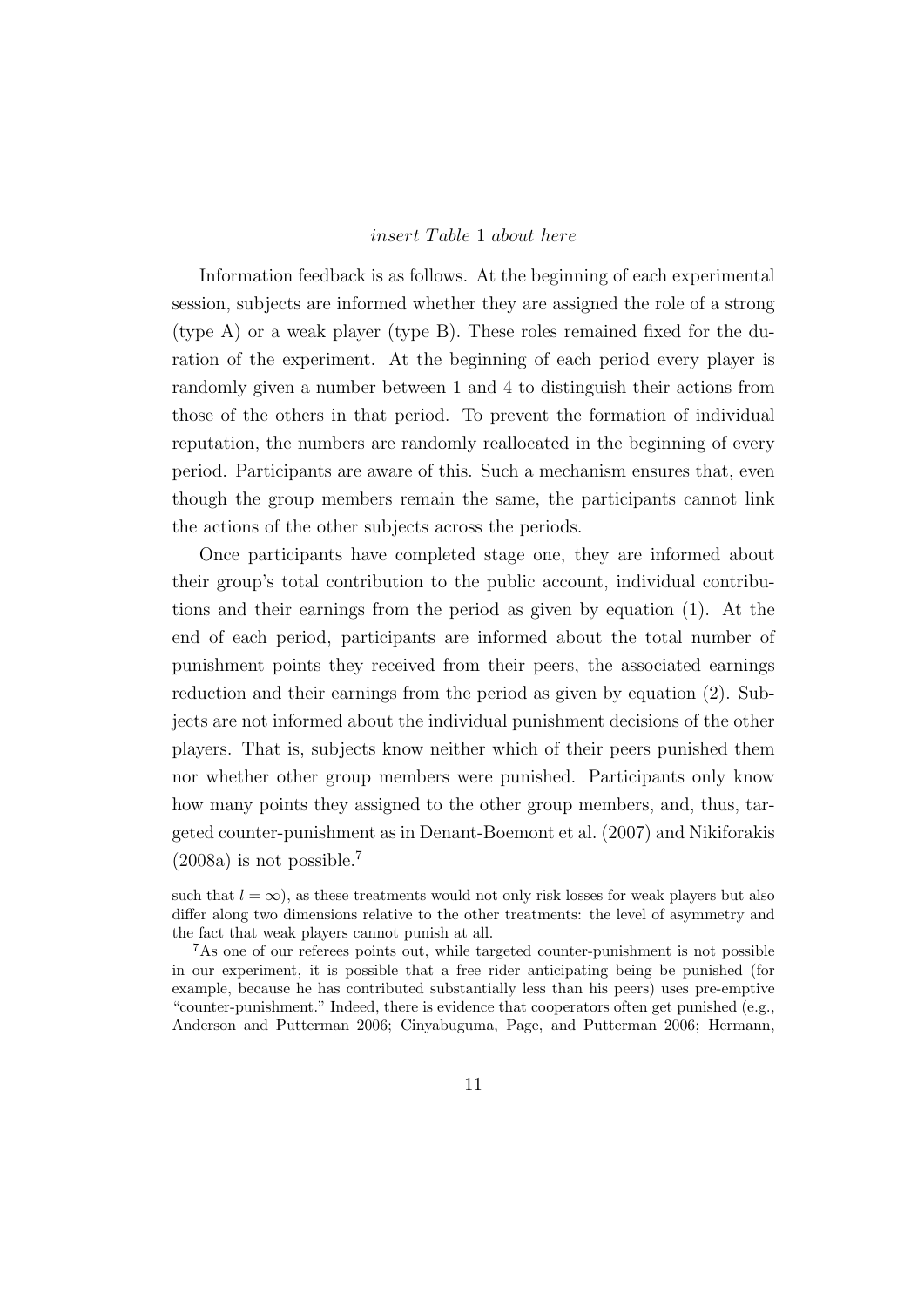All treatments last for 10 periods. For the experiment we use fixed (or "partners") matching. This implies that each group can be regarded as an independent observation. For treatments " $2.2$ ", " $3.3$ " and " $5.1$ " we have six independent observations. For treatments "4.1.3", "4.2.6" and "6.2" we have five independent observations. In two cases, we missed the target of six groups due to individuals not showing up. In the third case  $(4.1.3)$ , we had to discard one group from the analysis due to a bankruptcy problem.<sup>8</sup> The duration of each experiment and the matching protocol were common knowledge. From equations (1) and (2), and backward induction, the finite duration of the experiment implies that in the subgame perfect equilibrium self-regarding players do not punish and do not contribute to the public account in all periods and in all treatments.

The experiments were conducted at Royal Holloway (University of London) and University College London. The total number of participants was 132 (not counting the discarded group).<sup>9</sup> The subjects were recruited using an e-mail list of voluntary potential (student) candidates. Participants were from a variety of backgrounds. None of the participants had participated previously in a public-good experiment. Sessions lasted approximately fifty minutes. The rate of exchange between the experimental currency unit and the British pound was 1 ECU =  $\pounds 0.04$ . The average earnings in the ex-

Thoeni, and Gächter 2008). Nikiforakis (2008a, p.102-103) reports evidence suggesting that punishment of cooperators might be more due to a dislike of cooperators and less due to pre-emptive "counter-punishment".

<sup>8</sup>The group had one subject contributing nothing for several periods and the other three subjects, who contributed the maximum amount, punished her harshly, causing the bankruptcy of the subject in period 5. In order for the experiment to continue we credited her account with £5. Whereas we did continue collecting data beyond that period, we decided not to include the group in the data analysis. In the first five periods, punishment in this group was six times higher than the treatment average which would cause a severe bias if we included this group in our statistical analysis. Moreover, a postexperimental questionnaire indicated that the behavior of the punished person was due to a misunderstanding.

<sup>&</sup>lt;sup>9</sup>The observations for the symmetric treatments "2.2" and "3.3" are taken from Nikiforakis and Normann (2008) who recruited individuals from the same subject pool and used the same experimental procedures.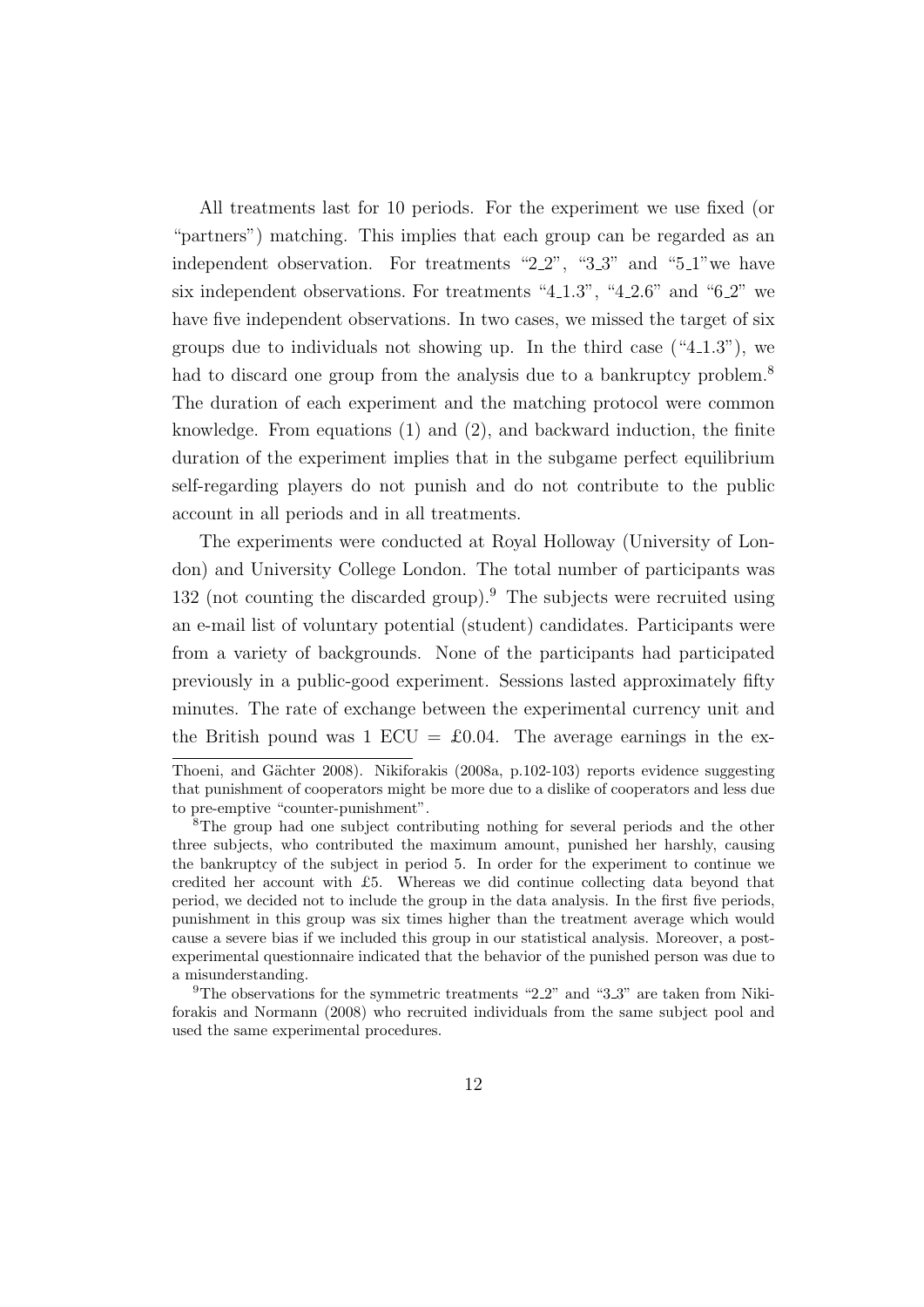periment were £10.61 or roughly \$20 at the time of the experiment. The experiments were conducted using z-Tree (Fischbacher 2007).

# 3 Results

We begin the analysis by taking an overview of the data and reporting nonparametric tests of our key variables. We then proceed with a more detailed analysis of the impact of the asymmetric punishment institution on contributions to the public account, punishment behavior, and on earnings. All p-values reported are based on two-tailed tests.

#### Overview

Table 2 presents summary statistics from the experiment. Columns (2) to (4) include average contributions, columns (5) to (7) average punishment inflicted, and columns (8) to (10) average earnings. The information is also presented separately for strong and weak players. Looking at column (2) one can see that, in all treatments, the punishment institution can sustain cooperation at higher levels than the ones predicted by the subgame perfect Nash equilibrium.

The results from non-parametric tests (counting one group as one observation and using data from all periods) are as follows. At the aggregate level, when we pool the data into two groups according to the presence or not of asymmetries, we find that asymmetric institutions appear to be as effective as symmetric institutions, in the sense that contribution levels are not significantly different (Mann-Whitney rank-sum test,  $p$ -value= .99), and as efficient, in the sense that earnings are not significantly different (Mann-Whitney rank-sum test,  $p$ -value = .63). Comparing the entries in columns (3) and (4) we see that the average contribution of strong players tends to be lower than that of weak players. However, this difference is not significant (Wilcoxon signed-rank test,  $p$ -value = .30). Comparing columns (6) and (7),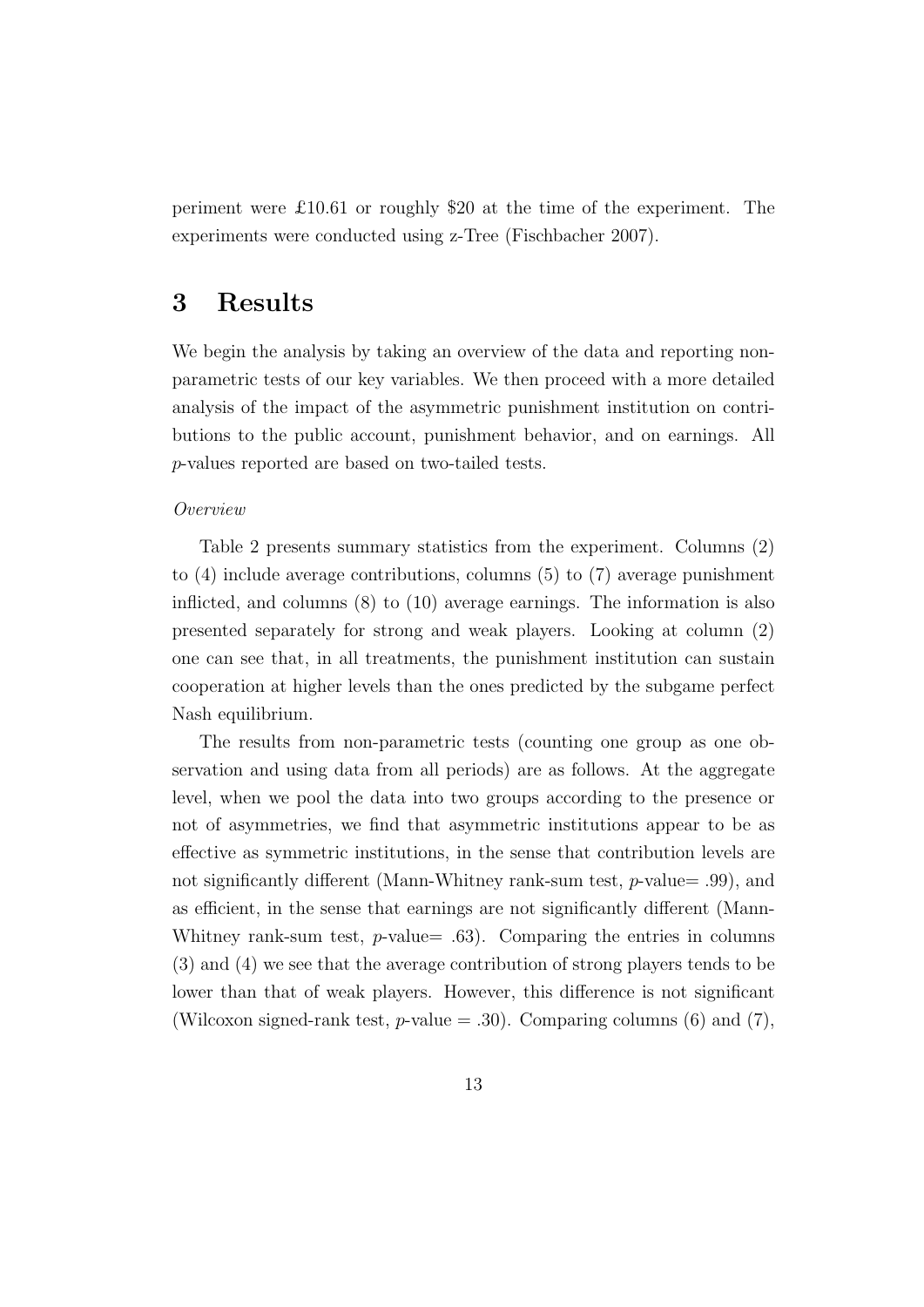it appears that strong players take the role of the enforcer of cooperation as they punish more than weak players (Wilcoxon signed-rank test, p-value  $<$  0.01). In addition, columns (9) and (10) reveal that strong players have higher earnings on average than their weak counterparts (Wilcoxon signedrank test, p-value = .02). Finally, contributions in treatments with  $\bar{e} = 3$ are higher than in treatments with  $\bar{e} = 2$  (Mann-Whitney rank-sum test,  $p$ -value= .07; column 2), while earnings are not (Mann-Whitney rank-sum test, *p*-value=  $.45$ ; column 8).

## insert Table 2 about here

#### Contributions to the public account

The impact of average effectiveness  $(\bar{e})$  and asymmetry level  $(l)$  on contribution rates can be identified clearly in Figure 1. Contributions in treatments with  $\bar{e} = 3$  are at a high level and, overall, appear to be increasing over time. On the other hand, contributions in treatments with  $\bar{e} = 2$  are at a lower level and remain more or less constant. The striking fact is that the evolution of contributions is very similar amongst the three treatments with  $\bar{e} = 2$  (the lower three lines) and also amongst the three treatments with  $\bar{e} = 3$  (the upper three lines). The level of asymmetry appears to have no impact on cooperation at the aggregate level.

#### insert Figure 1 about here

Table 3 shows the results of a series of regressions investigating the effect of different sets of explanatory variables on contributions. To model the effect of asymmetric institutions we use Asymmetric, a dummy variable which takes the value of one for all asymmetric treatments (that is, whenever  $l \equiv e_s/e_w > 1$ ) and zero otherwise, or separate dummy variables for each realized level of asymmetry. The other independent variables are Three,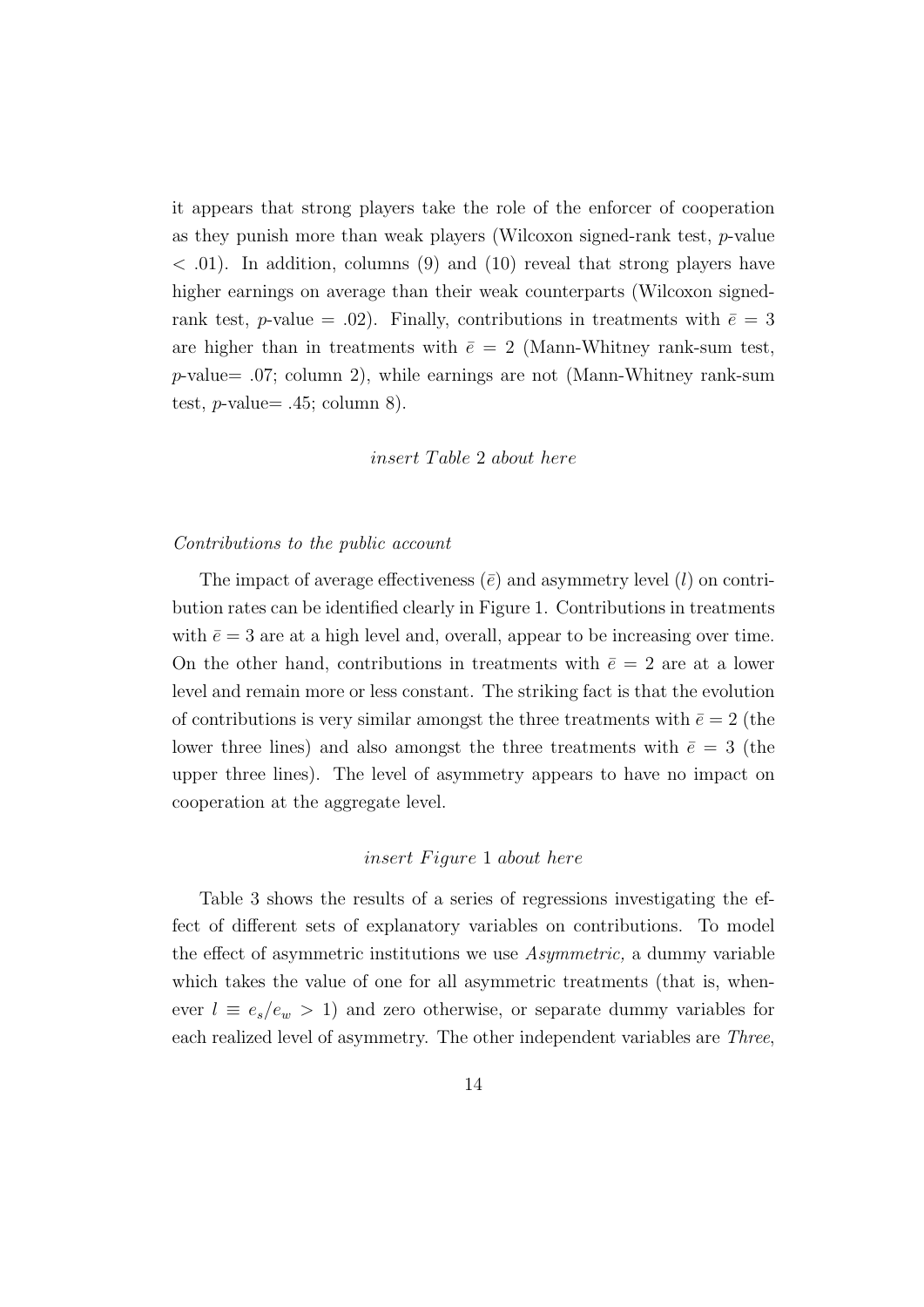a dummy variable which takes the value of one for all treatments with  $\bar{e} = 3$ and zero otherwise; Strong, a dummy variable which takes the value of one when individual  $i$  is a strong player in an asymmetric treatment and zero otherwise;<sup>10</sup> *Period* to account for the different time paths in Figure 1, and the interaction  $Period*Three.$ <sup>11</sup> All regressions include individual random effects to account for the fact that we have repeated observations from the same individuals, and group random effects to control for the interaction within groups.<sup>12</sup>

The results in Table 3 are fully consistent with the non-parametric tests and the observations made regarding Figure 1. Contributions in asymmetric institutions are not significantly different from those in symmetric institutions. Similarly, the level of asymmetry does not have a significant impact on contributions. As average effectiveness increases from  $\bar{e} = 2$  to  $\bar{e} = 3$ , so do average contributions. The difference increases over time as indicated by the positive sign of Period\*Three. Strong players contribute less than weak players on average. However, this difference fails to be significant. This implies that strong players do not exploit their relative power to free ride. We summarize:

Result 1: Asymmetric punishment institutions are as successful in fostering cooperation as symmetric institutions.

#### Result 2: A higher average effectiveness of punishment significantly in-

 $\frac{10}{10}$  We ran alternative regressions in which the *strong* dummy is equal to one for strong players in the asymmetric treatments and for all players in the symmetric treatments. Results from these regressions did not differ qualitatively from the ones reported here.

<sup>&</sup>lt;sup>11</sup>We also ran regressions (not reported in the paper) interacting *Strong* with *Period* to see whether strong players behave differently over time relative to the other players. The interaction term was always far from being significant.

<sup>&</sup>lt;sup>12</sup>The estimation was made using Generalized Linear Latent and Mixed Models (Rabe-Hesketh and Skrondal 2005). The downside of using GLLAMM is that we cannot use a Tobit specification to account for the considerable concentration of observations with contributions of 20 ECU. If we use Tobit with random effects at either the individual or group level and compare the results with the respective linear regressions results are qualitatively similar and, most importantly, none of our main results is affected.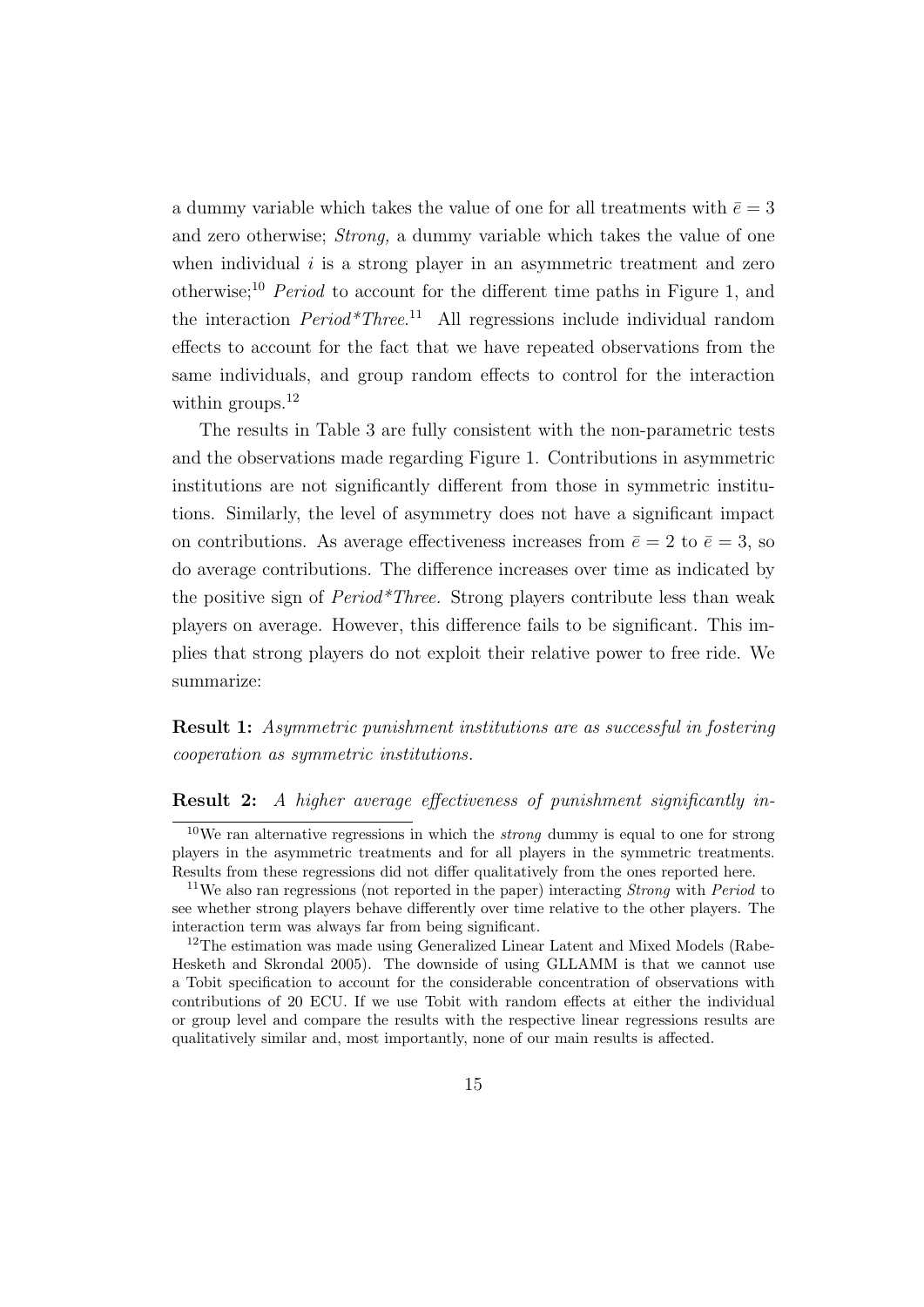creases contributions.

Result 3: Strong and weak players contribute similar amounts to the public account.

insert Table 3 about here

### Punishment behavior

We now turn our attention to punishment behavior. The literature has already identified some regularities with regards to punishment behavior (see e.g. Carpenter 2008). The first is that punishment is mostly aimed towards individuals who contribute less than their peers on average and that the severity of punishment increases as the difference between the free-rider's contribution and that of his group members becomes larger. Second, individuals often punish group members who contribute less than they do, irrespective of the target's relative position in the group. We will look for these regularities in our dataset. In addition, we are interested to provide answers to two questions that have previously not been investigated: (i) Do strong players punish more than weak players? And if they do, what accounts for the difference in the behavior of strong and weak players? (ii) Does punishment differ in asymmetric institutions? That is, is there more or less punishment in asymmetric institutions?

To address the first question, Figure 2 compares the punishment of strong, symmetric and weak players as a function of the deviation of individual  $j$ 's contribution from that of his peers. Figure 2 provides clear evidence that, as in previous studies, the greater the extent of free riding the greater punishment is. With respect to the punishment activity of strong and weak players, Figure 2 reveals that, for all levels of deviation, strong players are found to punish more than symmetric and weak players. However, Figure 2 cannot explain the cause of this difference. This could be due to the low punishment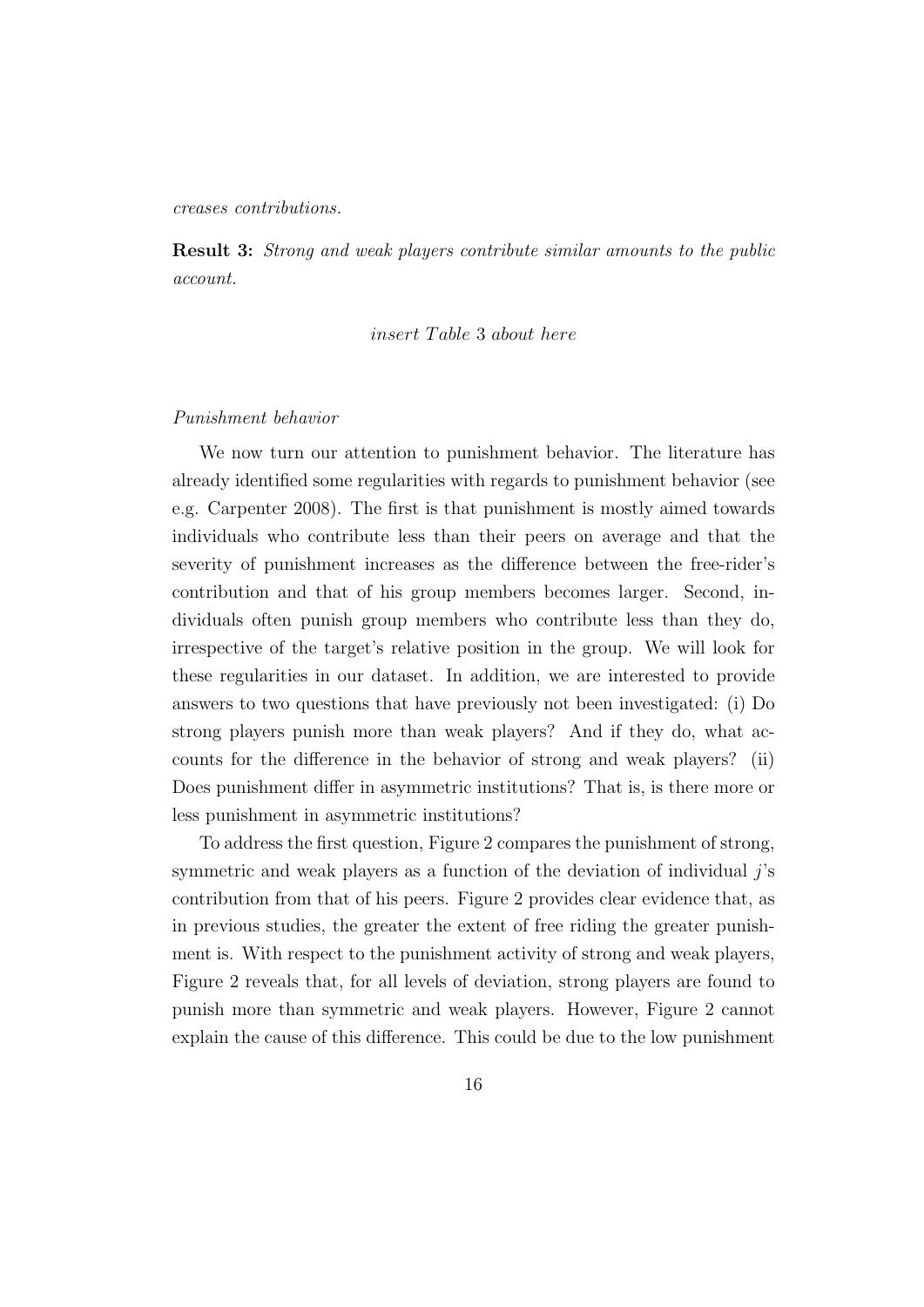cost for strong players (Anderson and Putterman 2006; Carpenter 2007a; Egas and Riedl 2008; Nikiforakis and Normann 2008) but it could also be due to the very role of the strong player. For example, it is plausible that some weak players abstain from punishing knowing that the strong player will punish free riders. As a result, strong players might adopt (or might be pushed to adopt) the role of the cooperation enforcer and punish more than they otherwise would.

## insert Figure 2 about here

Table 4 presents a series of regressions analyzing the determinants of punishment inflicted. Formally, the dependent variable in these regressions, is  $p_{ij}e_i$ . As before, we build our model in steps starting with our variables of interest and controlling for other factors that might be effecting behavior. The first regression shows that there is no difference in the punishment activity in symmetric and asymmetric institutions. The result is robust when we control for the average punishment effectiveness in regression (2) which also shows that punishment is higher when average effectiveness increases.

In regression (3), the negative coefficient of *Asymmetric* shows that weak players punish less than players in symmetric treatments. The positive coefficient of Strong shows that strong players punish more than players in symmetric treatments.

To test for the robustness of these findings and to account for the regularities in punishment behavior discussed at the beginning of the section, regressions (4) to (7) include the following independent variables:  $Own\_Neg\_Diff_{i,t} \equiv$  $\max\{0, c_{i,t} - c_{j,t}\}, Group\_Neg\_Diff_{j,t} \equiv \max\{0, (\sum_{h \neq j} c_{h,t})/(n-1) - c_{j,t}\},$ as well as  $Own\_{Pos}\_Diff_{j,t} \equiv \max\{0, c_{j,t} - c_{i,t}\}\$ , and  $Group\_{Pos}\_Diff_{j,t} \equiv \max\{0, c_{j,t} - c_{i,t}\}\$  $\max\{0, c_{j,t} - (\sum_{h \neq j} c_{h,t})/(n-1)\}\$  where  $c_{j,t}$  is the contribution of individual j (that is, the target of the punishment) in period t and  $c_{i,t}$  is the contribution of the punisher, individual i, in period t. Given the diminishing returns to punishment as the experiment approaches its end, the variable *Period* is also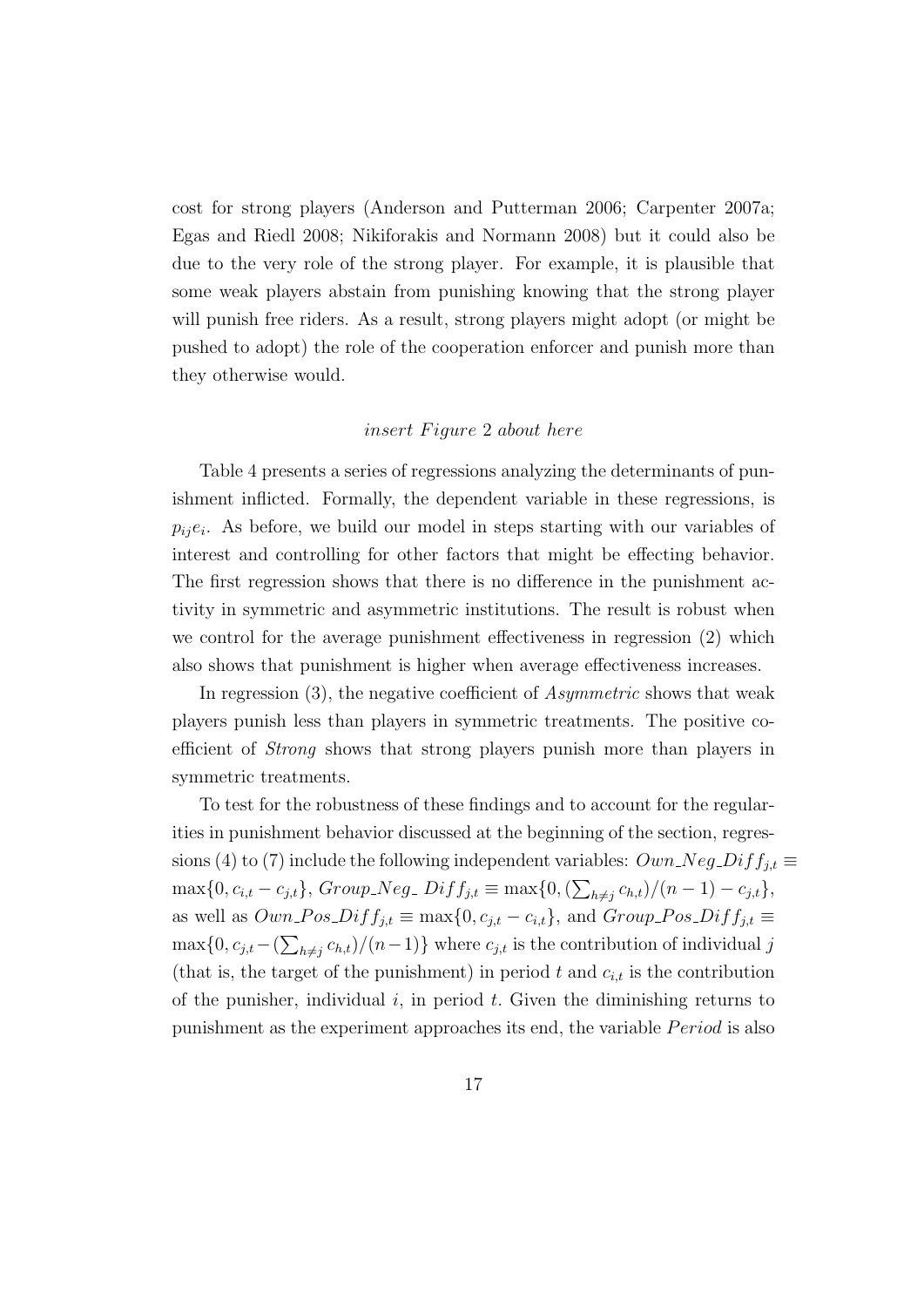included in these regressions. The results show that deviating from the group average increases the extent of punishment  $(Group\_Neg\_Diff_{j,t})$ . Similarly, individuals on average punish more heavily group members who contribute less than they do  $(Own\_Neg\_Diff_{j,t})$ . The variable *Period* is found to be highly significant. Given that we control for the variance in contributions in regressions (4) to (7), the negative sign of *Period* suggests that punishment is to some extent used strategically to promote cooperation; as the experiment approaches the end, the future benefits of punishment decrease. As a result, so does punishment. Therefore, we conclude that we find in our dataset the punishment patterns observed in previous experiments.

In order to to understand the reason behind the higher punishment activity of strong players we need to disentangle the effect of being a strong player from that of having a low punishment cost and to evaluate their relative impact on punishment behavior. To this end, regressions (6) and (7) add Punishment Effectiveness  $(e_i)$  as an explanatory variable. Of course,  $e_i$  has to be significant by construction. However, if the variable Strong remains significant in these regressions, it will imply that the mere role of a strong player induces individuals to purchase more points in order to punish others.

The results of the regressions indicate that the higher punishment activity of strong players (and the lower activity of weak players) can be attributed to their higher punishment effectiveness (or alternatively their lower punishment cost). Comparing the estimates in regressions  $(4)$  and  $(5)$  and regressions  $(6)$ and (7) we see that the way we model asymmetric treatments has little effect on our results. Moreover, we see that there does not appear to be a systematic relation between punishment and the level of asymmetry.

Results 4 and 5 summarize the main findings from this section and provide answers to questions (i) and (ii) stated above.

Result 4: Strong players punish more than weak players. The difference is due to the higher punishment effectiveness of strong players.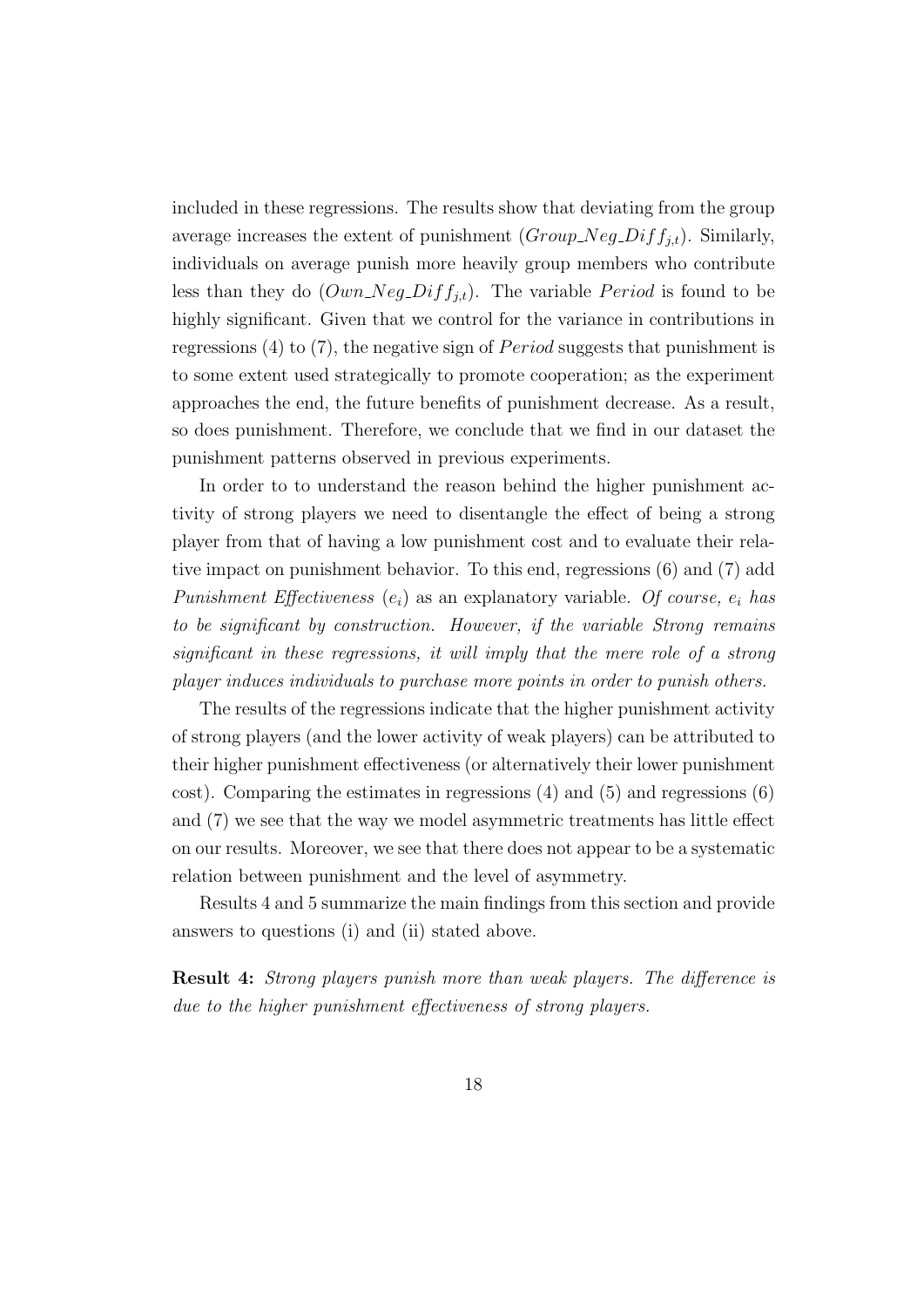Result 5: The punishment inflicted does not differ between asymmetric and symmetric punishment institutions.

#### insert Table 4 about here

Figure 2 and Table 4 overlook the fact that of the 3960 possible punishment cases (132 participants times 3 targets per period times 10 periods), punishment was carried out in only 613 cases. That is, the modal behavior in the second stage is not to punish. It seems possible, that the asymmetric institutions have an effect on punishment which is masked by studying the extent of punishment. For example, individuals who would normally abstain from punishing might be more willing to engage in punishment if they are assigned the role of the strong player. In other words, the asymmetric nature of the institutions might affect the decision whether to punish or not.

Figure 3 gives a first answer about whether this is the case in the experiment. As before, we plot the deviation of individuals  $i$ 's contribution from that of his peers on the horizontal axis. On the vertical axis we plot the likelihood of j being punished by strong, symmetric and weak players. For all levels of deviation, strong players are found to be more likely to punish than weak players.<sup>13</sup> The difference exceeds 20 percent in some cases.

# insert Figure 3 about here

To evaluate the significance of the difference in Figure 3, Table 5 presents a series of probit regressions. The dependent variable is a dummy taking the value of one if subject i punished subject j and zero otherwise. The logic behind the different regressions is the same as that in Table 4. The results from the regressions show that once we control for individual and

<sup>13</sup>An oddity in the literature on punishment in social dilemmas is the tendency to punish cooperators. Despite the presence of strong players in asymmetric institutions, the percentage of punishments aimed towards cooperators is equally high in symmetric and asymmetric institutions (18.1% and 17.6%, respectively).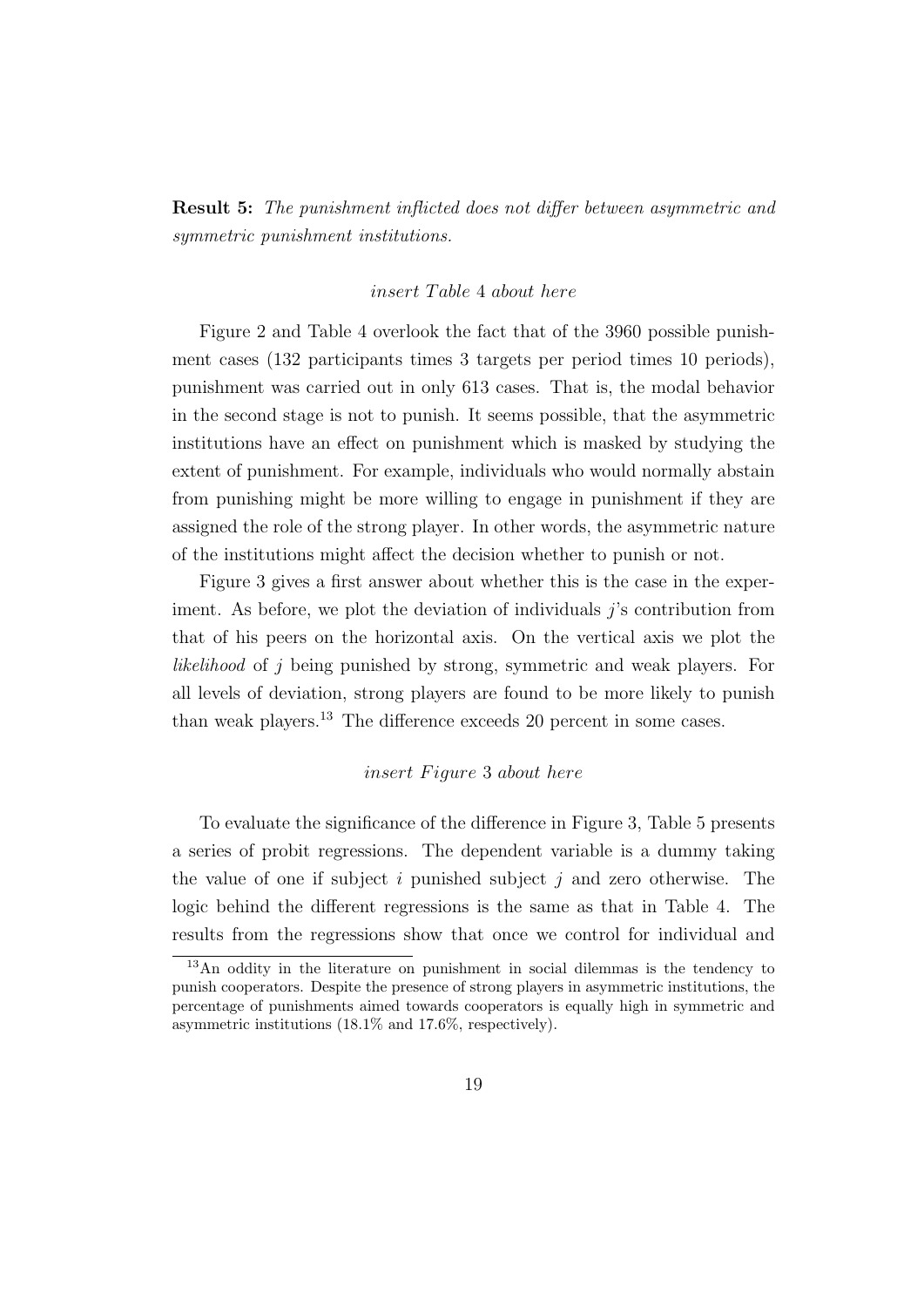group random effects the difference between strong and other players in the propensity to punish is not significant.<sup>14</sup> Therefore, we conclude that the role of a player does not influence significantly the decision to punish or not in our experiment. The decision to punish appears to be a negative function of the time that has elapsed and the extent of free riding.

insert Table 5 about here

#### Evolution of contributions

In order to understand better punishment behavior, we need to take a look at how individuals adjust their contributions across periods. As before, we will be looking for regularities observed in previous public-good experiments, while focusing our attention on two questions that have been previously not been investigated: (i) How do strong players adjust their behavior across periods? And (ii), is the way in which individuals adjust their contributions across periods different in symmetric and asymmetric institutions?

In order to provide answers for these questions, Table 6 presents regressions of the changes in individual contributions from period  $t$  to period  $t + 1$ (that is,  $c_i^{t+1} - c_i^t$ ), on whether a subject was assigned the role of a strong player, the average effectiveness in the punishment institution  $(Three)$ , the punishment inflicted to player  $i$  in period  $t$ , the average contribution of the other group members in period  $t$ , and a variable that controls for the number of periods left  $(Period)$ . As we did before, we present regressions where we pool the data across asymmetric institutions, and regressions where we include dummies for each level of asymmetry.

Previous studies have shown that the way in which individuals respond

<sup>&</sup>lt;sup>14</sup>We also ran a regression where the omitted category was *Weak* (rather than Symmetric). The coefficient of *Strong* remained insignificant at all conventional levels showing that the difference in the propensity to punish between strong and weak players is not significant once we control for individual and group random effects.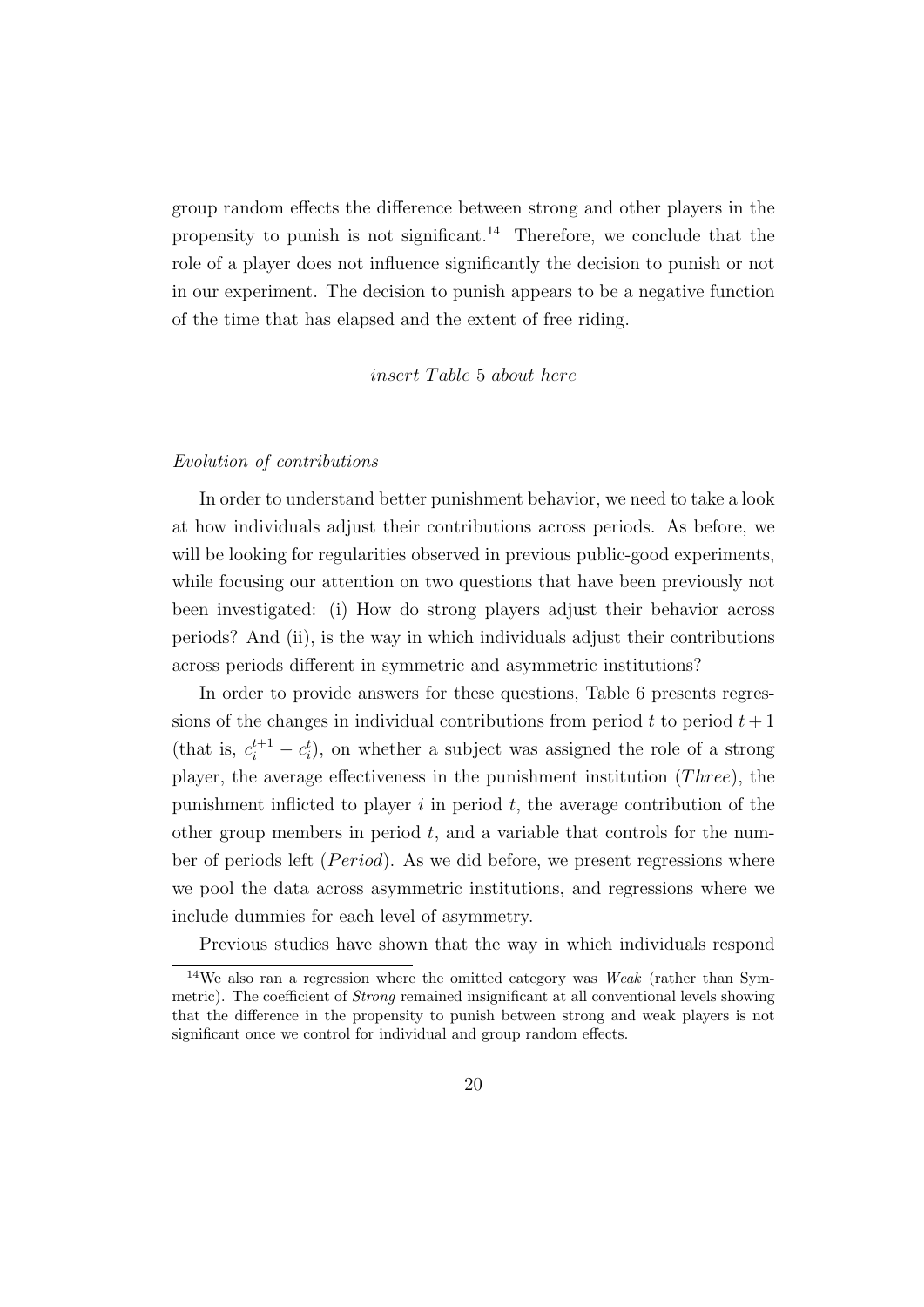to punishment depends on their relative position in the group, and, in particular, whether a subject was contributing more or less than his peers on average (e.g. Masclet et al., 2003). For this purpose, we run separate regressions for the individuals who contributed more than the average of the group in period t (henceforth, *high contributors*) and those who contributed less than the average of the group in period  $t$  (henceforth, *low contributors*).

## insert Table 6 about here

Let us begin by addressing question (i). Table 6 shows that strong players do not adjust their contributions between periods differently to weak players. This is interesting given the reduced threat that they face. Regarding question (ii), we find that the way in which individuals adjust their contributions from one period to the other is not different in asymmetric and summetric institutions. However, regression (4) provides some evidence that there is a positive relationship between the level of asymmetry and the reduction in contribution in period  $t + 1$  for high contributors. A possible explanation for this is that if a high contributor reduces her contribution she risks becoming a low contributor. In treatments with high levels of asymmetry, low contributors might be subject to (heavy) punishment from strong players.

The significant constant in regressions (1) and (3) in Table 6 shows that low contributors increase their contributions to the public account in the following period on average. In contrast, the significant constant in regressions (2) and (4) show that, as in previous studies, high contributors lower their contributions in the following period. These results explain why punishment reduces the variance in contributions within groups; if we compare the standard deviation of contributions in the first and the second half of the experiment (excluding the final period) we find that standard deviation is smaller in the second half of the experiment in 31 out of 33 groups. The reason behind the observed convergence in contribution levels is presumably due to the fact that contributing less than the group average triggers punishment,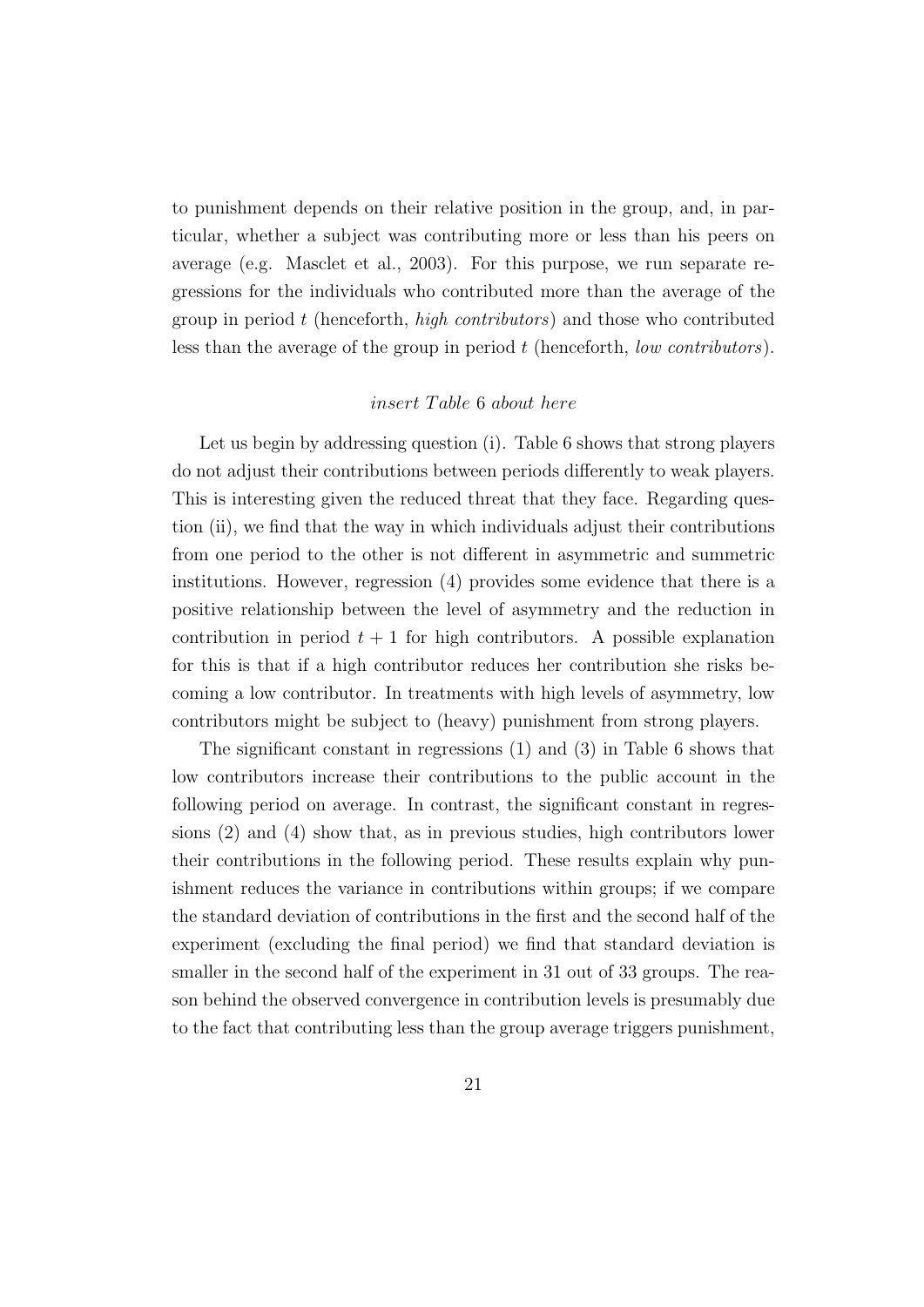while contributing more than the average is individually costly.

Regressions (1) and (3) in Table 6 show that low contributors respond to punishment by increasing their contribution in period  $t + 1$ , while they are not influenced by the contribution of the other group members in period  $t$ . For high contributors, there is a positive relation between the contribution of other group members in period t and the contribution of high contributors in period  $t+1$ , but punishment does not have an effect. The latter might be due to the few cases in which high contributors were punished. These results are comparable to those in previous studies (e.g. Carpenter, 2007a). High and low contributors become less responsive to punishment as the experiment approaches the end. We summarize:

Result 6: The change in contributions across periods is similar in symmetric and asymmetric institutions. However, the higher the level of asymmetry, the lower the reduction in the contribution of high contributors in the following period.

Result 7: Strong and weak players adjust their contributions over time in a similar manner.

Result 8: High (low) contributors in period t tend to lower (increase) their contribution in period  $t + 1$ . The increase in the contribution of low contributors becomes greater as punishment increases.

#### Earnings

Earnings are a measure of the efficiency of a punishment institution. From equation (2), the earnings per period are 20 ECU per person in the subgame perfect Nash equilibrium (no punishments and no contributions). If each member contributes the whole endowment to the public account and abstains from punishments, each individual will earn 32 ECU. These are the benchmarks against which we measure the performance of asymmetric and symmetric punishment institutions.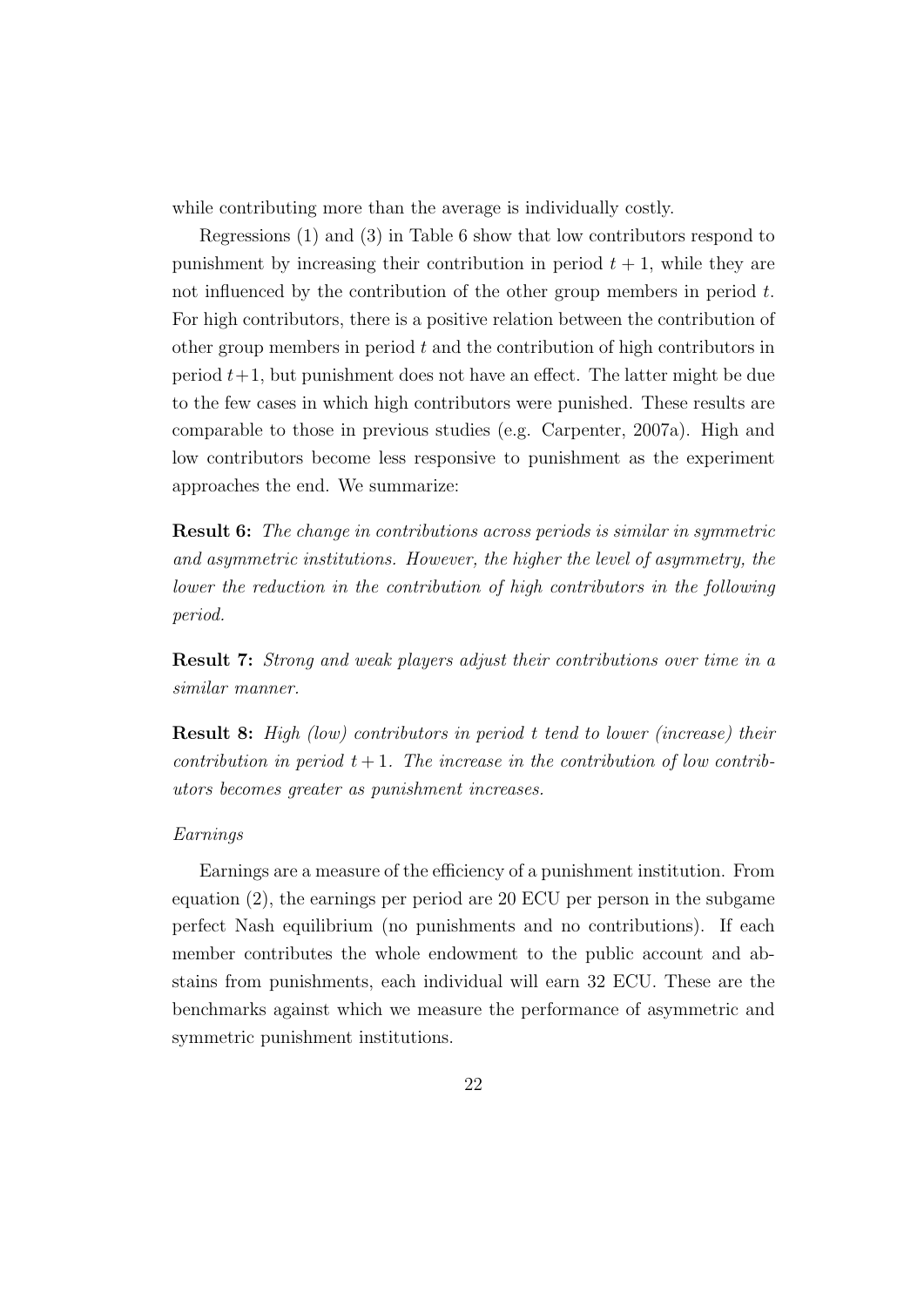The average earnings in each of the six treatments can be found in Table 2 (column 8). As indicated by equation (1), higher contributions (column 2) imply higher group earnings. However, earnings are reduced by the punishment inflicted to individuals (column 5), and also the cost of punishment paid by the punisher. Figure 4 complements Table 2 by illustrating the evolution of average earnings for each of the treatments separately.

# insert Figure 4 about here

The following facts become apparent. First, earnings are somewhere between the Pareto-optimal earnings of 32 ECU and the earnings predicted by the subgame perfect Nash equilibrium of 20 ECU. Second, there appear to be no pronounced differences in earnings between asymmetric and symmetric institutions. This is not surprising given Results 1 and 5.

Columns 9 and 10 in Table 2 present the earnings of strong and weak players. Strong players have higher earnings in all treatments except "4.1.3": Given the similar amounts contributed by strong and weak players to the public account, the difference in earnings can be attributed to the greater punishment inflicted by strong players (see columns 6 and 7) and the lower cost of punishment for strong players.

Table 7 presents the results of a random-effects regression where the dependent variable is the earnings of individual i at the end of a period,  $\pi_i^2$ . Earnings are not significantly different in symmetric and asymmetric institutions. There also appears to be no systematic relation between earnings and the level of asymmetry as it can be seen in regression (5). Strong players have higher earnings than weak players and also players in symmetric treatments. Regressions (2) and (3) show that, on average, the level of average effectiveness does not have a significant effect on earnings. However, earnings increase over time in treatments with  $\bar{e} = 3$  relative to earnings in treatments with  $\bar{e} = 2$  as regressions (4) and (5) show. This can be attributed to the increasing contributions in treatments with  $\bar{e} = 3$  and the falling expenditure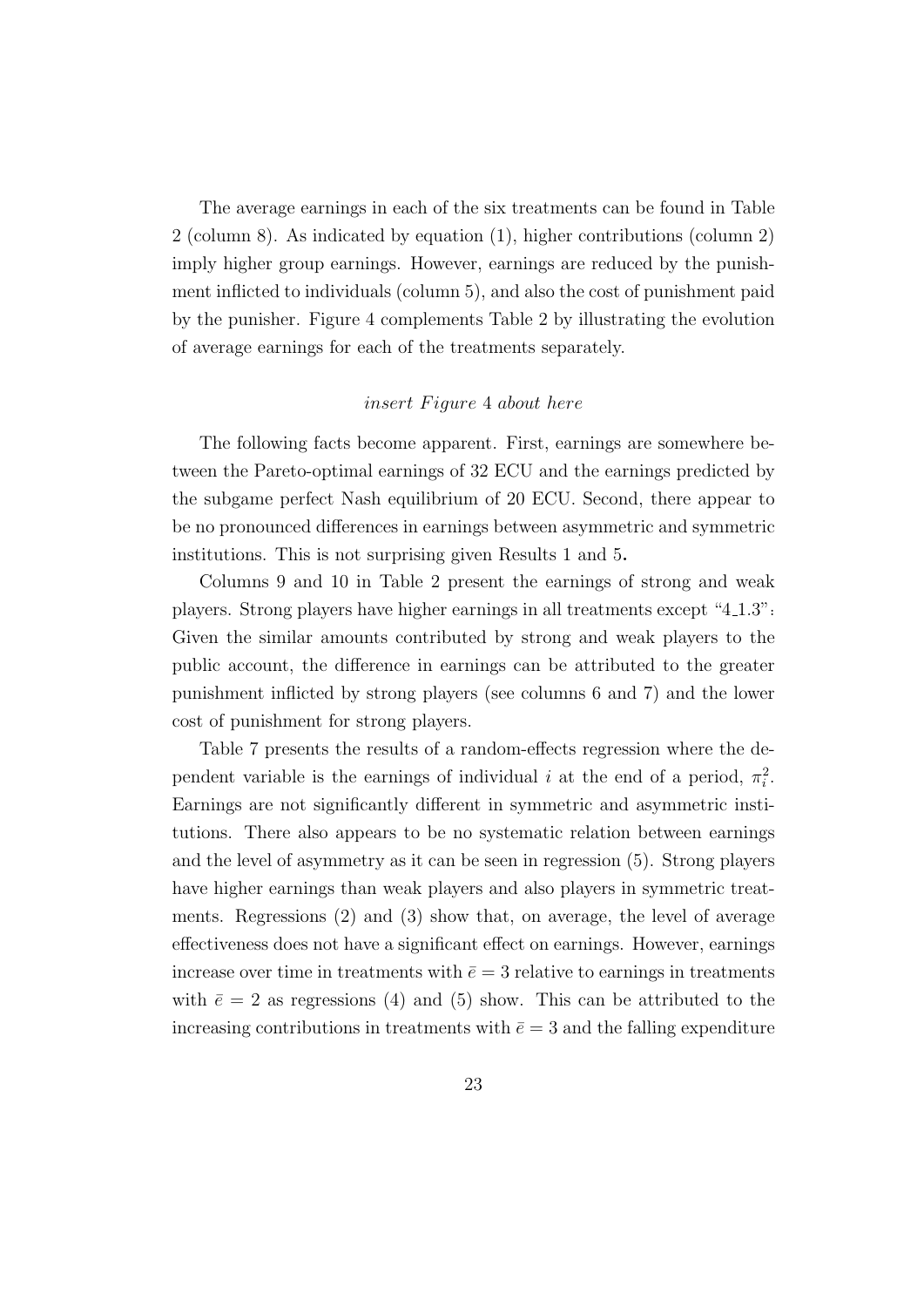on punishment. By contrast, while punishment also declines in treatments with  $\bar{e} = 2$ , contributions remain stable over time. We summarize:

Result 9: Earnings are not significantly different in asymmetric and symmetric institutions.

**Result 10:** The average effectiveness of punishment does not have a significant impact on average earnings.

Result 11: Strong players have significantly higher earnings than weak players.

insert Table 7 about here

# 4 Conclusion

Most naturally occuring interactions involve players that are asymmetric in their ability to enforce cooperation when free riding incentives exist. In this paper we have presented the results from a laboratory experiment to investigate the efficacy of an asymmetric punishment institution in fostering cooperation. As such, our study contributes to two strands of the literature on social dilemmas. The first of them examines whether groups can sustain cooperation when free riding incentives exist and there is no central authority to enforce cooperation. To this end, we find that the asymmetric punishment institution is as effective at sustaining cooperation and as efficient as the symmetric institution. In other words, asymmetries in punishment effectiveness neither promote cooperation nor do they constitute an obstacle to it. The second strand of the literature deals with the impact of asymmetries on cooperation (see Isaac et al. 1985; Cherry et al. 2005; Anderson et al. 2008; Fisher et al. 1995; Visser and Burns 2008). The effect of different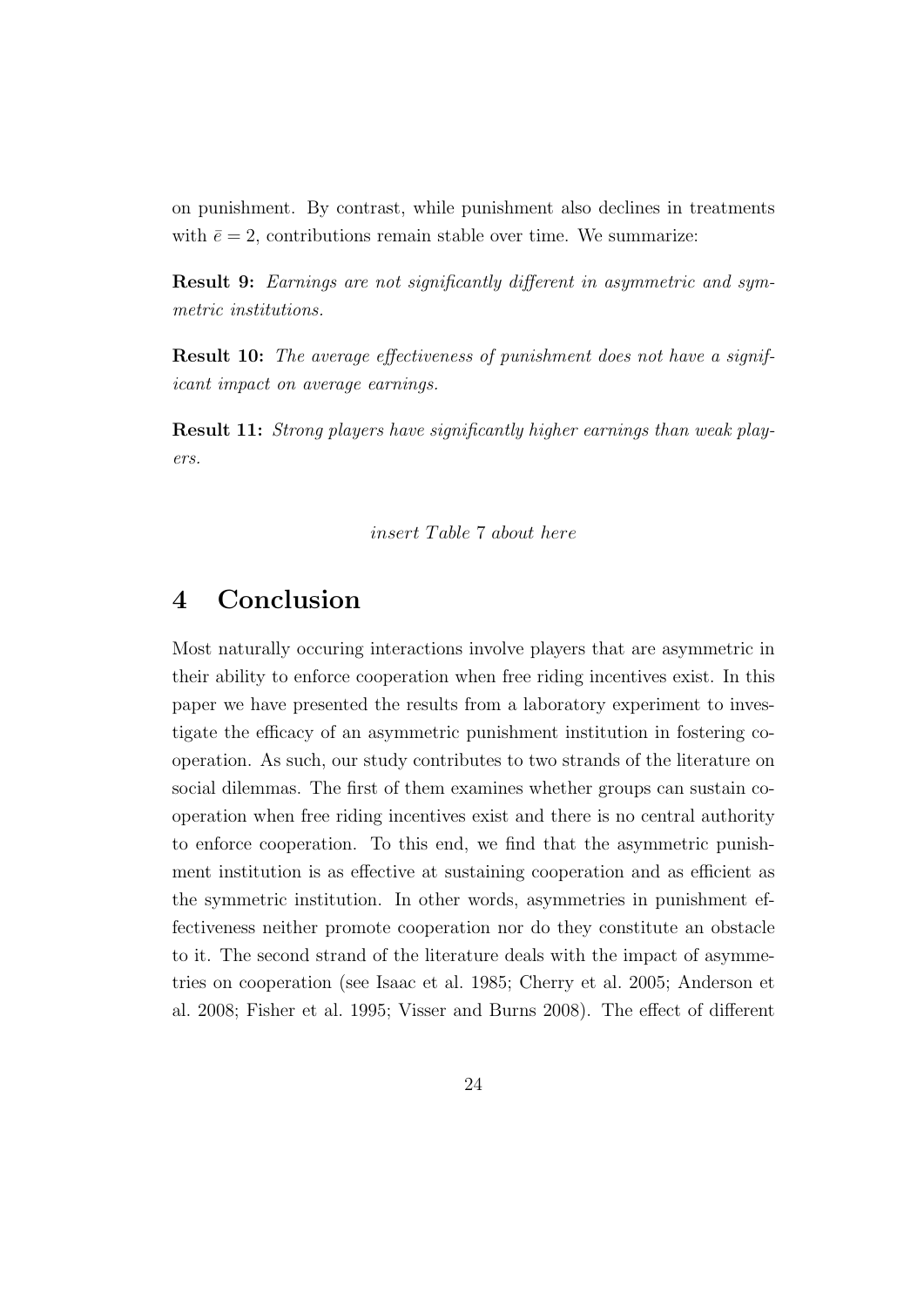types of asymmetries on cooperation has only mixed support for the conjecture that asymmetries hinder cooperation (Varughese and Ostrom 2001). Our paper provides further evidence against this conjecture by showing that heterogeneity in punishment effectiveness does not harm cooperation.

At the individual level we find that the behavioral regularities observed in symmetric punishment institutions are also found in asymmetric punishment institutions. Punishment is mostly aimed towards free riders. It increases with the extent of free riding and decreases with the cost of punishment. Interestingly, we also find that the percentage of punishments aimed towards cooperators is equally high in symmetric and asymmetric institutions even though there are strong players in the latter. Another interesting finding is that strong players do not exploit their privileged position and contribute similar amounts as weak players to the public account. This might be taken as further evidence for the importance of reciprocity in social dilemmas: strong players either do not wish to exploit their peers or understand that by exploiting them they will harm cooperation. Strong players, however, punish more than weak players. The increased punishment activity can be attributed to the reduced cost of punishing for strong players rather than strong players adopting the role of the enforcer. The upshot is that strong players benefit from the asymmetry and enjoy higher earnings than the weak players.

Our study should be seen as only a first step towards understanding how players that differ in their punishment effectiveness can cooperate in the presence of externalities without an external intervention. It would be interesting to examine the effect of asymmetric punishment institutions when punishment can lead to a cycle of punishment and counter-punishment (e.g. Nikiforakis and Engelmann 2008). One possibility is that the presence of strong players will reduce the cases of counter-punishment in fear of further reprisals. This could potentially lead to higher rates of cooperation and efficiency. It will be also interesting to see how players in public-good games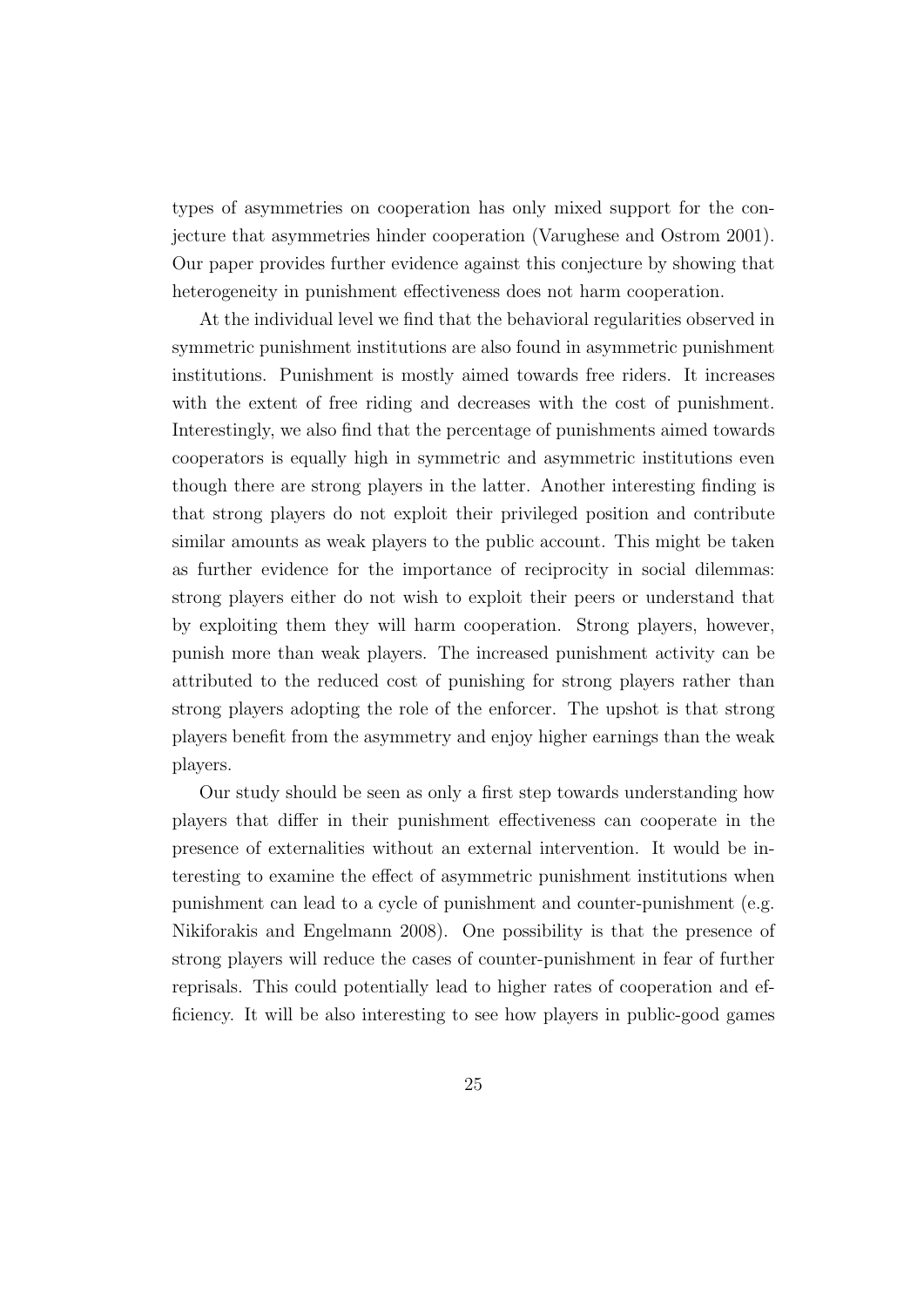would behave if they were given the opportunity to invest in improving their punishment effectiveness. The difference in earnings between strong and weak players could indicate that, given the option, weak players will have an incentive to invest a part of their endowment in enhancing their punishment effectiveness, and such incentives may give rise to an "arms race" for punishment effectiveness.

Acknowledgments: The authors gratefully acknowledge funding from ESRC (project RES-000-22-0948). We would also like to thank the editor, Laura Razzolini, two anonymous referees, Christoph Engel, Dirk Engelmann, Simon Gächter, Steffen Huck, and Andreas Nicklisch for their helpful comments as well as seminar participants at La Trobe University, Max Planck Institute Bonn, Royal Holloway (University of London), University College London, University of Melbourne, and participants at the American Meetings of the Economic Science Association in Tucson in 2005, the European Meetings of the Economic Science Association in Alessandria in 2005 and Nottingham in 2006.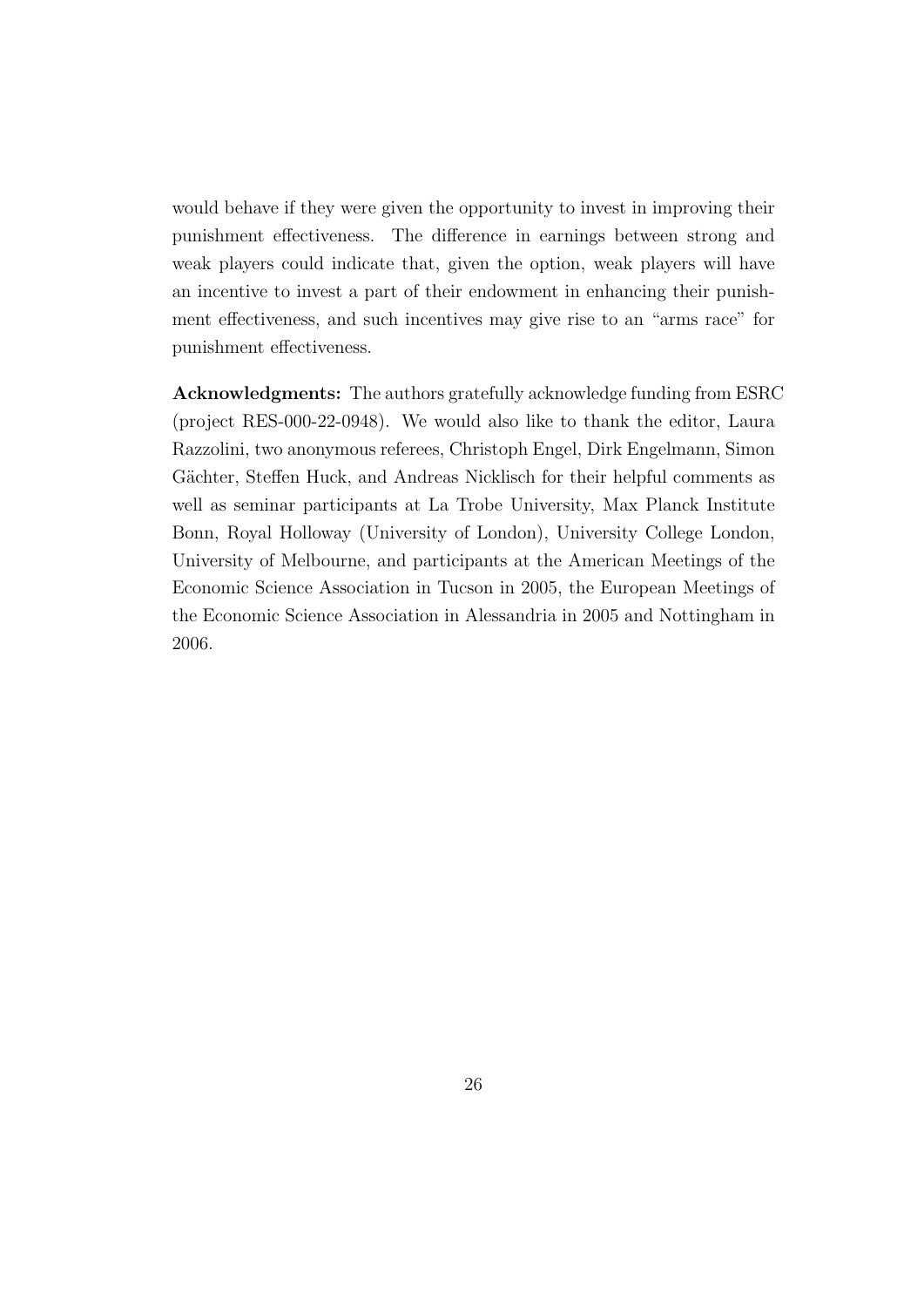# References

- [1] Anderson, Lisa R., Jennifer M. Mellor, and Jeffrey Milyo. 2008. Inequality and public good provision: An experimental analysis. *Journal* of Socio-Economics 37:1010-1028.
- [2] Anderson, Chris, and Luis Putterman. 2006. Do non-strategic sanctions obey the law of demand? The demand for punishment in the voluntary contribution mechanism, Games and Economic Behavior 54:1-24.
- [3] Andreoni, James. 1995. Warm glow versus cold prickle: The effects of positive and negative framing on cooperation in experiments, Quarterly Journal of Economics 110:1-21.
- [4] Axelrod, Robert. 1997. The complexity of cooperation: Agent-based models of competition and collaboration, Princeton: Princeton University Press.
- [5] Bochet, Oliver, Talbot Page, and Luis Putterman. 2006. Communication and punishment in voluntary contribution experiments, Journal of Economic Behavior and Organization 60:11-26.
- [6] Carpenter, Jeffrey P. 2007a. The demand for punishment, Journal of Economic Behavior & Organization 62:522-542.
- [7] Carpenter, Jeffrey P. 2007b. Punishing free-riders: How group size affects mutual monitoring and the provision of public goods, Games and Economic Behavior 60:31-52.
- [8] Carpenter, Jeffrey P. 2008. What norms trigger punishment? Experimental Economics. In press.
- [9] Cherry, Todd L., Stephan Kroll, and Jason F. Shogren. 2005. The impact of endowment heterogeneity and origin on public good contributions: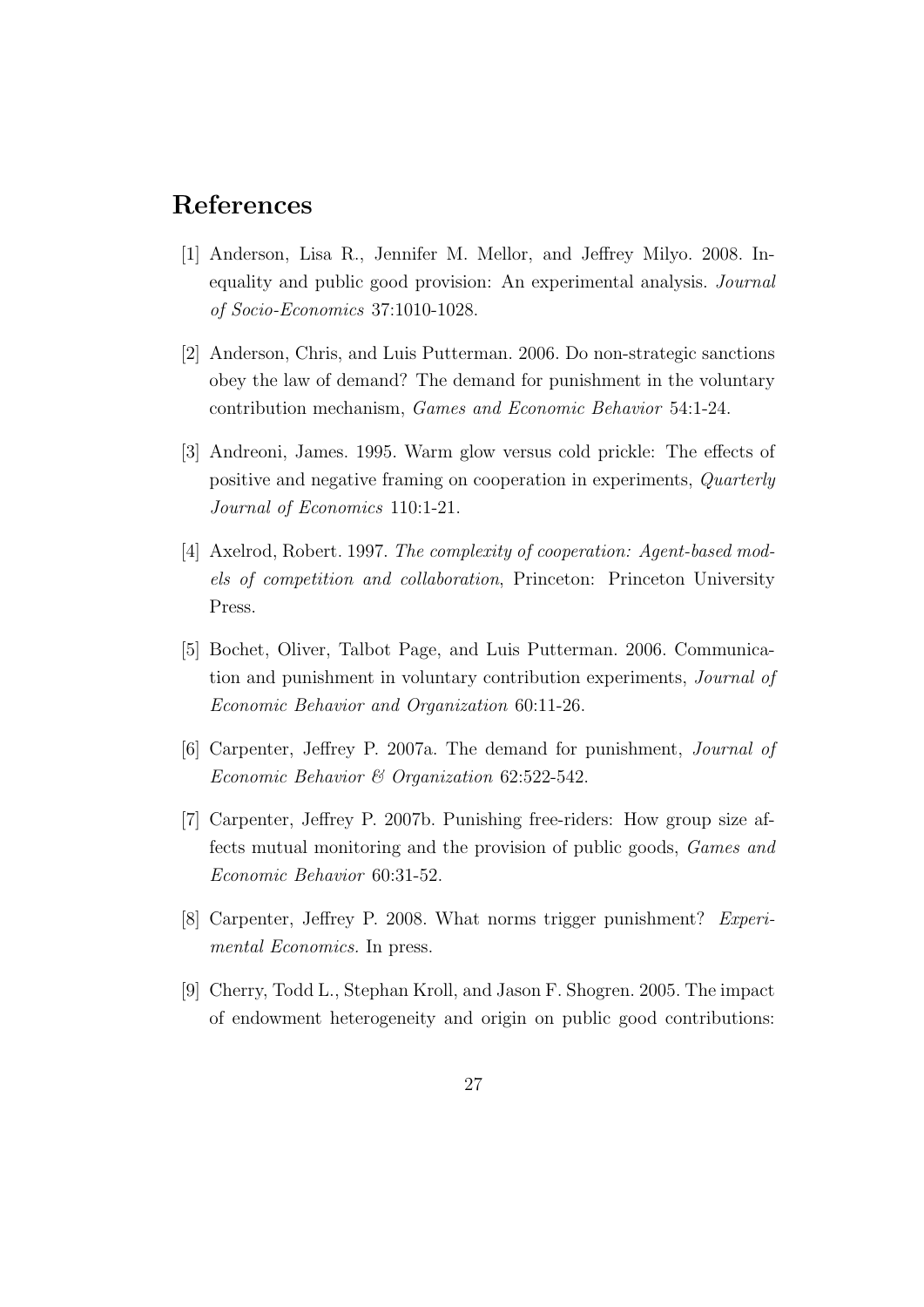Evidence from the lab, Journal of Economic Behavior & Organization 57: 357–365.

- [10] Cinyabuguma, Matthias, Talbot Page, and Luis Putterman. 2006. Can second-order punishment deter perverse punishment? Experimental Economics 9:265-279.
- [11] Denant-Boemont, Laurent, David Masclet, and Charles Noussair. 2007. Punishment, counterpunishment and sanction enforcement in a social dilemma experiment, Economic Theory 33:145-167.
- [12] Egas, Martijn and Arno Riedl. 2008. The economics of altruistic punishment and the maintenance of cooperation, Proceedings of the Royal Society B 275:871-878.
- [13] Falk, Armin, Ernst Fehr, and Urs Fischbacher. 2005. Driving forces behind informal sanctions, *Econometrica* 7:2017-2030.
- [14] Fehr, Ernst and Simon Gächter. 2002. Altruistic punishment in humans, Nature 415:137-140.
- [15] Fehr, Ernst and Simon Gächter. 2000. Cooperation and punishment in public goods experiments, American Economic Review 90:980-994.
- [16] Fischbacher, Urs. 2007. Z-Tree: Zurich toolbox for readymade economic experiments, Experimental Economics 10:171-178.
- [17] Fischbacher, Urs, Simon Gächter, and Ernst Fehr. 2001. Are people conditionally cooperative? Evidence from a public goods experiment, Economics Letters 71:397-404.
- [18] Fisher, Joseph, R. Mark Isaac, Jeffrey W. Schatzberg, and James M. Walker. 1995. Heterogenous demand for public goods: Behavior in the voluntary contributions mechanism, Public Choice 85:249-266.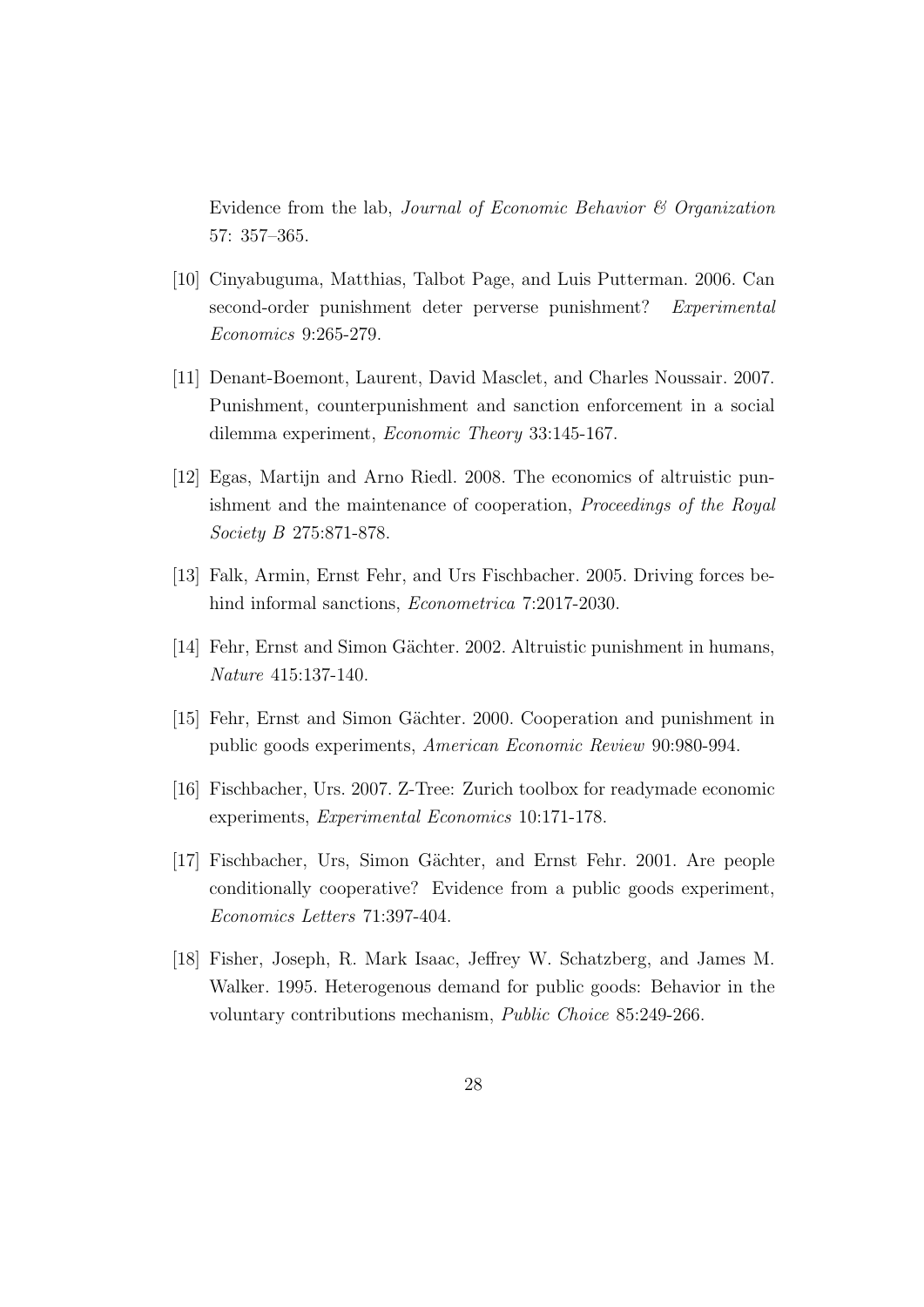- [19] Heckathorn, Douglas D. 1989. Collective Action and the Second-Order Free-Rider Problem, Rationality and Society 1: 78-100.
- [20] Hermann, Benedikt., Christian Thoeni, and Simon Gächter. 2008. Antisocial punishment across societies. Science 319:1362-1367.
- [21] Isaac, R. Mark, Keneth F. McCue, and Charles R. Plott. 1985. Public goods provision in an experimental environment, Journal of Public Economics 26:51-74.
- [22] Masclet, David, Charles Noussair, Steve Tucker, and Marrie C. Villeval. 2003. Monetary and non-monetary punishment in the voluntary contributions mechanism, American Economic Review 93:366-380.
- [23] Nikiforakis, Nikos. 2008a. Punishment and counter-punishment in public good games: Can we really govern ourselves? Journal of Public Economics 92:91–112
- [24] Nikiforakis, Nikos. 2008b. Feedback, Punishment and Cooperation in Public Good Experiments. Unpublished paper. Dept. Economics, University of Melbourne, Research Paper Series.
- [25] Nikiforakis, Nikos, Hans-Theo Normann. 2008. A comparative analysis of punishment in public-good experiments, Experimental Economics 11:358-369.
- [26] Nikiforakis, Nikos, and Dirk Engelmann. 2008. Feuds in the Laboratory? A Social Dilemma Experiment. Unpublished paper, Dept. Economics, University of Melbourne, Research Paper Series.
- [27] Noussair, Charles, and Steve Tucker. 2005. Combining monetary and social sanctions to promote cooperation, *Economic Inquiry* 43:649-660.
- [28] Ostrom, Elinor. 1990. Governing the Commons: The Evolution of Institutions for Collective Action. Cambridge University Press.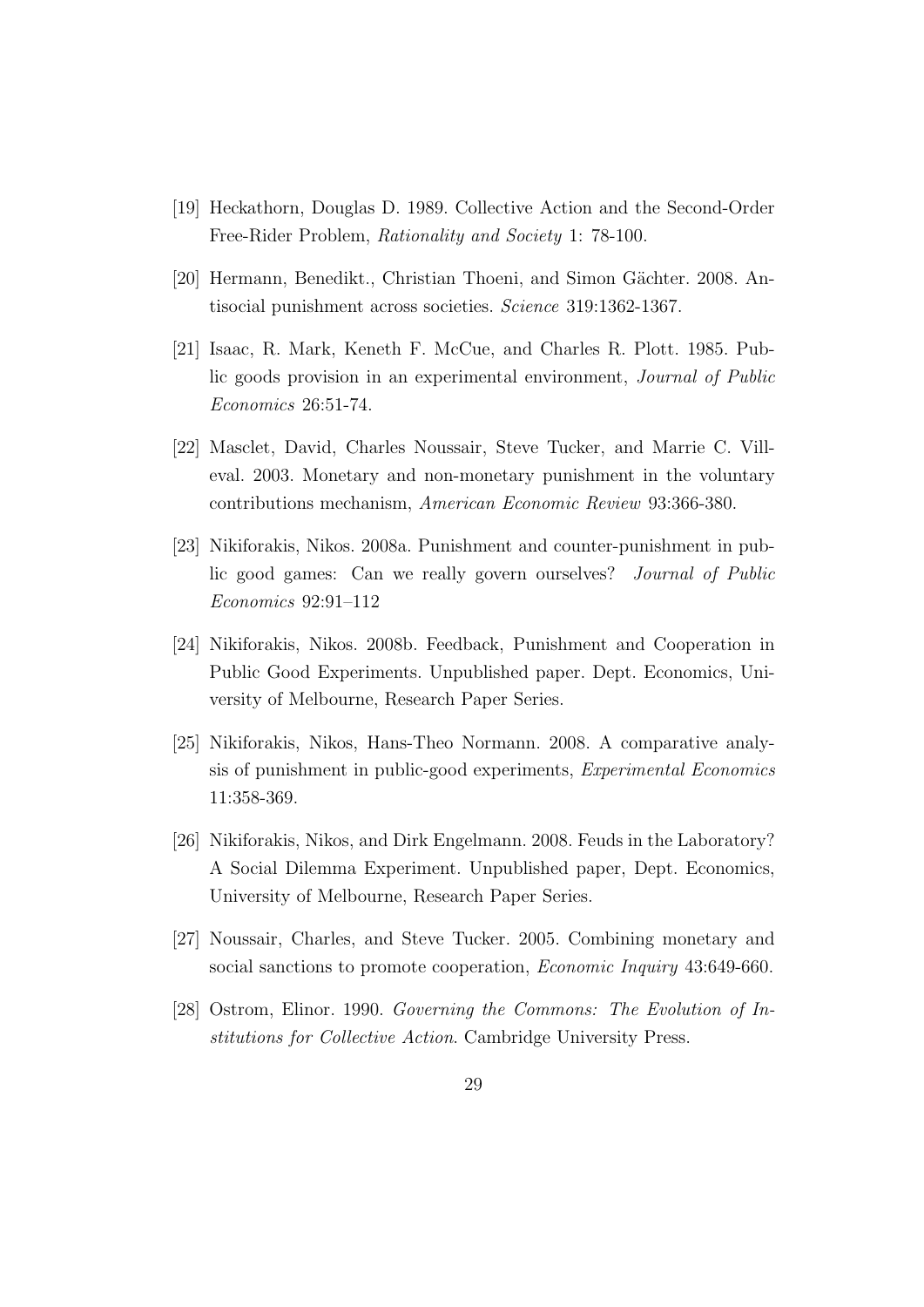- [29] Page, Talbot, Luis Putterman, and Bulent Unel. 2005. Voluntary association in public goods experiments: Reciprocity, mimicry and efficiency, The Economic Journal 115:1032-1053.
- [30] Rabe-Hesketh, Sophia, and Anders Skrondal. 2005. Multilevel and longitudinal modeling using Stata. College Station, TX: Stata Press.
- [31] Sefton, Martin., Robert Shupp, and James Walker. 2007. The effect of rewards and sanctions in the provision of public goods, Economic Inquiry 45:671-690.
- [32] Varughese, George, and Elinor Ostrom. 2001. The contested role of heterogeneity in collective action: Some evidence from community forestry in Nepal, World Development 29:747-765.
- [33] Visser, Martine and Justine Burns. 2008. Bridging the great divide in South Africa: Inequality and punishment in the provision of public goods. Unpublished paper. Goetenborg University.
- [34] Yamagishi, Toshio. 1986. The Provision of a Sanctioning System as a Public Good, Journal of Personality and Social Psychology 51: 110-116.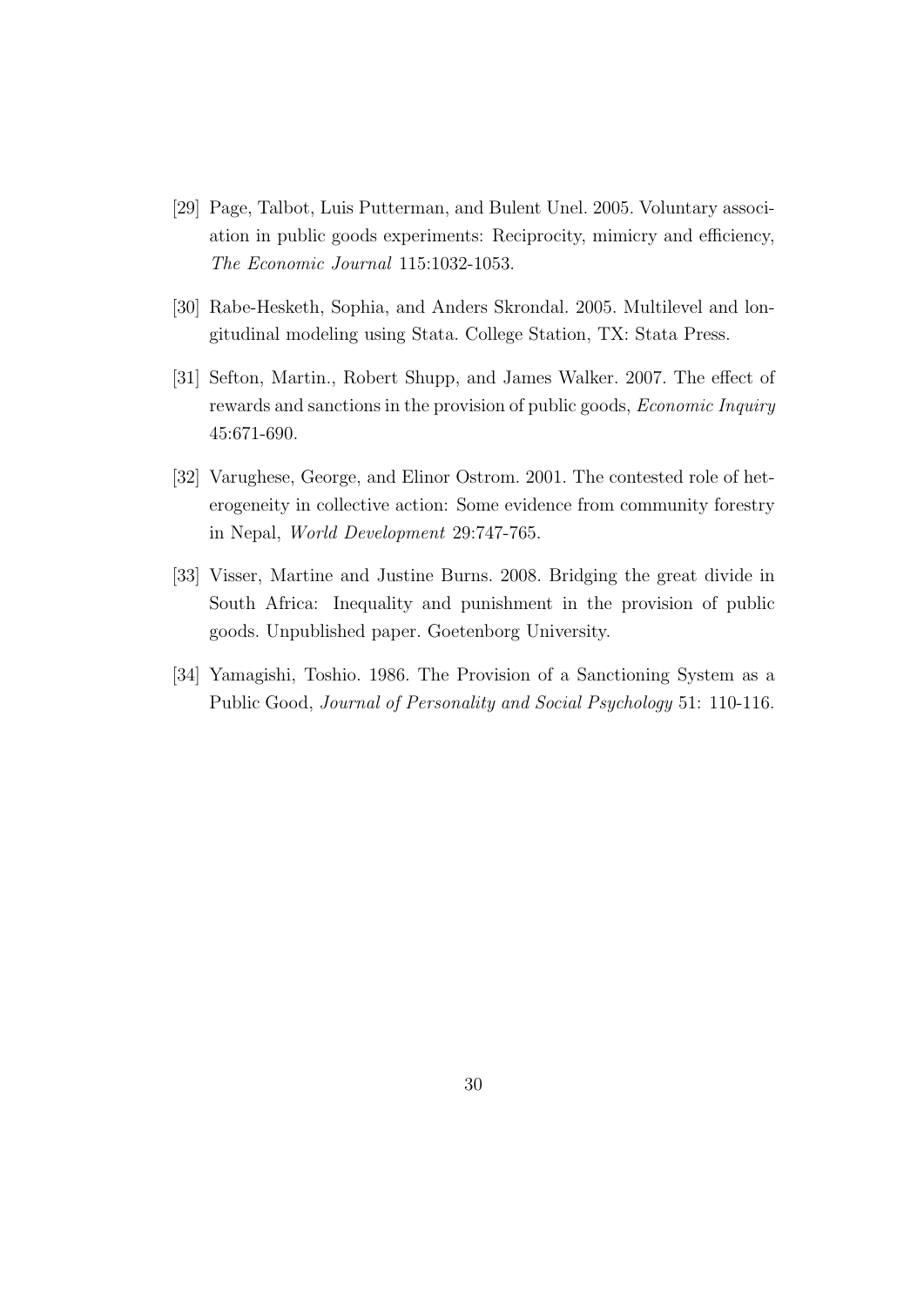| Treatment | Average<br>Effectiveness <sup>1</sup><br>$\overline{e}$ | Effectiveness <sup>2</sup><br>of Strong<br>$(e_s)$ | Effectiveness <sup>2</sup><br>of Weak<br>$(e_w)$ | Asymmetry<br>Level <sup>3</sup> | No. of<br>participants |
|-----------|---------------------------------------------------------|----------------------------------------------------|--------------------------------------------------|---------------------------------|------------------------|
| "2"2"     |                                                         |                                                    |                                                  |                                 | 24                     |
| $"4_1.3"$ |                                                         |                                                    | $1.3\,$                                          |                                 | 20                     |
| $"5 \t1"$ |                                                         | G,                                                 |                                                  | 5.                              | 24                     |
| $"3_3"$   |                                                         |                                                    |                                                  |                                 | 24                     |
| $"4_2.6"$ | Ō                                                       |                                                    | 2.6                                              | 1.5                             | 20                     |
| $"6 \t2"$ |                                                         |                                                    |                                                  |                                 | 20                     |

<sup>1</sup> "Average Effectiveness" is the average punishment effectiveness of the group members, i.e.  $(e_s + 3e_w)/4$ .<br><sup>2</sup> "Effectiveness" refers to the income reduction in ECU caused to the regiment by a single numishment po

<sup>2</sup> "Effectiveness" refers to the income reduction in ECU caused to the recipient by a single punishment point.<br><sup>3</sup> "Asymmetry Level" is defined as  $e_s / e_w$ .

Table 1 - Experimental Design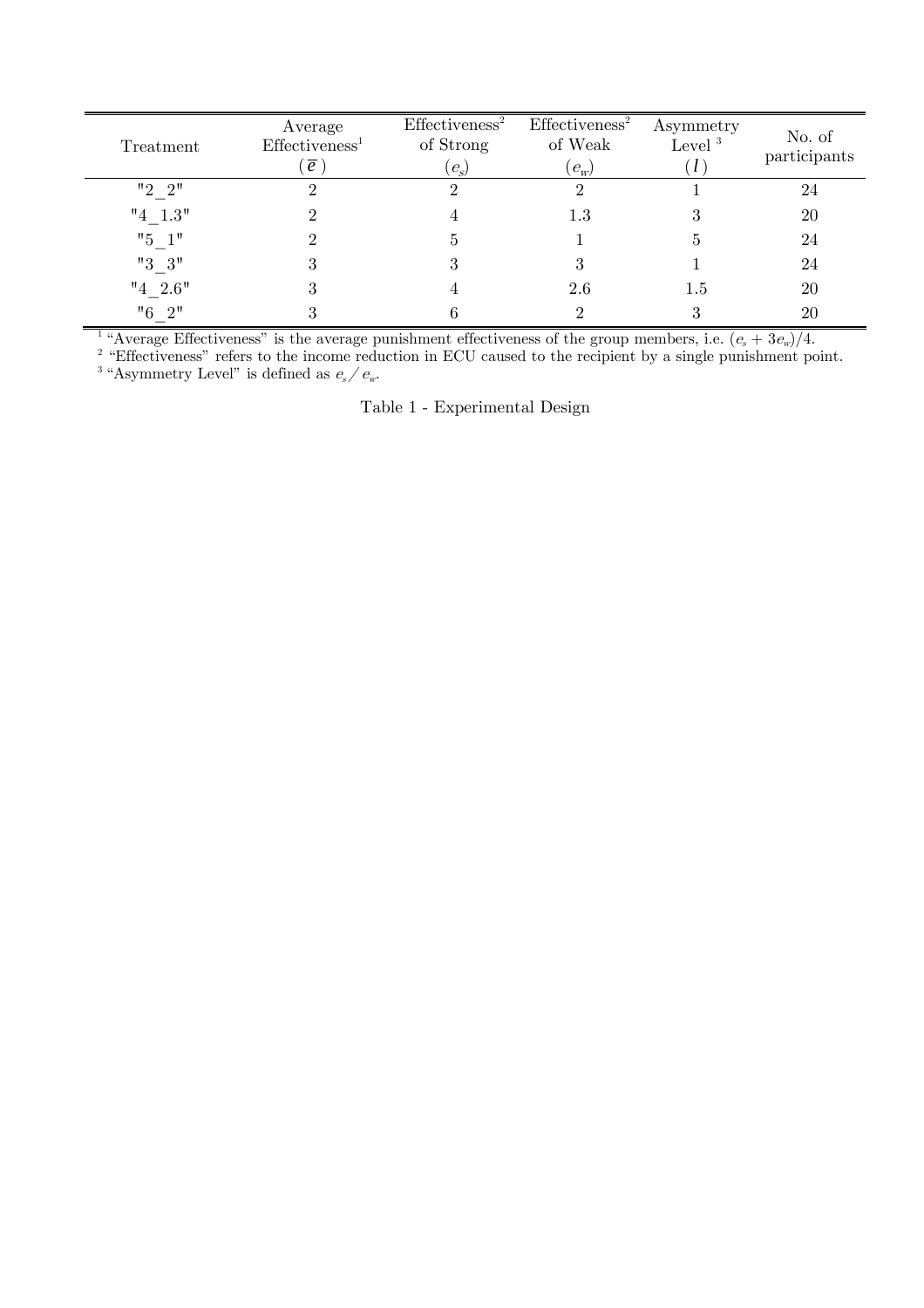| Treatment                               | Contribution<br>by All<br>Players | Contribution<br>by Strong<br>Players | Contribution<br>by Weak<br>Players | $Punishment^2$<br>by All<br>Players | Punishment <sup>2</sup><br>by Strong<br>Players | $Punishment^2$<br>by Weak<br>Players | Earnings of<br>All Players | Earnings of<br>Strong<br>Players | Earnings of<br>Weak<br>Players |
|-----------------------------------------|-----------------------------------|--------------------------------------|------------------------------------|-------------------------------------|-------------------------------------------------|--------------------------------------|----------------------------|----------------------------------|--------------------------------|
| $\left(1\right)$                        | (2)                               | (3)                                  | (4)                                | (5)                                 | (6)                                             | (7)                                  | (8)                        | (9)                              | (10)                           |
| "2"2"                                   | 11.83                             |                                      | $\overline{\phantom{a}}$           | 0.71                                |                                                 | $\overline{\phantom{a}}$             | 23.90                      | $\overline{\phantom{a}}$         |                                |
| $"4$ 1.3"                               | 12.36                             | 13.42                                | 12.00                              | 0.69                                | 1.49                                            | 0.42                                 | 24.34                      | 23.24                            | 24.69                          |
| "5"                                     | 12.49                             | 10.30                                | 13.22                              | 0.34                                | 0.92                                            | 0.15                                 | 26.00                      | 28.40                            | 25.20                          |
| Asymmetric <sup>1</sup> ( $\bar{e}$ =2) | 12.43                             | 11.72                                | 12.67                              | 0.50                                | 1.18                                            | 0.27                                 | 25.24                      | 26.05                            | 24.97                          |
| "3 3"                                   | 15.87                             |                                      | $\overline{\phantom{a}}$           | 0.84                                |                                                 | $\overline{\phantom{a}}$             | 26.15                      |                                  |                                |
| $"4$ 2.6"                               | 15.92                             | 15.64                                | 16.01                              | 0.65                                | 0.80                                            | 0.61                                 | 26.91                      | 27.85                            | 26.56                          |
| $"6 \t2"$                               | 15.17                             | 14.86                                | 15.27                              | 1.07                                | 2.80                                            | 0.49                                 | 24.99                      | 26.17                            | 24.59                          |
| Asymmetric <sup>1</sup> ( $\bar{e}$ =3) | 15.55                             | 15.25                                | 15.65                              | 0.86                                | 1.80                                            | 0.55                                 | 25.93                      | 27.01                            | 25.57                          |

1 "Asymmetric" pools data from the asymmetric treatments ignoring the level of asymmetry.

<sup>2</sup> "Punishment" refers to the earnings reduction caused by assigning points.

Table 2 - Summary Statistics (all entries are average ECU)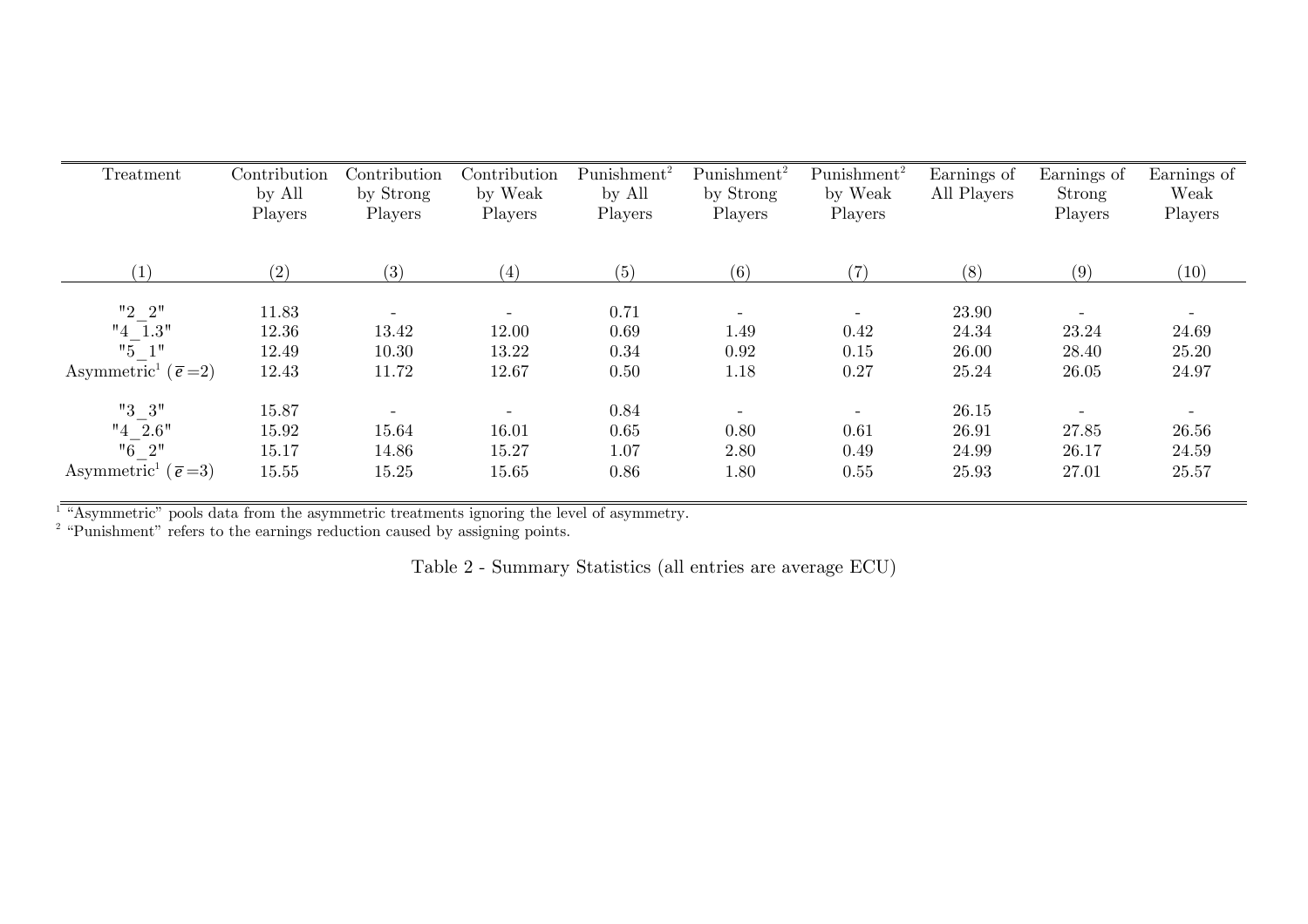| Dependent variable: Contribution of player $i(c_i)$ |            |            |            |                  |           |  |  |
|-----------------------------------------------------|------------|------------|------------|------------------|-----------|--|--|
|                                                     | (1)        | (2)        | (3)        | $\left(4\right)$ | (5)       |  |  |
| Asymmetric                                          | 0.06       | 0.15       | 0.32       | 0.32             |           |  |  |
|                                                     | (1.69)     | (1.57)     | (1.58)     | (1.58)           |           |  |  |
| Three                                               |            | $3.45***$  | $3.45**$   | 0.96             | 0.99      |  |  |
|                                                     |            | (1.51)     | (1.51)     | (1.57)           | (1.89)    |  |  |
| Strong                                              |            |            | $-0.68$    | $-0.68$          | $-0.68$   |  |  |
|                                                     |            |            | (0.61)     | (0.61)           | (0.61)    |  |  |
| Period                                              |            |            |            | 0.03             | 0.03      |  |  |
|                                                     |            |            |            | (0.05)           | (0.05)    |  |  |
| Period*Three                                        |            |            |            | $0.45***$        | $0.45***$ |  |  |
|                                                     |            |            |            | (0.08)           | (0.08)    |  |  |
| Asymmetry Level: 1.5                                |            |            |            |                  | 0.50      |  |  |
|                                                     |            |            |            |                  | (2.49)    |  |  |
| Asymmetry Level: 3                                  |            |            |            |                  | 0.09      |  |  |
|                                                     |            |            |            |                  | (1.86)    |  |  |
| Asymmetry Level: 5                                  |            |            |            |                  | 0.55      |  |  |
|                                                     |            |            |            |                  | (2.36)    |  |  |
| Constant                                            | $13.85***$ | $12.13***$ | $12.13***$ | $11.97***$       | 11.96***  |  |  |
|                                                     | (1.35)     | (1.46)     | (1.46)     | (1.49)           | (1.58)    |  |  |
| Observations                                        | 1320       | 1320       | 1320       | 1320             | 1320      |  |  |
| Subject Variance                                    | 4.31       | 4.31       | 4.24       | 4.34             | 4.34      |  |  |
|                                                     | [0.86]     | [0.86]     | [0.85]     | [0.85]           | [0.85]    |  |  |
| Group Variance                                      | 20.22      | 17.25      | 17.27      | 17.27            | 17.24     |  |  |
|                                                     | $[5.35]$   | [4.62]     | [4.62]     | [4.62]           | [4.61]    |  |  |
| Log Likelihood                                      | 3870.96    | 3868.53    | 3867.91    | 3830.77          | 3830.75   |  |  |

Linear regression, Estimation was done in STATA 10.1 using GLLAMM with random effects at the individual and group level, and adaptive quadrature, Standard errors are in parentheses, Squared brackets include the covariance of the random effects, \*\*\* Indicates significance at 1% level, \*\* Indicates significance at 5% level.

| Table $3$ – Determinants of contributions |  |
|-------------------------------------------|--|
|-------------------------------------------|--|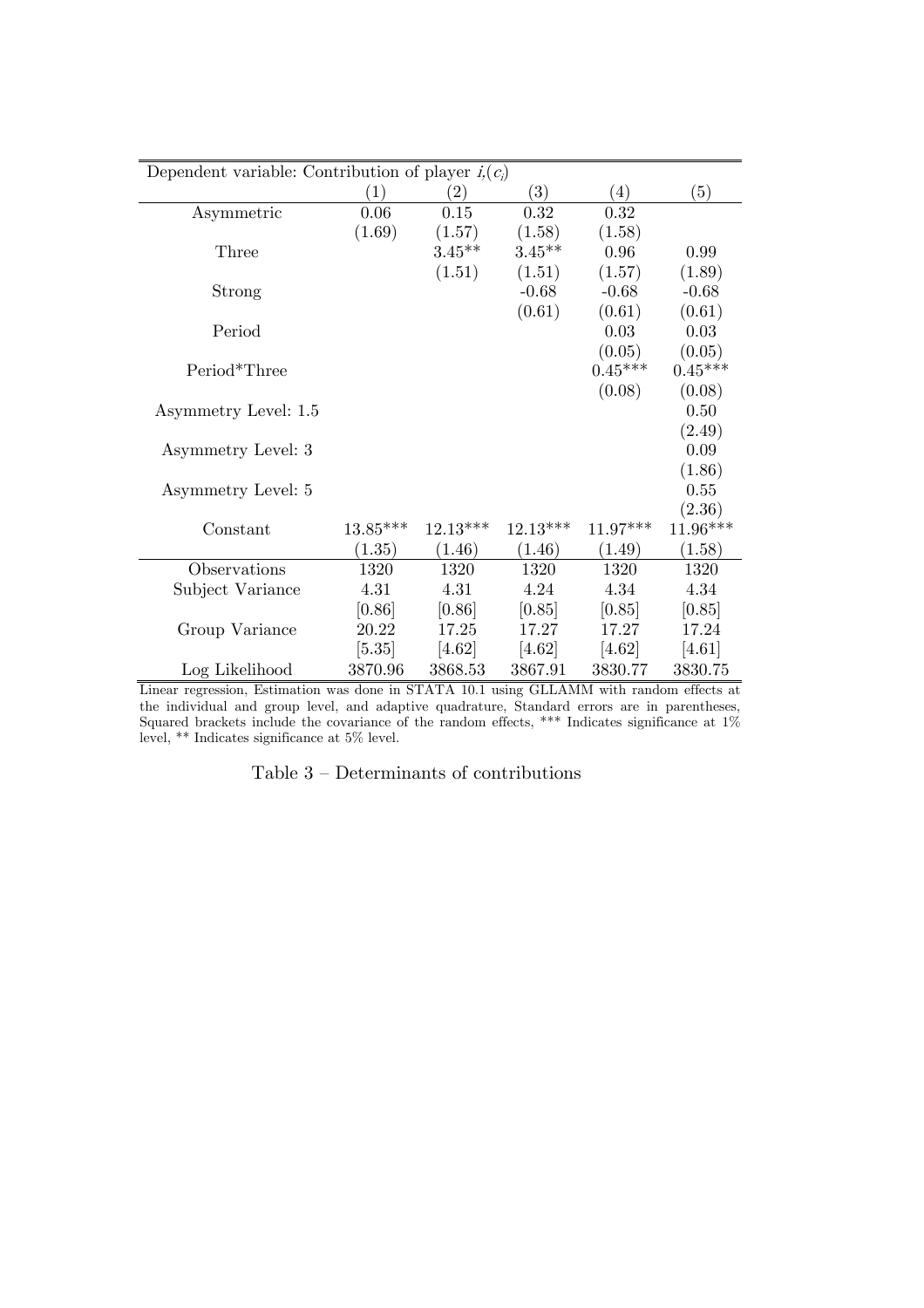| Dependent variable: Punishment inflicted on player $j$ |           |           |            |            |            |            |            |
|--------------------------------------------------------|-----------|-----------|------------|------------|------------|------------|------------|
|                                                        | (1)       | (2)       | (3)        | (4)        | (5)        | (6)        | (7)        |
| Asymmetric                                             | $-0.10$   | $-0.10$   | $-0.37**$  | $-0.38**$  |            | 0.06       |            |
|                                                        | (0.17)    | (0.16)    | (0.17)     | (0.16)     |            | (0.20)     |            |
| Three                                                  |           | $0.28*$   | $0.28*$    | $0.44***$  | $0.45***$  | $-0.14$    | $-0.12$    |
|                                                        |           | (0.15)    | (0.15)     | (0.14)     | (0.16)     | (0.22)     | (0.23)     |
| Strong                                                 |           |           | $1.07***$  | $1.15***$  | $1.19***$  | $-0.61$    | $-0.63$    |
|                                                        |           |           | (0.19)     | (0.19)     | (0.18)     | (0.55)     | (0.54)     |
| Period                                                 |           |           | $-0.08***$ | $-0.05***$ | $-0.05***$ | $-0.05***$ | $-0.05***$ |
|                                                        |           |           | (0.01)     | (0.01)     | (0.01)     | (0.01)     | (0.01)     |
| Group Neg $\text{Diff}_{i,t}$                          |           |           |            | $0.20***$  | $0.20***$  | $0.20***$  | $0.20***$  |
|                                                        |           |           |            | (0.02)     | (0.02)     | (0.02)     | (0.02)     |
| Group Pos $\text{Diff}_{i,t}$                          |           |           |            | 0.02       | 0.02       | 0.02       | $0.02\,$   |
|                                                        |           |           |            | (0.02)     | (0.02)     | (0.02)     | (0.02)     |
| $\text{Own}\_\text{Pos}\_\text{Diff}_{i,t}$            |           |           |            | $-0.00$    | $-0.00$    | $-0.01$    | $-0.00$    |
|                                                        |           |           |            | (0.01)     | (0.01)     | (0.01)     | (0.01)     |
| $\text{Own\_Neg\_Diff}_{j,t}$                          |           |           |            | $0.14***$  | $0.14***$  | $0.14***$  | $0.14***$  |
|                                                        |           |           |            | (0.02)     | (0.02)     | (0.02)     | (0.02)     |
| Asymmetry Level: 1.5                                   |           |           |            |            | $-0.66***$ |            | $-0.15$    |
|                                                        |           |           |            |            | (0.22)     |            | (0.27)     |
| Asymmetry Level: 3                                     |           |           |            |            | $-0.17$    |            | 0.29       |
|                                                        |           |           |            |            | (0.17)     |            | (0.22)     |
| Asymmetry Level: 5                                     |           |           |            |            | $-0.54**$  |            | $-0.07$    |
|                                                        |           |           |            |            | (0.21)     |            | (0.24)     |
| Effectiveness                                          |           |           |            |            |            | $0.58***$  | $0.58***$  |
|                                                        |           |           |            |            |            | (0.17)     | (0.17)     |
| Constant                                               | $0.78***$ | $0.64***$ | $1.09***$  | 0.20       | 0.19       | $-0.94**$  | $-0.97**$  |
|                                                        | (0.13)    | (0.15)    | (0.16)     | (0.16)     | (0.16)     | (0.37)     | (0.38)     |
| Observations                                           | 3960      | 3960      | 3960       | 3960       | 3960       | 3960       | 3960       |
| Subject Variance                                       | $0.55\,$  | 0.55      | $0.37\,$   | 0.42       | 0.43       | $0.39\,$   | 0.37       |
|                                                        | [0.10]    | [0.10]    | [0.08]     | [0.07]     | [0.07]     | [0.07]     | [0.06]     |
| Group Variance                                         | $0.03\,$  | $0.02\,$  | $0.06\,$   | $0.02\,$   | $0.00\,$   | 0.03       | $0.01\,$   |
|                                                        | [0.06]    | [0.05]    | [0.05]     | [0.04]     | [0.00]     | [0.04]     | [0.03]     |
| Log Likelihood                                         | 8931.54   | 8929.98   | 8893.30    | 8406.73    | $-8403.57$ | 8400.97    | 8398.33    |

Linear regression, Estimation was done in STATA 10.1 using GLLAMM with random effects at the individual and group level, and adaptive quadrature, Standard errors are in parentheses, Squared brackets include the covariance of the random effects, \*\*\* Indicates significance at 1% level, \*\* Indicates significance at 5% level, \* Indicates significance at 10% level.

Table 4 — Determinants of punishment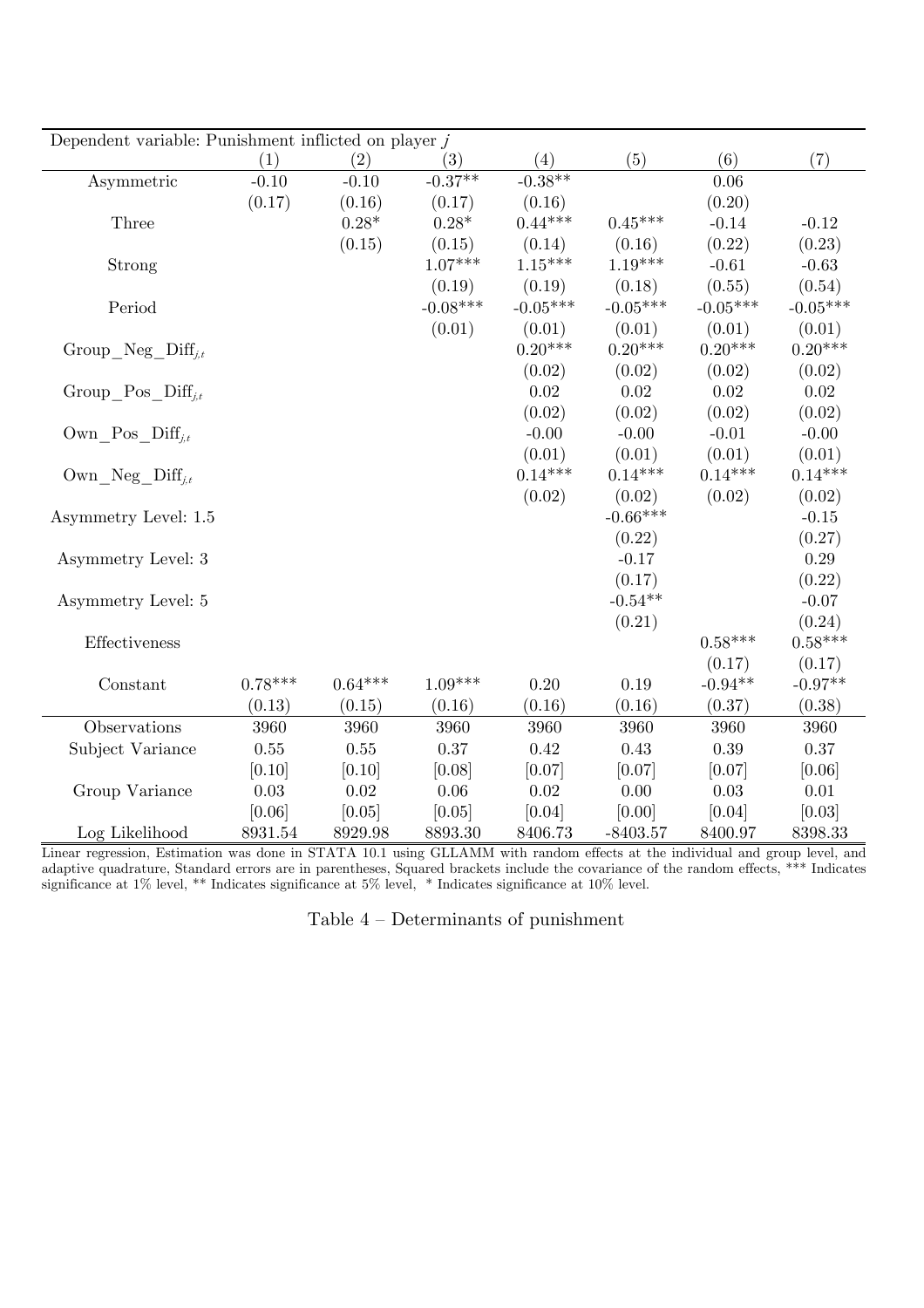| Dependent variable: Likelihood of punishing player $j$ |           |           |            |            |            |            |            |
|--------------------------------------------------------|-----------|-----------|------------|------------|------------|------------|------------|
|                                                        | (1)       | (2)       | (3)        | (4)        | (5)        | (6)        | (7)        |
| Asymmetric                                             | $-0.01$   | $-0.01$   | $-0.02$    | $-0.02$    |            | 0.01       |            |
|                                                        | (0.04)    | (0.04)    | (0.04)     | (0.03)     |            | (0.04)     |            |
| Three                                                  |           | 0.02      | 0.02       | 0.03       | 0.03       | $-0.01$    | $-0.02$    |
|                                                        |           | (0.03)    | (0.03)     | (0.03)     | (0.03)     | (0.04)     | (0.04)     |
| Strong                                                 |           |           | 0.03       | 0.04       | $0.04\,$   | $-0.09$    | $-0.09$    |
|                                                        |           |           | (0.03)     | (0.03)     | (0.03)     | (0.09)     | (0.09)     |
| Period                                                 |           |           | $-0.02***$ | $-0.01***$ | $-0.01***$ | $-0.01***$ | $-0.01***$ |
|                                                        |           |           | (0.00)     | (0.00)     | (0.00)     | (0.00)     | (0.00)     |
| Group Neg $\text{Diff}_{i,t}$                          |           |           |            | $0.03***$  | $0.03***$  | $0.03***$  | $0.03***$  |
|                                                        |           |           |            | (0.00)     | (0.00)     | (0.00)     | (0.00)     |
| Group Pos $\text{Diff}_{i,t}$                          |           |           |            | $-0.01***$ | $-0.01***$ | $-0.01***$ | $-0.01***$ |
|                                                        |           |           |            | (0.00)     | (0.00)     | (0.00)     | (0.00)     |
| Own Pos $\text{Diff}_{i,t}$                            |           |           |            | 0.00       | 0.00       | 0.00       | $0.00\,$   |
|                                                        |           |           |            | (0.00)     | (0.00)     | (0.00)     | (0.00)     |
| Own Neg $\text{Diff}_{i,t}$                            |           |           |            | $0.01***$  | $0.01***$  | $0.01***$  | $0.01***$  |
|                                                        |           |           |            | (0.00)     | (0.00)     | (0.00)     | (0.00)     |
| Asymmetry Level: 1.5                                   |           |           |            |            | $-0.04$    |            | $-0.01$    |
|                                                        |           |           |            |            | (0.04)     |            | (0.05)     |
| Asymmetry Level: 3                                     |           |           |            |            | 0.02       |            | 0.05       |
|                                                        |           |           |            |            | (0.03)     |            | (0.04)     |
| Asymmetry Level: 5                                     |           |           |            |            | $-0.06$    |            | $-0.03$    |
|                                                        |           |           |            |            | (0.04)     |            | (0.04)     |
| Effectiveness                                          |           |           |            |            |            | 0.04       | 0.04       |
|                                                        |           |           |            |            |            | (0.03)     | (0.03)     |
| Constant                                               | $0.16***$ | $0.15***$ | $0.24***$  | $0.14***$  | $0.14***$  | $0.05\,$   | $0.05\,$   |
|                                                        | (0.03)    | (0.03)    | (0.03)     | (0.03)     | (0.03)     | (0.06)     | (0.06)     |
| Observations                                           | 3960      | 3960      | 3960       | 3960       | 3960       | 3960       | 3960       |
| Subject Variance                                       | $0.01\,$  | $0.01\,$  | $0.01\,$   | $0.01\,$   | $0.01\,$   | $0.01\,$   | $0.01\,$   |
|                                                        | [0.00]    | [0.00]    | [0.00]     | [0.00]     | [0.00]     | [0.00]     | [0.00]     |
| Group Variance                                         | $0.01\,$  | $0.01\,$  | $0.01\,$   | 0.00       | 0.00       | 0.00       | $0.00\,$   |
|                                                        | [0.00]    | [0.00]    | [0.00]     | [0.00]     | [0.00]     | [0.00]     | [0.00]     |
| Log Likelihood                                         | 1404.77   | 1404.67   | 1365.01    | $-886.60$  | $-884.30$  | $-885.36$  | $-883.07$  |

Probit regression, Estimation was done in STATA 10.1 using GLLAMM with random effects at the individual and group level, and adaptive quadrature, Standard errors are in parentheses, Squared brackets include the covariance of the random effects, \*\*\* Indicates significance at 1% level.

Table 5 – Likelihood of punishing player  $\dot{J}$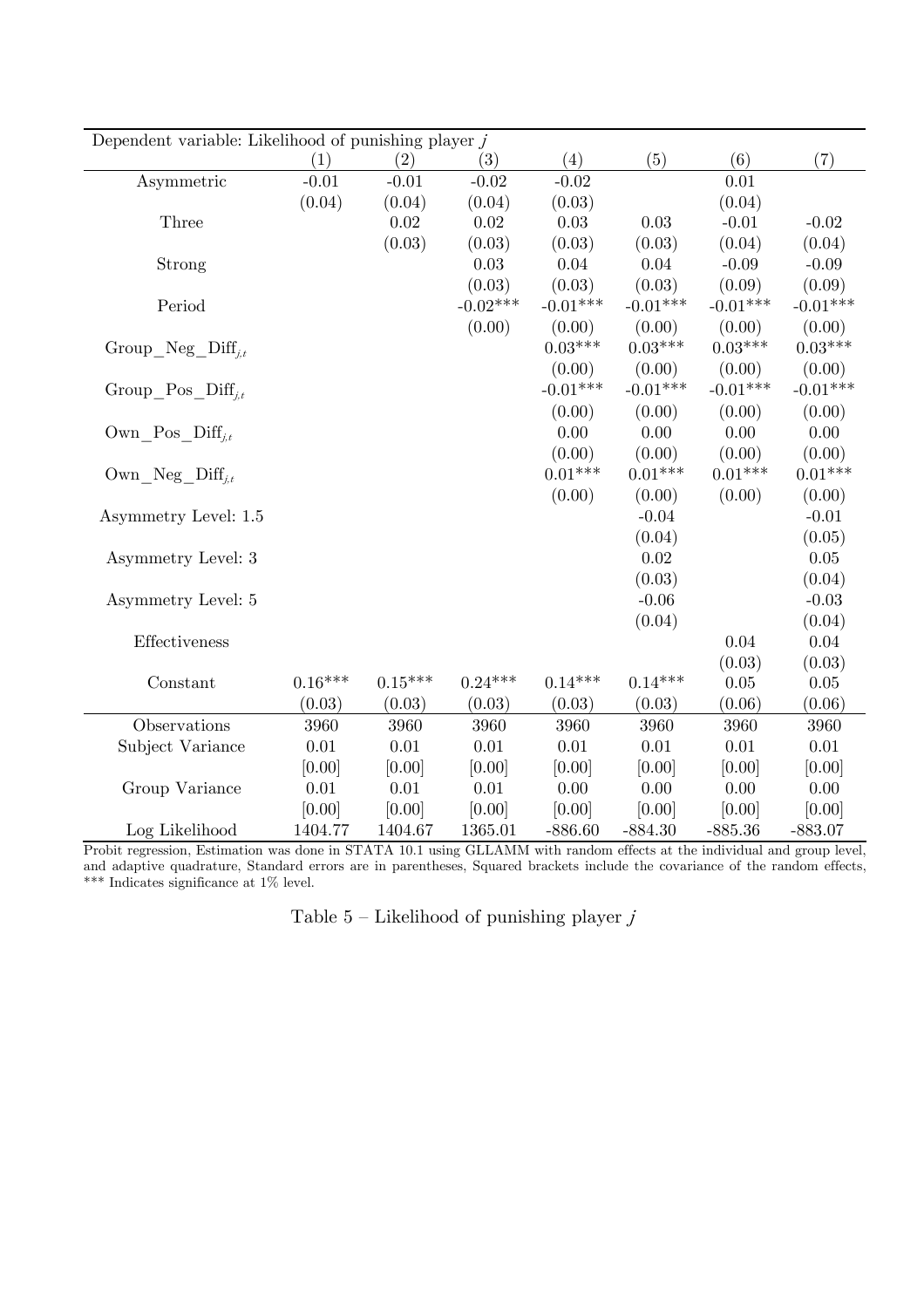| Dependent variable: Change in contribution between periods t and t+1, $(c_i^{t+1} - c_i^t)$ |            |            |            |            |  |  |  |  |
|---------------------------------------------------------------------------------------------|------------|------------|------------|------------|--|--|--|--|
|                                                                                             | (1)        | (2)        | (3)        | (4)        |  |  |  |  |
| Asymmetric                                                                                  | 0.34       | 0.35       |            |            |  |  |  |  |
|                                                                                             | (0.45)     | (0.41)     |            |            |  |  |  |  |
| Three                                                                                       | 0.25       | 0.22       | 0.08       | 0.74       |  |  |  |  |
|                                                                                             | (0.43)     | (0.39)     | (0.52)     | (0.45)     |  |  |  |  |
| Strong                                                                                      | 0.11       | 0.23       | 0.10       | 0.42       |  |  |  |  |
|                                                                                             | (0.56)     | (0.55)     | (0.58)     | (0.56)     |  |  |  |  |
| Punishment inflicted to $i$ in $t$                                                          | $0.30***$  | 0.08       | $0.30***$  | 0.08       |  |  |  |  |
|                                                                                             | (0.03)     | (0.08)     | (0.03)     | (0.08)     |  |  |  |  |
| Average contribution of others in $t$                                                       | $-0.00$    | $0.09**$   | $-0.00$    | $0.09**$   |  |  |  |  |
|                                                                                             | (0.04)     | (0.04)     | (0.04)     | (0.04)     |  |  |  |  |
| Period                                                                                      | $-0.31***$ | $-0.15**$  | $-0.31***$ | $-0.15**$  |  |  |  |  |
|                                                                                             | (0.06)     | (0.07)     | (0.06)     | (0.07)     |  |  |  |  |
| Asymmetry Level: 1.5                                                                        |            |            | 0.75       | $-0.43$    |  |  |  |  |
|                                                                                             |            |            | (0.71)     | (0.65)     |  |  |  |  |
| Asymmetry Level: 3                                                                          |            |            | 0.23       | 0.15       |  |  |  |  |
|                                                                                             |            |            | (0.51)     | (0.46)     |  |  |  |  |
| Asymmetry Level: 5                                                                          |            |            | 0.22       | $1.08**$   |  |  |  |  |
|                                                                                             |            |            | (0.67)     | (0.53)     |  |  |  |  |
| Constant                                                                                    | $2.02***$  | $-2.07***$ | $2.08***$  | $-2.25***$ |  |  |  |  |
|                                                                                             | (0.69)     | (0.59)     | (0.70)     | (0.57)     |  |  |  |  |
| Observations                                                                                | 434        | 491        | 434        | 491        |  |  |  |  |
| Subject Variance                                                                            | 1.40       | 0.00       | 1.41       | 0.00       |  |  |  |  |
|                                                                                             | [0.67]     | [0.00]     | [0.67]     | [0.00]     |  |  |  |  |
| Group Variance                                                                              | 0.00       | 0.10       | 0.00       | 0.00       |  |  |  |  |
|                                                                                             | [0.00]     | [0.29]     | [0.00]     | [0.02]     |  |  |  |  |
| Log Likelihood                                                                              | 1141.20    | 1361.91    | 1140.93    | 1359.89    |  |  |  |  |

Linear regression, Regressions  $(1)$  and  $(3)$  are run for subjects who in period t contributed less than the group average, Regressions  $(2)$  and  $(4)$  are run for subjects who in period t contributed less than the group average, Estimation was done in STATA 10.1 using GLLAMM with random effects at the individual and group level, and adaptive quadrature, Standard errors are in parentheses, Squared brackets include the covariance of the random effects, \*\*\* Indicates significance at 1% level, \*\* Indicates significance at 5% level.

Table 6 — Evolution of contributions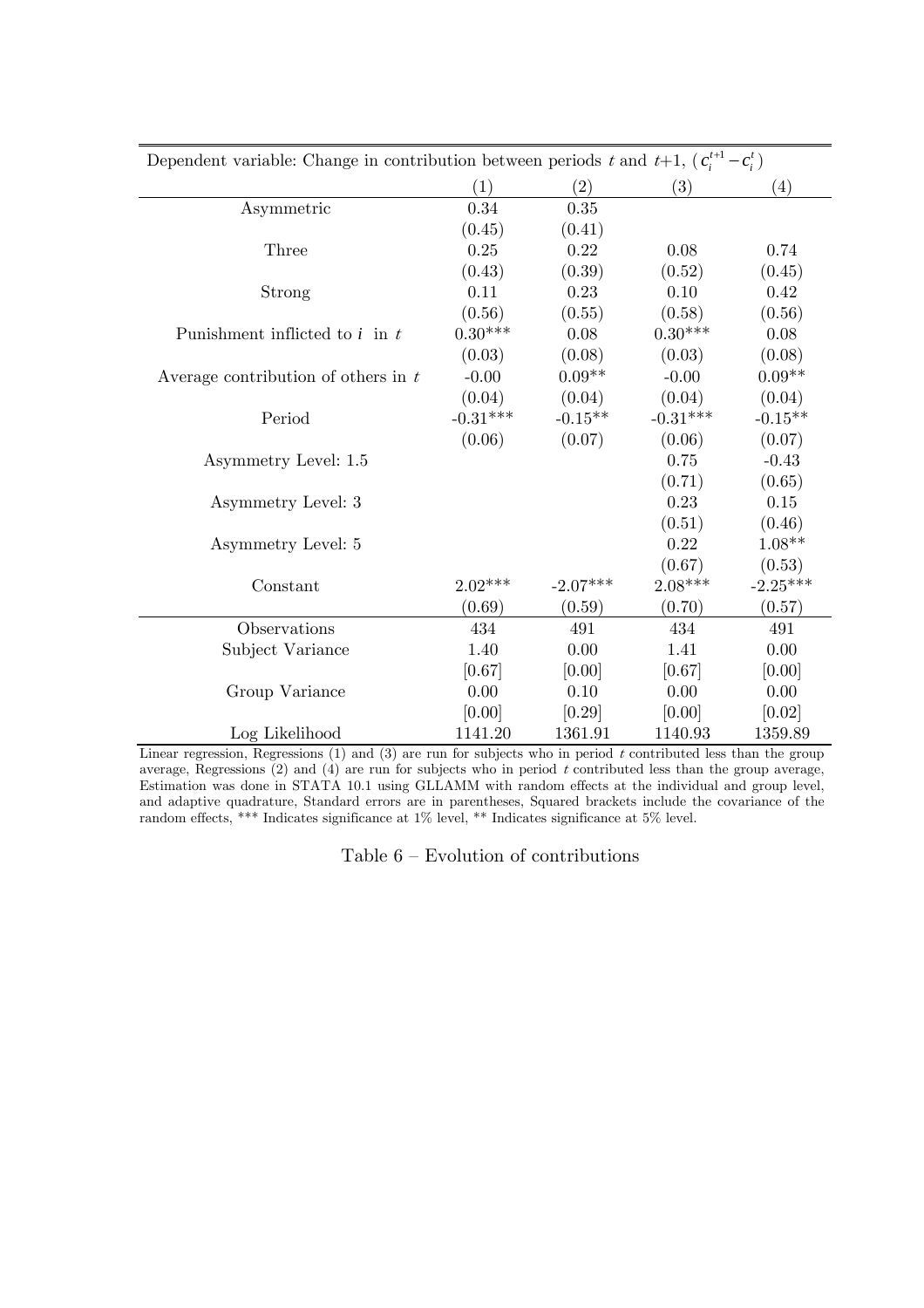| Dependent variable: Earnings of player $i(\pi_i^2)$ |            |                     |                     |                     |            |  |  |  |
|-----------------------------------------------------|------------|---------------------|---------------------|---------------------|------------|--|--|--|
|                                                     | (1)        | (2)                 | $\left(3\right)$    | (4)                 | (5)        |  |  |  |
| Asymmetric                                          | 0.54       | 0.57                | 0.26                | 0.26                |            |  |  |  |
|                                                     | (1.28)     | (1.26)              | (1.27)              | (1.27)              |            |  |  |  |
| Three                                               |            | 1.26                | 1.26                | 0.01                | $0.27\,$   |  |  |  |
|                                                     |            | (1.22)              | (1.22)              | (1.32)              | (1.55)     |  |  |  |
| Strong                                              |            |                     | $1.25***$           | $1.25**$            | $1.25***$  |  |  |  |
|                                                     |            |                     | (0.51)              | (0.51)              | (0.51)     |  |  |  |
| Period                                              |            |                     |                     | $0.37***$           | $0.37***$  |  |  |  |
|                                                     |            |                     |                     | (0.07)              | (0.07)     |  |  |  |
| Period*Three                                        |            |                     |                     | $0.23**$            | $0.23**$   |  |  |  |
|                                                     |            |                     |                     | (0.10)              | (0.10)     |  |  |  |
| Asymmetry Level: 1.5                                |            |                     |                     |                     | 0.78       |  |  |  |
|                                                     |            |                     |                     |                     | (1.96)     |  |  |  |
| Asymmetry Level: 3                                  |            |                     |                     |                     | $-0.68$    |  |  |  |
|                                                     |            |                     |                     |                     | (1.47)     |  |  |  |
| Asymmetry Level: 5                                  |            |                     |                     |                     | 1.43       |  |  |  |
|                                                     |            |                     |                     |                     | (1.86)     |  |  |  |
| Constant                                            | $25.03***$ | $24.40***$          | $24.40***$          | $22.35***$          | $22.22***$ |  |  |  |
|                                                     | (1.02)     | (1.18)              | (1.18)              | (1.23)              | (1.28)     |  |  |  |
| Observations                                        | 1320       | 1320                | 1320                | 1320                | 1320       |  |  |  |
| Subject Variance                                    | 1.69       | 1.69                | 1.44                | 1.67                | 1.67       |  |  |  |
|                                                     | [0.63]     | [0.63]              | [0.60]              | [0.60]              | [0.60]     |  |  |  |
| Group Variance                                      | 11.50      | 11.10               | 11.16               | 11.16               | 10.62      |  |  |  |
|                                                     | [3.10]     | $\left[3.01\right]$ | $\left[3.01\right]$ | $\left[3.01\right]$ | [2.87]     |  |  |  |
| Log Likelihood                                      | 4120.66    | 4120.13             | 4117.24             | 4065.55             | 4065.80    |  |  |  |

Linear regression, Estimation was done in STATA 10.1 using GLLAMM with random effects at the individual and group level, and adaptive quadrature, Standard errors are in parentheses, Squared brackets include the covariance of the random effects, \*\*\* Indicates significance at 1% level, \*\* Indicates significance at 5% level.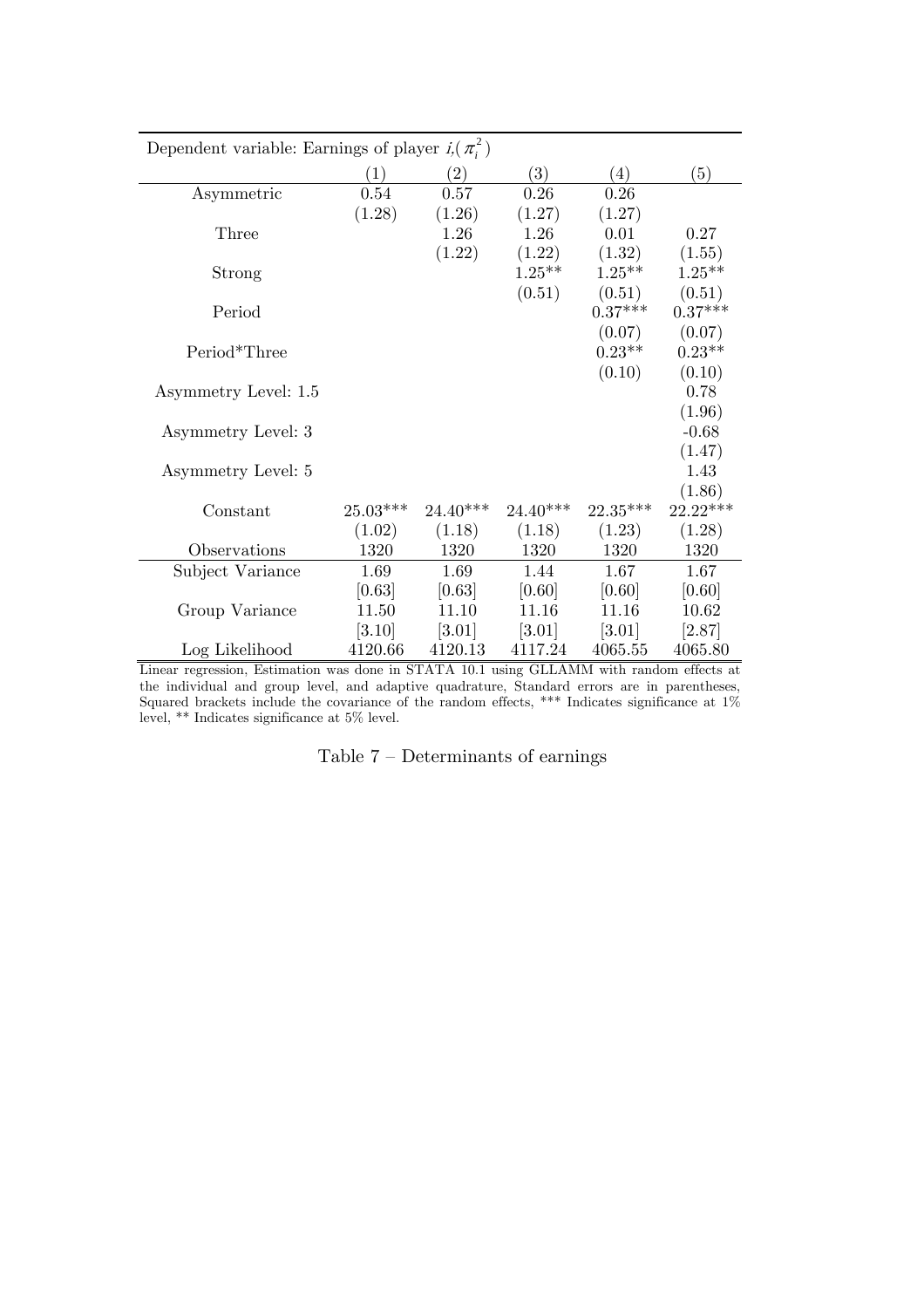

Figure 1: Evolution of Contributions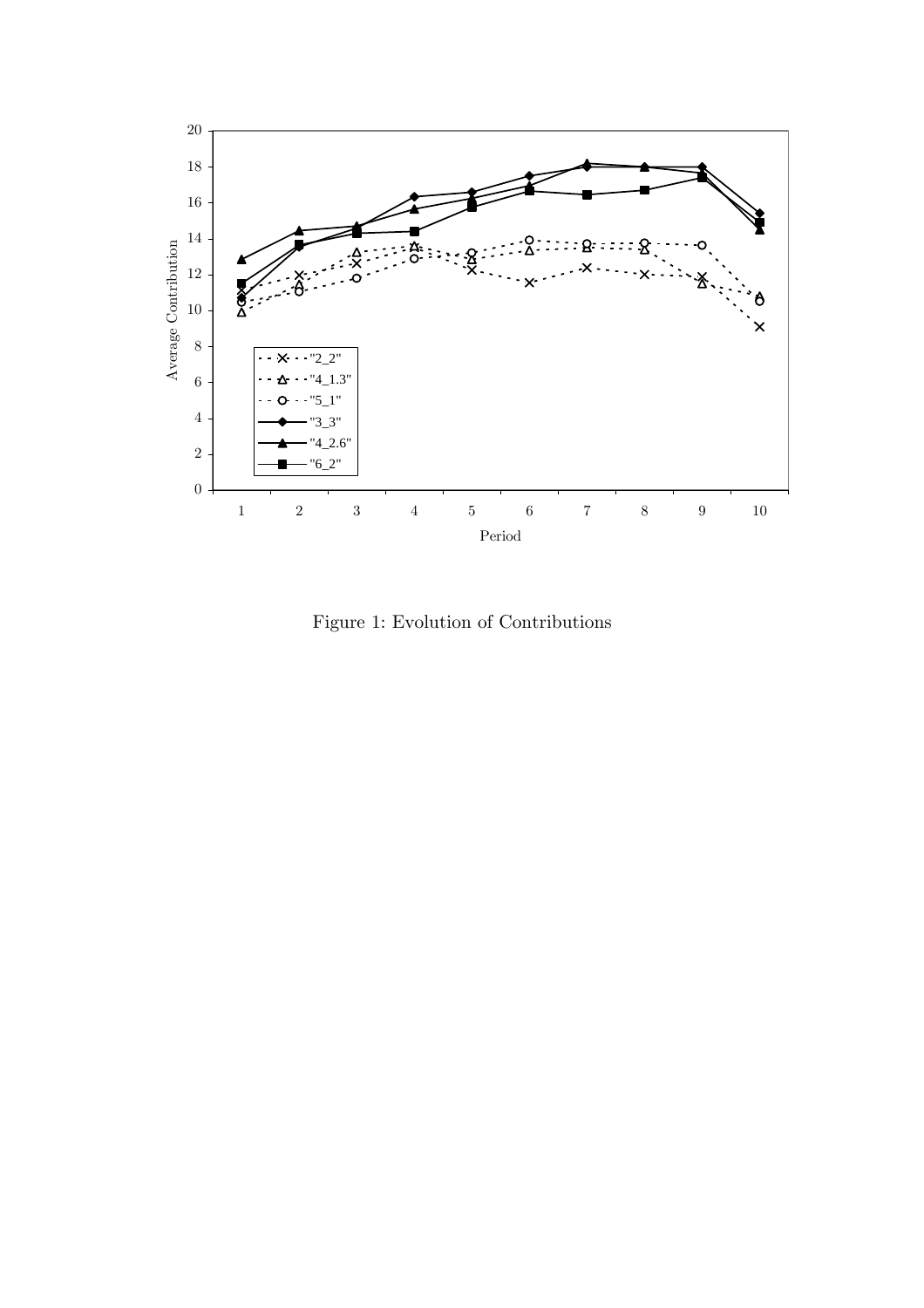

Figure 2: Punishment as a function of deviation from the contribution of peers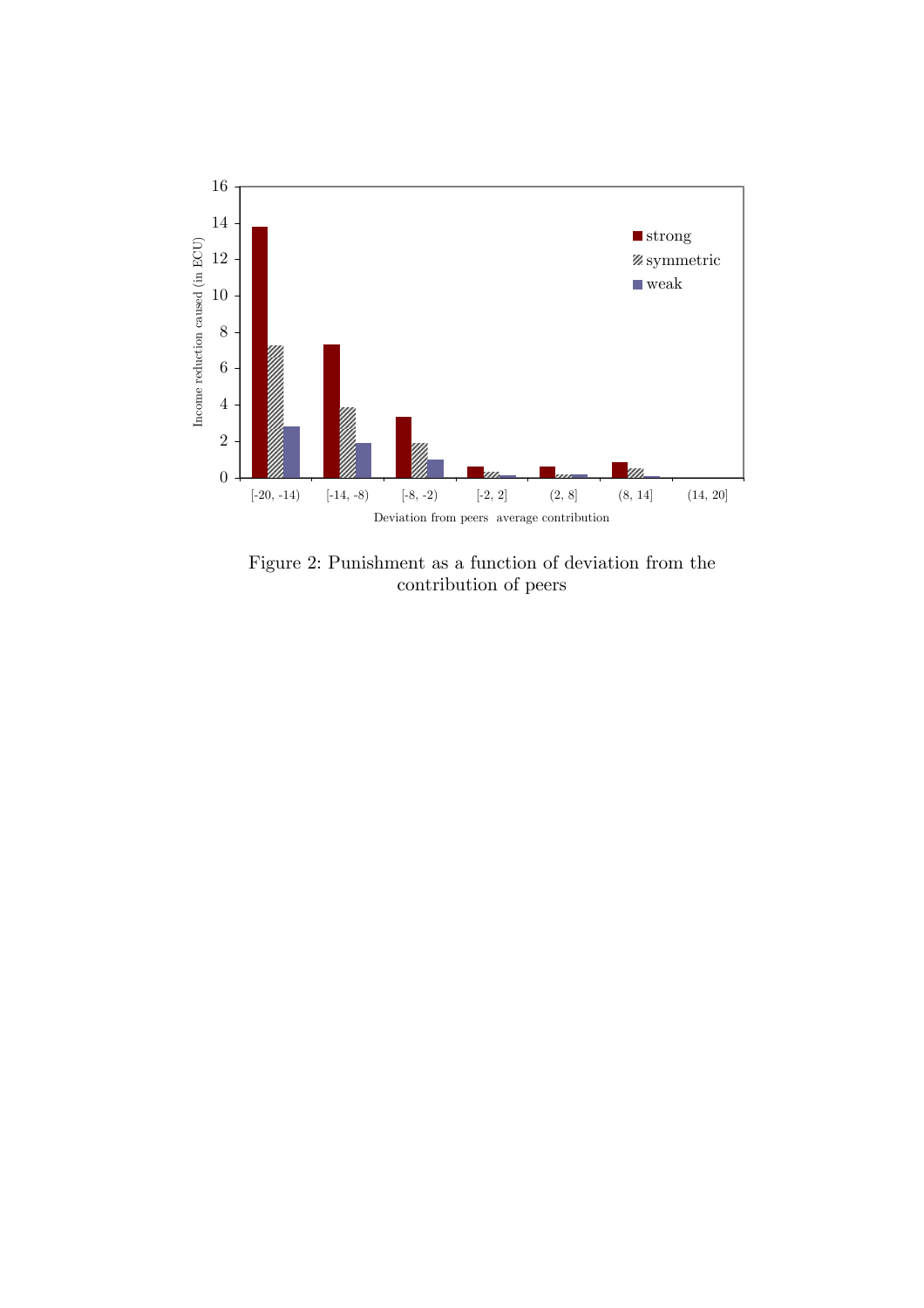

Figure 3: Punishment likelihood as a function of deviation from the contribution of peers